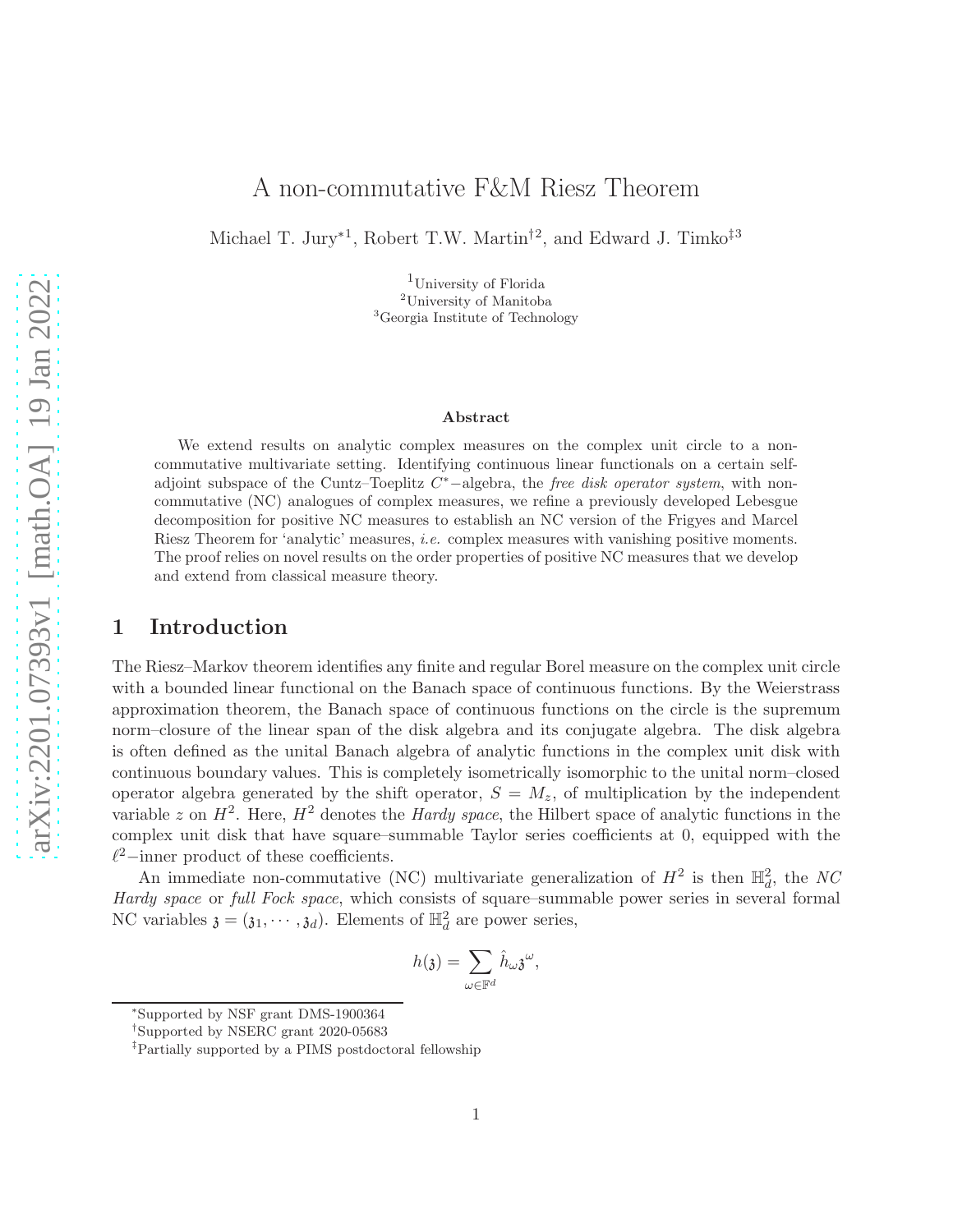with square–summable coefficients  $\hat{h}_{\omega} \in \mathbb{C}$ . The *free monoid*,  $\mathbb{F}^d$ , is the set of all words,  $\omega = i_1 \cdots i_n$ ,  $1 \leq i_k \leq d$ , in the d letters  $\{1, \dots, d\}$ . This is a monoid with product given by concatenation of words and the unit  $\emptyset$  is the empty word containing no letters. Given any  $\omega = i_1 \cdots i_n \in \mathbb{F}^d$ , the *free monomial*  $\mathfrak{z}^{\omega}$  is  $\mathfrak{z}_{i_1} \cdots \mathfrak{z}_{i_n}$  and  $\mathfrak{z}^{\varnothing} = 1$ , viewed as a constant NC function. As in the classical setting, left multiplication  $L_k := M_{jk}^L$  by any of the d independent NC variables defines an isometry on  $\mathbb{H}_d^2$ , and we call these isometries the *left free shifts*. These play the role of the shift in this NC Hardy space theory.

The NC analogues of the disk algebra, the continuous functions (equivalently, the *disk operator system*, the supremum norm–closed linear span of the disk algebra and its conjugates) and positive measures are then the *free disk algebra*,  $\mathbb{A}_d := \text{Alg}\{I, L_1, \cdots, L_d\}^{-\|\cdot\|}$ , the *free disk system*,

$$
\mathscr{A}_d := (\mathbb{A}_d + \mathbb{A}_d^*)^{-\|\cdot\|},
$$

and *NC measures*, *i.e.* bounded linear functionals on the free disk system. We denote the Banach space of all NC measures by  $\mathscr{A}_d^{\dagger}$  $\mathcal{A}_d^{\dagger}$  and the cone of positive NC measures by  $(\mathcal{A}_d)_{+}^{\dagger}$ . In [\[15,](#page-27-0) [14\]](#page-27-1), the first two named authors constructed the Lebesgue decomposition of any positive NC measure with respect to a canonical NC Lebesgue measure and showed that the sets of absolutely continuous and singular NC measures are positive and hereditary cones, in syzygy with classical measure theory.

The isometric left free shifts  $L_k = M_{jk}^L$  on  $\mathbb{H}_d^2$  have pairwise orthogonal ranges and it follows that the linear map  $L := (L_1, \dots, L_d) : \mathbb{H}_d^2 \otimes \mathbb{C}^d \to \mathbb{H}_d^2$  is an isometry from several copies of  $\mathbb{H}_d^2$  into itself. Such an isometry is called a *row isometry*. By the classical Wold decomposition theorem, any isometry on Hilbert space decomposes as the direct sum of a *pure isometry*, *i.e.* an isometry unitarily equivalent to copies of the shift on  $H^2$ , and a unitary operator. There is an exact analogue of the Wold decomposition theorem for row isometries, established by G. Popescu; any row isometry decomposes as the direct sum of a pure row isometry, unitarily equivalent to several copies of the left free shift and a surjective or *Cuntz* row isometry, the multivariate analogue of a unitary operator [\[21\]](#page-27-2). The C<sup>\*</sup>-algebra  $\mathscr{E}_d = C^* \{I, L_1, \cdots, L_d\}$  and its quotient,  $\mathscr{O}_d$ , by the compact operators are the celebrated *Cuntz–Toeplitz* and *Cuntz algebras* [\[4\]](#page-26-0), respectively. These are universal C ∗ -algebras for row isometries and are important objects in  $C^*$ -algebra theory. Any ∗-representation,  $\pi$ , of  $\mathscr{E}_d$ determines and is uniquely determined by the row isometry  $\Pi := \pi(L) = (\pi(L_1), \cdots, \pi(L_d)).$ 

The Lebesgue–von Neumann–Wold decomposition of a single isometry on Hilbert space further splits the unitary direct summand into the direct sum of a unitary with absolutely continuous spectral measure (with respect to Lebesgue measure) and a singular unitary. In [\[18\]](#page-27-3), M. Kennedy extended the Lebesgue–von Neumann–Wold decomposition for single isometries to row isometries. A new feature in this decomposition is that the Cuntz direct summand of any row isometry generally splits as the direct sum of three different types which we will call *absolutely continuous (AC) Cuntz*, *von Neumann type* (called *singular* in [\[18\]](#page-27-3)) and *dilation–type*.

A Gelfand–Naimark–Segal (GNS) construction applied to the free disk algebra and any positive NC measure  $\mu$  produces a Hilbert space  $\mathbb{H}_d^2(\mu)$  and a row isometry  $\Pi_\mu$  acting on  $\mathbb{H}_d^2(\mu)$ . Any cyclic row isometry (or ∗−representation of  $\mathscr{E}_d$ ) can be obtained as the GNS row isometry of a positive NC measure, as recorded in Lemma [2.2.](#page-4-0) The role of normalized Lebesgue measure on the circle is played by the so-called vacuum state of the Fock space,  $m(L^{\omega}) = \langle 1, L^{\omega}1 \rangle_{\mathbb{H}^2}$  where 1 is identified with the *vacuum vector*  $\mathfrak{z}^{\varnothing}$ . We call m *NC Lebesgue measure*. Observe that if we identify normalized Lebesgue measure,  $m$ , with a positive linear functional on the norm-closure of the linear span of the disk algebra and its conjugate algebra, via the Riesz-Markov Theorem, then  $m(S^k) = \langle 1, S^k 1 \rangle_{H^2}$ . Thus, our definition of NC Lebesgue measure recovers normalized Lebesgue measure when  $d = 1$ .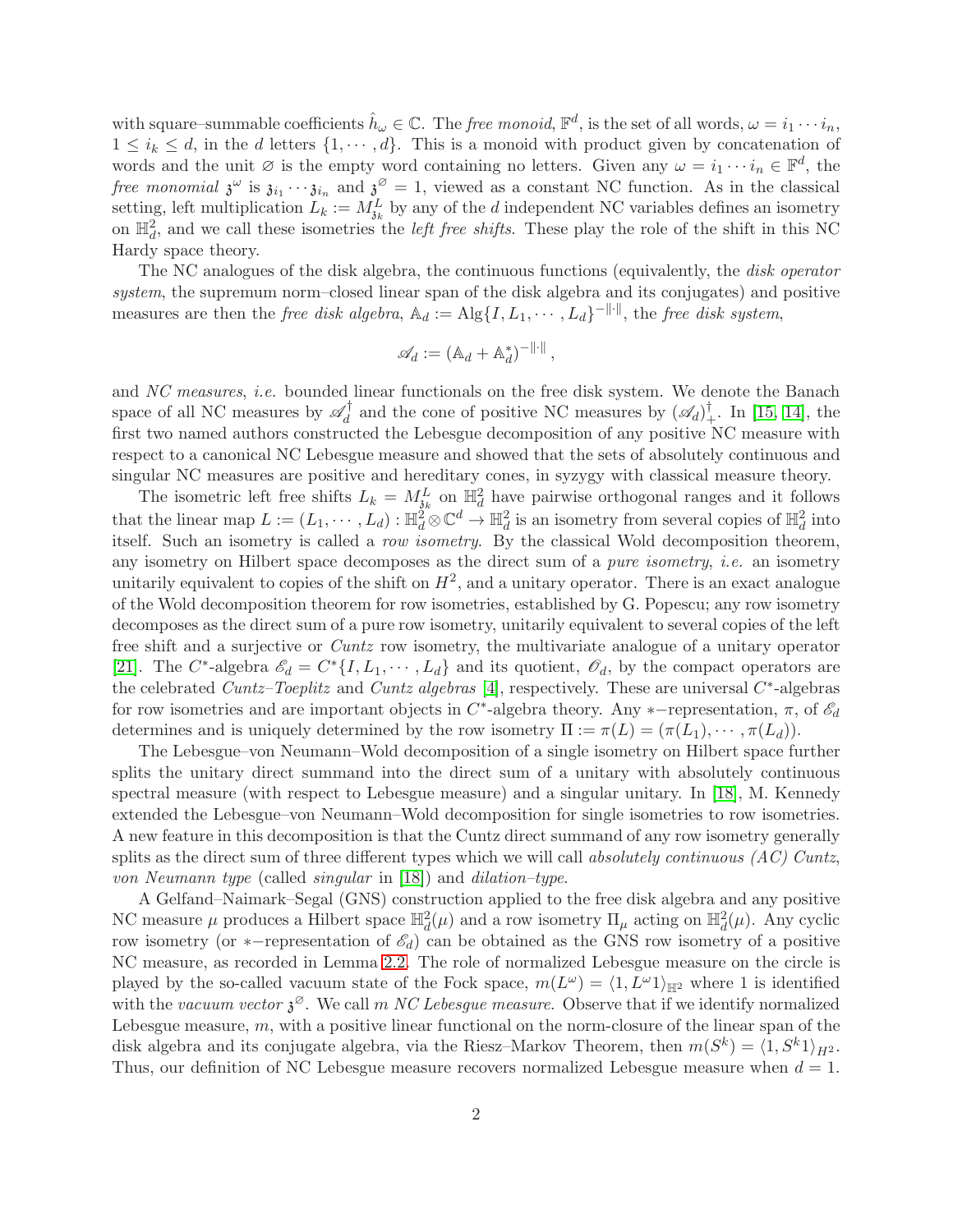In [\[15,](#page-27-0) [14\]](#page-27-1), the first two named authors constructed the Lebesgue decomposition of any positive NC measure,  $\mu \in (\mathscr{A}_d)^{\dagger}_{+}, \mu = \mu_{ac} + \mu_s$ , where  $\mu_{ac}, \mu_s \in (\mathscr{A}_d)^{\dagger}_{+}$  are absolutely continuous and singular, respectively, with respect to NC Lebesgue measure in the sense of [\[14,](#page-27-1) Corollary 8.12, Corollary 8.13]. In particular, it is shown that the sets of absolutely continuous and singular NC measures are positive cones that are *hereditary* in the sense that if  $\mu, \lambda \in (\mathscr{A}_d)_+^{\dagger}$  and  $\lambda$  is absolutely continuous or singular, then  $\mu \leq \lambda$  implies that  $\mu$  is also absolutely continuous or singular, respectively, in parallel with classical measure theory. In our NC Lebesgue decomposition,  $\mu$  is absolutely continuous if and only if its GNS row isometry  $\Pi_{\mu}$  is the direct sum of pure and AC Cuntz row isometries, while  $\mu$  is singular if and only if  $\Pi_{\mu}$  is the direct sum of von Neumann–type and dilation–type row isometries [\[14,](#page-27-1) Corollary 8.12, Corollary 8.13].

In this paper we further refine the NC Lebesgue decomposition of [\[14\]](#page-27-1) by proving that the sets of dilation–type and von Neumann type NC measures (NC measures whose GNS row isometries are dilation or von Neumann type) are both positive hereditary cones in Theorem [3.18.](#page-13-0) This yields, in Corollary [3.19,](#page-14-0) a refined Kennedy–Lebesgue–von Neumann decomposition of any positive NC measure. We then apply this decomposition to obtain analogues of classical results due to Frigyes and Marcel Riesz characterizing analytic (complex) NC measures, which are those bounded linear functionals on the free disk system which annihilate  $\{L^{\beta} \mathbb{1} \mid \beta \in \mathbb{F}^d \setminus \{\varnothing\}\}.$  In particular, in Theorem [5.2,](#page-19-0) we show that a complex NC measure is analytic if and only if its absolutely continuous, singular, dilation and von Neumann parts are each also analytic. We apply this to establish an analogue of the classical F&M Riesz theorem in Theorem [5.5.](#page-20-0) The classical theorem states that analytic measures are absolutely continuous [\[25\]](#page-28-0), [\[11,](#page-27-4) Chapter 4]. We remark that the NC F&M Riesz theorem obtained here is related, but not equivalent to, one previously developed in [\[3,](#page-26-1) Theorem A] using different techniques. Both Theorem [5.5](#page-20-0) of the present paper and Theorem A of [\[3\]](#page-26-1) conclude that an analytic NC measure need not be absolutely continuous, however the results of this paper and those of [\[3\]](#page-26-1) describe the obstruction in different ways. We discuss the relationship between these two results in Remark [5.10.](#page-22-0)

## 2 Background and Notation

Throughout, given  $h, h'$  in a Hilbert space  $\mathcal{H}$ , we denote the inner product of h and h' by  $\langle h, h' \rangle$ , with  $\langle \cdot, \cdot \rangle$  being conjugate linear in the first argument and linear in the second. We borrow notation from [\[15,](#page-27-0) [14\]](#page-27-1). The *Fock space* or *NC Hardy space* is

$$
\mathbb{H}^2_d:=\left\{h(\mathfrak{z})=\sum_{\omega\in\mathbb{F}^d}\hat{h}_{\omega}\mathfrak{z}^{\omega}\middle|\hat{h}_{\omega}\in\mathbb{C},\ \sum_{\omega\in\mathbb{F}^d}|\hat{h}_{\omega}|^2<+\infty\right\},
$$

equipped with the  $\ell^2$ -inner product of the power series coefficients  $\hat{h}_{\omega}$ . Elements of the NC Hardy space can be viewed as free non-commutative functions in the *NC unit row-ball*,  $\mathbb{B}_N^d$ , of all finitedimensional strict row contractions:

$$
\mathbb{B}_{\mathbb{N}}^d = \bigcup_{n=1}^{\infty} \mathbb{B}_n^d; \quad \mathbb{B}_n^d := \left\{ Z = (Z_1, \cdots, Z_d) \in \mathbb{C}^{n \times n} \otimes \mathbb{C}^{1 \times d} \middle| ZZ^* = Z_1 Z_1^* + \cdots Z_d Z_d^* < I_n \right\};
$$

see, for example, [\[16,](#page-27-5) [15,](#page-27-0) [14,](#page-27-1) [23,](#page-27-6) [26,](#page-28-1) [1\]](#page-26-2) for details.

The *left free shift*  $L = (L_1, \dots, L_d)$  is the row isometry on the full Fock space  $\mathbb{H}_d^2$  whose component operators act by left multiplication by the independent variables,  $L_k = M_{jk}^L$ . The free or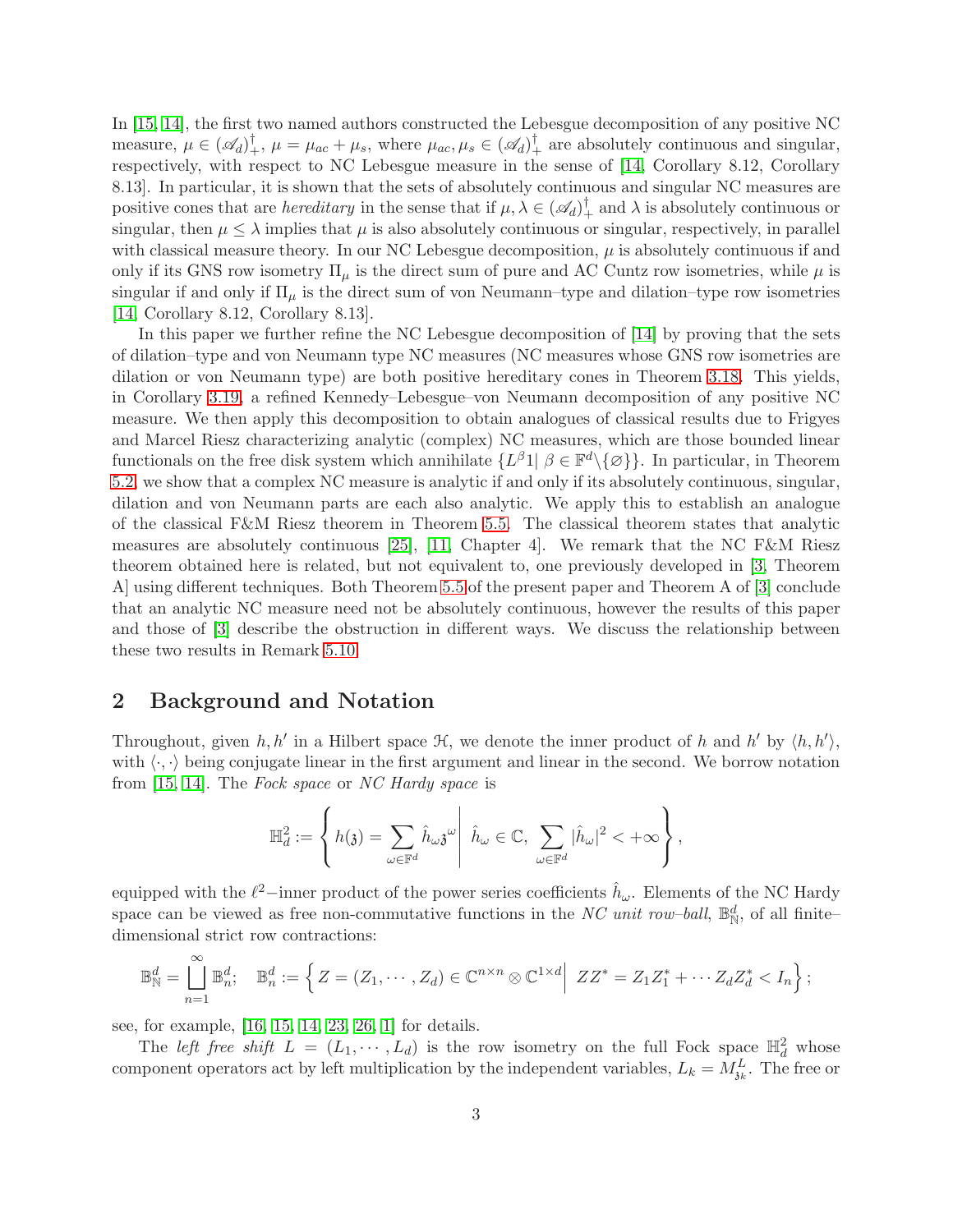NC disk algebra is  $\mathbb{A}_d := \text{Alg}\{I, L_1, \cdots, L_d\}^{-\|\cdot\|}$ , the *free disk system* is  $\mathscr{A}_d := (\mathbb{A}_d + \mathbb{A}_d^*)^{-\|\cdot\|}$ . This is a self-adjoint unital norm-closed subspace of operators, *i.e.* an operator system. A (complex) NC measure is a bounded linear functional on the free disk system. The set of all complex NC measures is denoted by  $\mathscr{A}_d^{\dagger}$  $\mathscr{A}_d^{\dagger}$ , and the positive NC measures by  $(\mathscr{A}_d)^{\dagger}$ . We remark that any  $\mu \in (\mathscr{A}_d)^{\dagger}$  is uniquely determined by the moments  $(\mu(L^{\alpha}_{\lrcorner}))_{\alpha \in \mathbb{F}^d}$ .

Given  $a \in \mathbb{A}_d$ , we write  $a = a(L) = M_a^L$  for the operator of left multiplication by  $a(\mathfrak{z})$  on  $\mathbb{H}_d^2$ , where

$$
a(\mathfrak{z}) = \sum_{\omega \in \mathbb{F}^d} \hat{a}_{\omega} \mathfrak{z}^{\omega},
$$

is the NC function determined by a. The partial Cesaro sums of the series for  $a(L)$  converge in the strong operator topology to  $a(L) = M_{a(3)}^L$ , as shown in [\[7,](#page-27-7) Lemma 1.1]. More generally, given a row isometry  $\Pi$ , we write  $a \mapsto a(\Pi)$  for the unique representation of  $\mathbb{A}_d$  satisfying  $\mathfrak{z}^{\alpha}(\Pi) = \Pi^{\alpha}$  for all  $\alpha \in \mathbb{F}^d$ .

The free disk system has the *semi-Dirichlet property* [\[9\]](#page-27-8):

$$
\mathbb{A}_d^* \mathbb{A}_d \subseteq (\mathbb{A}_d + \mathbb{A}_d^*)^{-\|\cdot\|} = \mathscr{A}_d.
$$

The semi-Dirichlet property enables one to apply a Gelfand–Naimark–Segal (GNS)-type construction to  $(\mu, \mathbb{A}_d)$ , where  $\mu \in (\mathscr{A}_d)^{\dagger}$  is any positive NC measure. One obtains a GNS–Hilbert space  $\mathbb{H}_d^2(\mu)$  as the norm closure of the free disk algebra (modulo vectors of zero length) with respect to the pre-inner product

$$
(a_1, a_2) \mapsto \mu (a_1^* a_2).
$$

Elements of this Hilbert space are equivalence classes  $a+N_\mu$ ,  $a \in \mathbb{A}_d$ , where  $N_\mu$  is the left ideal of all those  $a \in \mathbb{A}_d$  such that  $\mu(a^*a) = 0$ . This construction provides a representation  $\pi_\mu : \mathbb{A}_d \to \mathcal{L}(\mathbb{H}_d^2)$ , where

$$
\pi_{\mu}(a) a' + N_{\mu} := aa' + N_{\mu}.
$$

This is a unital completely isometric isomorphism, so that the image of the left free shifts,

$$
\Pi_{\mu} := (\Pi_{\mu;1}, \cdots, \Pi_{\mu;d}), \qquad \Pi_{\mu;k} := \pi_{\mu}(L_k), \quad k = 1, \ldots, d,
$$

defines a row isometry, which we call the *GNS row isometry of*  $\mu$ , acting on the GNS space  $\mathbb{H}_d^2(\mu)$ . The original positive NC measure  $\mu \in (\mathscr{A}_d)^{\dagger}$  then has the spacial representation

$$
\mu(L^{\omega}) = \langle I + N_{\mu}, \Pi_{\mu}^{\omega} I + N_{\mu} \rangle.
$$

If  $\mu, \lambda \in (\mathscr{A}_d)^{\dagger}_+$  and  $\mu \leq \lambda$ , then the map

$$
p + N_{\lambda} \mapsto p + N_{\mu},
$$

extends by continuity to a contraction  $E_{\mu,\lambda}: \mathbb{H}_d^2(\lambda) \to \mathbb{H}_d^2(\mu)$  with dense range. In this case, setting  $D_{\mu,\lambda} := E_{\mu,\lambda}^* E_{\mu,\lambda}$ , we have

$$
\mu(L^{\omega}) = \langle I + N_{\lambda}, D_{\mu, \lambda} \Pi_{\lambda}^{\omega}(I + N_{\lambda}) \rangle,
$$

and  $D \geq 0$  can be viewed as the 'NC Radon–Nikodym derivative' of  $\mu$  with respect to  $\lambda$ .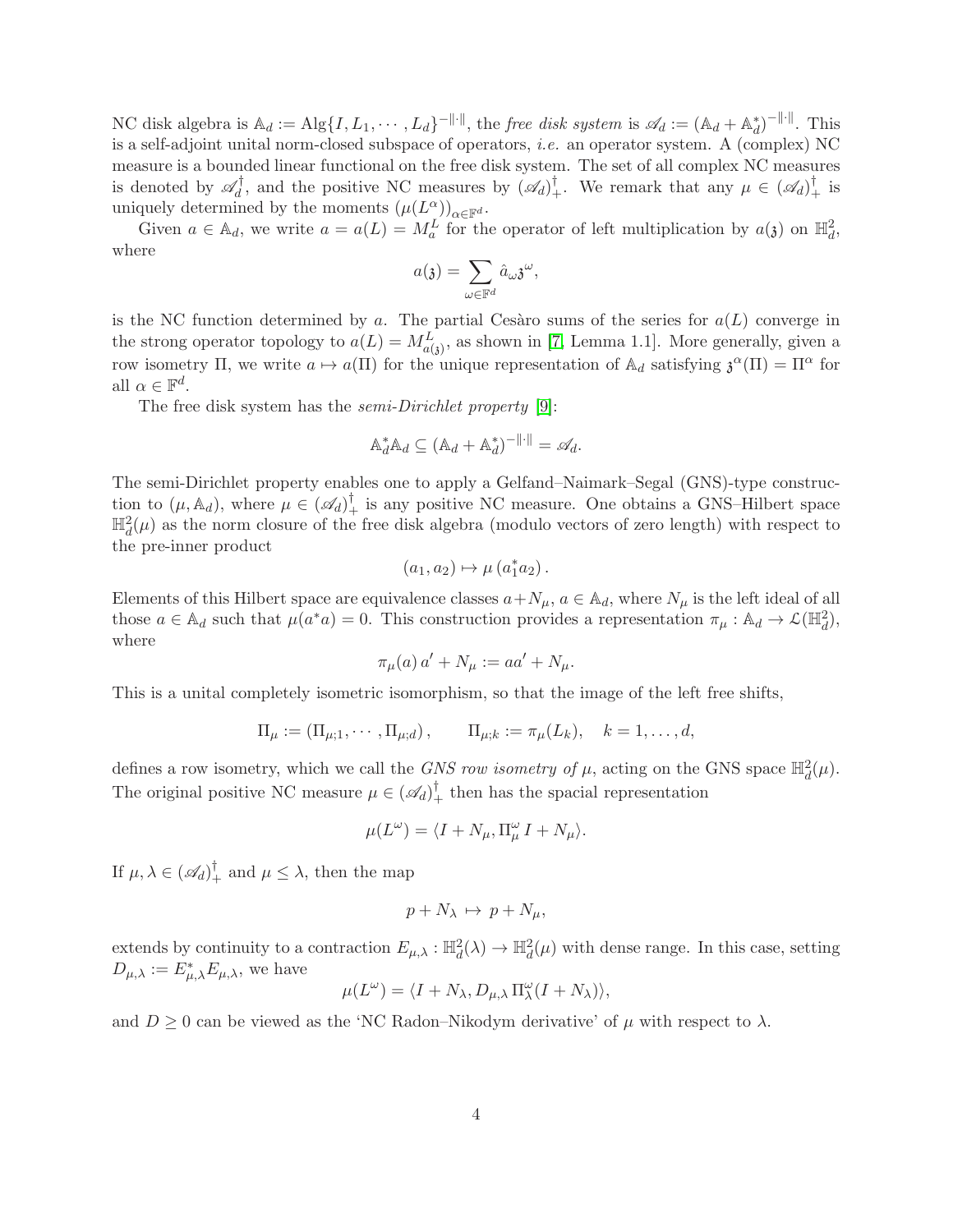**Remark 2.1.** The NC Radon–Nikodym derivative,  $D_{\mu,\lambda}$  is  $\lambda$  – or  $\Pi_{\lambda}$ –*Toeplitz* in the sense that

$$
\Pi_{\lambda;j}^* D_{\mu,\lambda} \Pi_{\lambda;k} = \delta_{j,k} D_{\mu,\lambda}.
$$

Here, recall that a bounded linear operator T on the Hardy space  $H^2$  is called *Toeplitz* if T is the compression  $T_f := P_{H^2}M_f|_{H^2}$  of the bounded multiplication operator  $M_f$  for some  $f \in L^{\infty}(\partial \mathbb{D})$ . A theorem of Brown and Halmos identifies the Toeplitz operators as the set of all bounded linear operators,  $T \in \mathcal{L}(H^2)$ , obeying the simple algebraic condition

$$
S^*TS=T,
$$

where  $S = M_z$  is the shift [\[2,](#page-26-3) Theorem 6].

We refer to  $E_{\mu,\lambda}$  as the *co-embedding* determined by the inequality  $\mu \leq \lambda$ , since its adjoint is injective. Given  $\mu, \nu, \lambda \in (\mathscr{A}_d)^\dagger_+$  satisfying  $\mu \leq \nu \leq \lambda$ , it follows that

$$
E_{\mu,\nu}E_{\nu,\lambda}=E_{\mu,\lambda}.
$$

We remark that that  $E^*_{\mu,\lambda}$  is unitarily equivalent to an embedding of NC reproducing kernel Hilbert spaces; see [\[15,](#page-27-0) Lemma 3][\[14\]](#page-27-1).

We now record the fact that any cyclic row isometry is unitarily equivalent to the GNS row isometry of a positive NC measure. The proof is straightforward and thus omitted.

<span id="page-4-0"></span>Lemma 2.2. *Let* Π *be a cyclic row isometry on a Hilbert space* H *with a cyclic vector* x*. Define a positive NC measure*  $\mu \in (\mathscr{A}_d)^{\dagger}$  *by setting*  $\mu(L^{\omega}) = \langle x, \Pi^{\omega} x \rangle$ *. The map*  $U_x : \mathbb{H}_d^2(\mu) \to \mathfrak{H}$  *defined by*  $U_x$   $a + N_\mu = a(\Pi)x$ ,  $a \in \mathbb{A}_d$ , extends to a surjective isometry that intertwines  $\Pi_\mu$  and  $\Pi$ .

Let  $\mathfrak{L}_d^{\infty} := \text{Alg}\{I, L_1, \cdots, L_d\}$ <sup>-weak-\*</sup> denote the *left free analytic Toeplitz algebra* or the *Free Hardy Algebra*. From a result of Davidson–Pitts [\[7,](#page-27-7) Corollary 2.12], it follows that  $\mathfrak{L}_d^{\infty} = \text{Alg}\{I, L_1, \cdots, L_d\}^{-WOT}$ , the closure of  $\text{Alg}\{I, L_1, \cdots, L_d\}$  in the weak operator topology (WOT). That is,  $\mathfrak{L}_d^{\infty}$  is a *free semigroup algebra*, the unital WOT–closed operator algebra generated by a row isometry [\[5\]](#page-26-4). The algebra  $\mathfrak{L}_d^{\infty}$  can also be identified with the left multiplier algebra of  $\mathbb{H}_d^2$ , viewed as a non-commutative reproducing kernel Hilbert space (RKHS) [\[26,](#page-28-1) [16,](#page-27-5) [1\]](#page-26-2). We remark that this left multiplier algebra is equal to the unital Banach algebra  $\mathbb{H}_d^{\infty}$  of all free NC functions in the NC unit row-ball  $\mathbb{B}_N^d$  that are uniformly bounded in supremum norm [\[26,](#page-28-1) [23\]](#page-27-6). The NC or *free Toeplitz system* is

$$
\mathcal{I}_d := (\mathfrak{L}_d^{\infty} + (\mathfrak{L}_d^{\infty})^*)^{-\text{weak-*}} = \mathscr{A}_d^{-\text{weak-*}}.
$$

We also use the right free shift  $R = (R_1, \dots, R_d)$ , the row isometry of right multiplications  $R_k :=$  $M_{3k}^R$  by the independent NC variables on the Fock space. The *right free analtyic Toeplitz algebra* is  $\mathfrak{R}_d^{\infty} := \text{Alg}\{I, R_1, \cdots, R_d\}^{-\text{WOT}}.$ 

## 2.1 Stucture of GNS row isometries

By [\[18\]](#page-27-3), any row isometry  $\Pi$  on a Hilbert space  $\mathcal H$  can be decomposed as the direct sum of four types of row isometries:

$$
\Pi = \Pi_L \oplus \Pi_{\text{ACC}} \oplus \Pi_{\text{dil}} \oplus \Pi_{\text{vN}}.
$$

Here  $\Pi_L$  is *pure type*−L if it is unitarily equivalent to an ampliation of L. The remaining three types are Cuntz, *i.e.* surjective row isometries. A Cuntz row isometry is the multi-variable analogue of a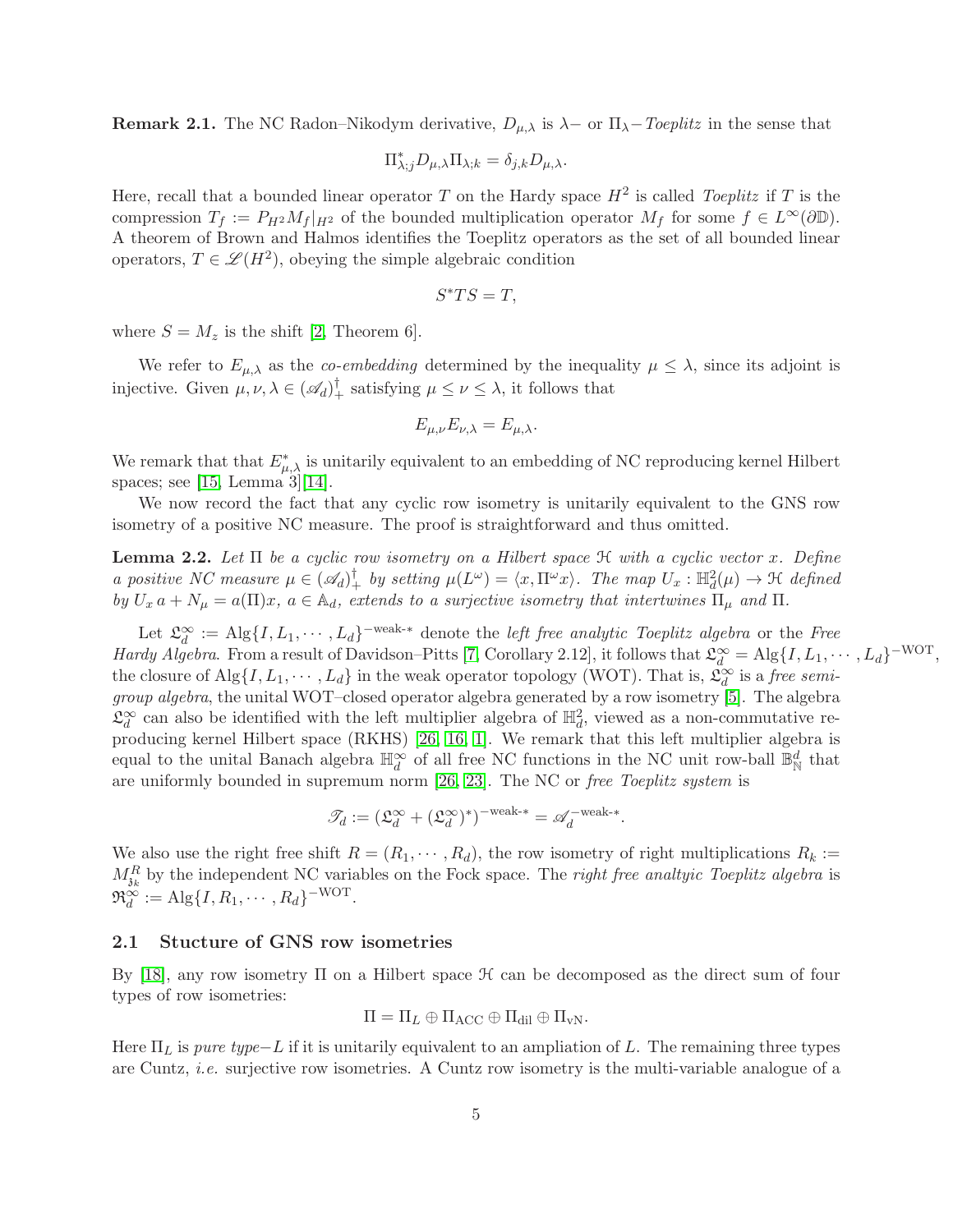unitary in our context and we sometimes call a Cuntz row isometry a Cuntz unitary. We also call any pure type−L row isometry a *pure row isometry*. The summand ΠACC is *absolutely continuous Cuntz* (or *AC Cuntz* or *ACC*), meaning that  $\Pi_{\text{ACC}}$  is a Cuntz row isometry and the free semigroup algebra it generates is completely isometrically isomorphic and weak–∗ homeomorphic to  $\mathfrak{L}_d^{\infty}$ . The summand ΠvN is *von Neumann type*, meaning the free semigroup algebra it generates is self-adjoint and hence a von Neumann algebra. The leftover piece  $\Pi_{\text{dil}}$  is of *dilation type*. A row isometry  $\Pi$ is of dilation type if it has no direct summand of the previous three types. Any dilation type row isometry Π has a block upper triangular decomposition

$$
\Pi \simeq \begin{pmatrix} L \otimes I & * \\ 0 & T \end{pmatrix},
$$

so that Π has a restriction to an invariant subspace that is unitarily equivalent to a pure row isometry and  $\Pi$  is the minimal row isometric dilation of its compression T to the orthogonal complement of this invariant space. Since  $\Pi$  is of Cuntz type, T is necessarily a non-isometric row co-isometry [\[21\]](#page-27-2). A row isometry containing only pure type−L and ACC summands is said to be *absolutely continuous* (or *AC* ), and a row isometry containing only dilation–type and von Neumann–type summands is said to be *singular*.

We form the set of labels

Types = 
$$
\{L, \text{Cuntz}, \text{ac}, \text{s}, \text{ACC}, \text{dil}, \text{vN}, \text{all}\}.
$$

For a given row isometry  $\Pi$ , if we write " $\Pi$  is type  $\mathfrak{t}$ ", then we mean " $\Pi$  is pure type  $L$ " when  $\mathfrak{t} = L$ , "Π is Cuntz-type" when  $t =$  Cuntz, "Π is absolutely continuous" when  $t = ac$ , "Π is singular" when  $t = s$ , "II is absolutely continuous Cuntz" when  $t = ACC$ , "II is dilation-type" when  $t = dil$ . and "Π is von Neumann–type" when  $t = vN$ . We include the trivial type,  $t = all$ . If  $\Pi$  is of type all this simply means that Π can be any row isometry.

<span id="page-5-0"></span>**Definition 2.3.** Let  $\mathfrak{t} \in \text{Types.}$  A positive NC measure  $\mu \in (\mathscr{A}_d)^{\dagger}$  is said to be *type*  $\mathfrak{t}$  if its GNS row isometry  $\Pi_{\mu}$  is type t.

Let  $t \in \text{Types}$  and consider a row isometry Π. There is an orthogonal projection  $P_t$  that commutes with  $\Pi$  such that  $\Pi$  restricted to the range of  $P_t$  is the type t summand of  $\Pi$ . In the case of a GNS row isometry  $\Pi_{\mu}$ , we write  $P_{\mu;\mathbf{t}}$ . Given a positive NC measure  $\mu$ , we denote by  $\mu_{\mathbf{t}}$ the positive NC measure satisfying

$$
\mu_{\mathfrak{t}}(L^{\beta}) = \langle I + N_{\mu}, P_{\mu; \mathfrak{t}} \Pi_{\mu}^{\beta} (I + N_{\mu}) \rangle, \quad \beta \in \mathbb{F}^{d}.
$$

One may readily verify that  $E_{\mu_t,\mu}$  is a co-isometry satisfying

$$
E_{\mu_{\mathfrak{t}},\mu}^*E_{\mu_{\mathfrak{t}},\mu}=P_{\mu;\mathfrak{t}}.
$$

Note that  $E^*_{\mu_t,\mu}$  satisfies

$$
E_{\mu_{\rm t},\mu}^*(a+N_{\mu_{\rm t}})=P_{\mu;{\rm t}}(a+N_{\mu}).
$$

Because  $P_{\mu;\mathfrak{t}}$  is reducing for  $\Pi_{\mu}$ , it follows that  $E_{\mu;\mu}^* \Pi_{\mu}^\beta = \Pi_{\mu}^\beta E_{\mu;\mu}^*$  for all words  $\beta$ . From this, we see that  $\Pi_{\mu_i}$  is unitarily equivalent to the restriction of  $\Pi$  to  $\text{Ran}\,P_{\mu_i}$ . Therefore, the GNS row isometry of  $\mu$ <sub>t</sub> is type t, and thus  $\mu$ <sub>t</sub> is type t.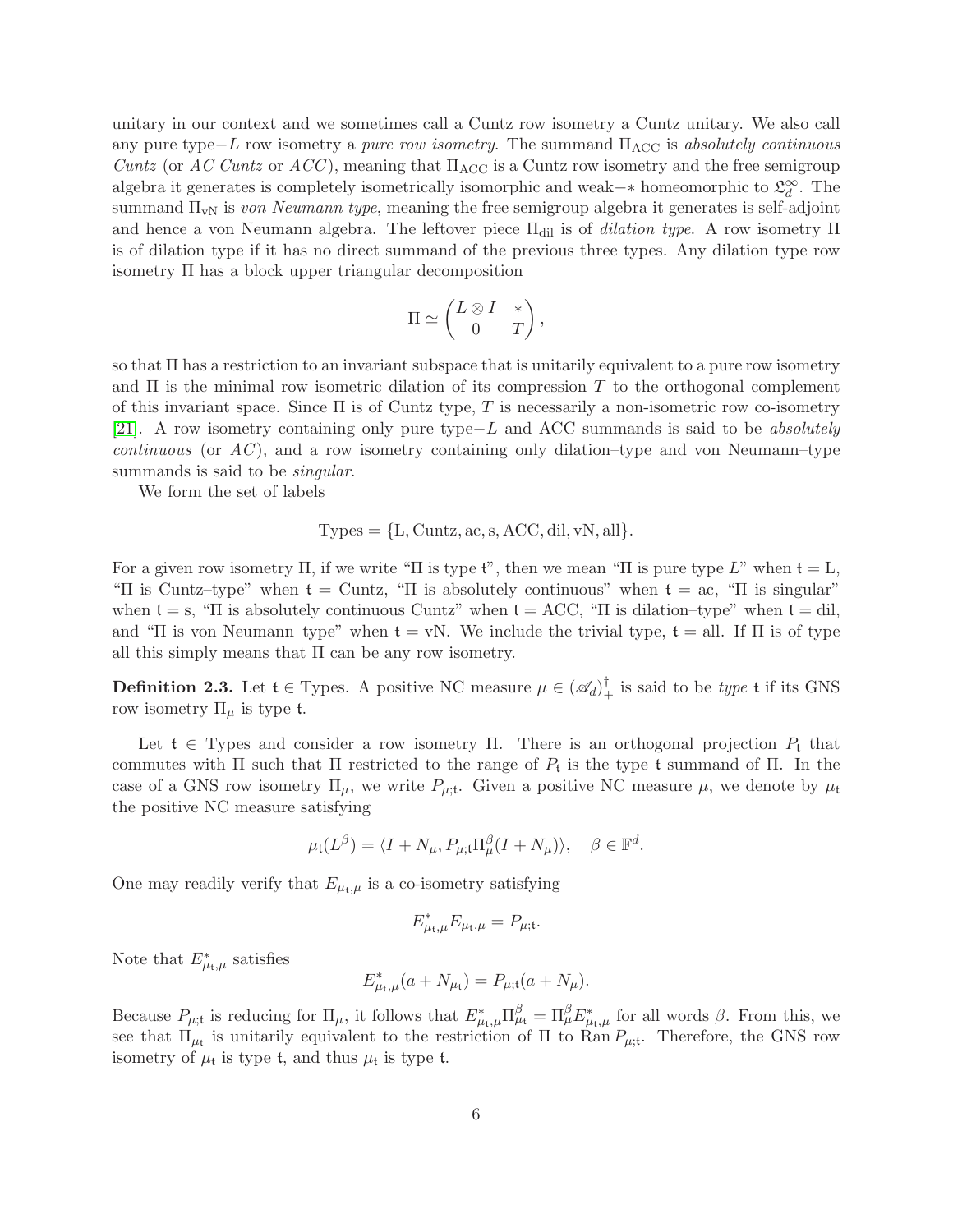There is an additional projection associated with any row isometry Π, and that is the free semigroup algebra structure projection Q of  $\Pi$ . With  $\mathfrak{S}(\Pi) := \text{Alg}\{I, \Pi_1, \cdots, \Pi_d\}^{-WOT}$  denoting the free semigroup algebra of Π, we denote by Q largest projection in  $\mathfrak{S}(\Pi)$  so that  $Q\mathfrak{S}(\Pi)Q$ is self-adjoint [\[8,](#page-27-9) Structure Theorem 2.6]. It has the following properties. First,  $\mathfrak{S}(\Pi)$  has the decomposition

$$
\mathfrak{S}(\Pi) = \text{vN}(\Pi)Q + Q^{\perp} \mathfrak{S}(\Pi)Q^{\perp},
$$

where vN(Π) denotes the von Neumann algebra generated by  $\{\Pi_1, \dots, \Pi_d\}$ . When  $Q \neq I$ ,

$$
Q^{\perp} \mathfrak{S}(\Pi) Q^{\perp} = \mathfrak{S}(\Pi) Q^{\perp}
$$

is completely isometrically isomorphic and weak–∗ homeomorphic to  $\mathfrak{L}_d^{\infty}$ . Here and elsewhere,  $P^{\perp} = I - P$  whenever P is an orthogonal projection.

This is related to the subspace of all *weak*−∗ *continuous vectors* for a row isometry Π. A vector  $x \in \mathcal{H}$  is *weak*-\* *continuous* if the linear functional  $\ell_x \in (\mathscr{A}_d)^{\dagger}$ , defined by  $\ell_x(L^{\alpha}) := \langle x, \Pi^{\alpha} x \rangle$ , is weak– $*$  continuous [\[10\]](#page-27-10). A bounded operator  $X : \mathbb{H}_d^2 \to \mathcal{H}$  is an *intertwiner for*  $\Pi$  if

$$
XL^{\alpha} = \Pi^{\alpha}X, \quad \alpha \in \mathbb{F}^d.
$$

The following theorem combines results of Davidson–Li–Pitts and Kennedy to characterize the set  $WC(\Pi)$  of all weak– $*$  continuous vectors of  $\Pi$  in terms of bounded intertwiners.

<span id="page-6-0"></span>Theorem 2.4 (Davidson–Li–Pitts, Kennedy). *Let* Π *be a row isometry on* H*.*

*1.* If  $x, y \in \text{WC}(\Pi)$  then the linear functional  $\ell_{x,y} : \mathbb{A}_d \to \mathbb{C}$ ,

$$
\ell_{x,y}(L^{\alpha}) = \langle x, \Pi^{\alpha} y \rangle_{\mathcal{H}}, \quad \alpha \in \mathbb{F}^d,
$$

*is weak*−∗ *continuous.*

*2.* WC(Π) *is a closed* Π−*invariant subspace, and*

$$
WC(\Pi) = \{ Xh \, | \, h \in \mathbb{H}_d^2, X \text{ an intertwiner} \}
$$

*3. If* Q *is the structure projection of* Π*, then*

$$
WC(\Pi) = \text{Ran } Q^{\perp}.
$$

*Proof.* Items 1 and 2 are directly from [\[10,](#page-27-10) Theorem 2.7]. For item 3, we note the following. The second dual  $\mathbb{A}_d^{\dagger\dagger}$  $d_d^{\dagger}$  of  $\mathbb{A}_d$  is a free semi-group algebra, and thus there exists a structure projection q for  $\mathbb{A}_d^{\dagger\dagger}$ <sup>††</sup>. Let  $\hat{\pi}$  denote the weak–∗ continuous representation of  $\mathcal{E}_d^{\dagger\dagger}$ <sup>2</sup><sup>1</sup> determined by  $\pi$ . By [\[10,](#page-27-10) Proposition 5.2,  $\hat{\pi}(\mathfrak{q})^{\perp} = Q_{\text{WC}}$ , where  $Q_{\text{WC}}$  denotes the projection onto the closed subspace  $WC(\Pi)$ . In comments following [\[10,](#page-27-10) Proposition 5.2], it is shown that  $\hat{\pi}(\mathfrak{q}) = Q$  if and only if  $\pi$  is "regular", meaning that the  $a \mapsto \pi(a)|_{\text{WC}(\Pi)}$  and  $a \mapsto \pi(a)|_{\text{Ran }Q^{\perp}}$  coincide. By [\[10,](#page-27-10) Theorem 3.4] and [\[18,](#page-27-3) Corollary 4.17], we see that  $\pi$  is always regular. □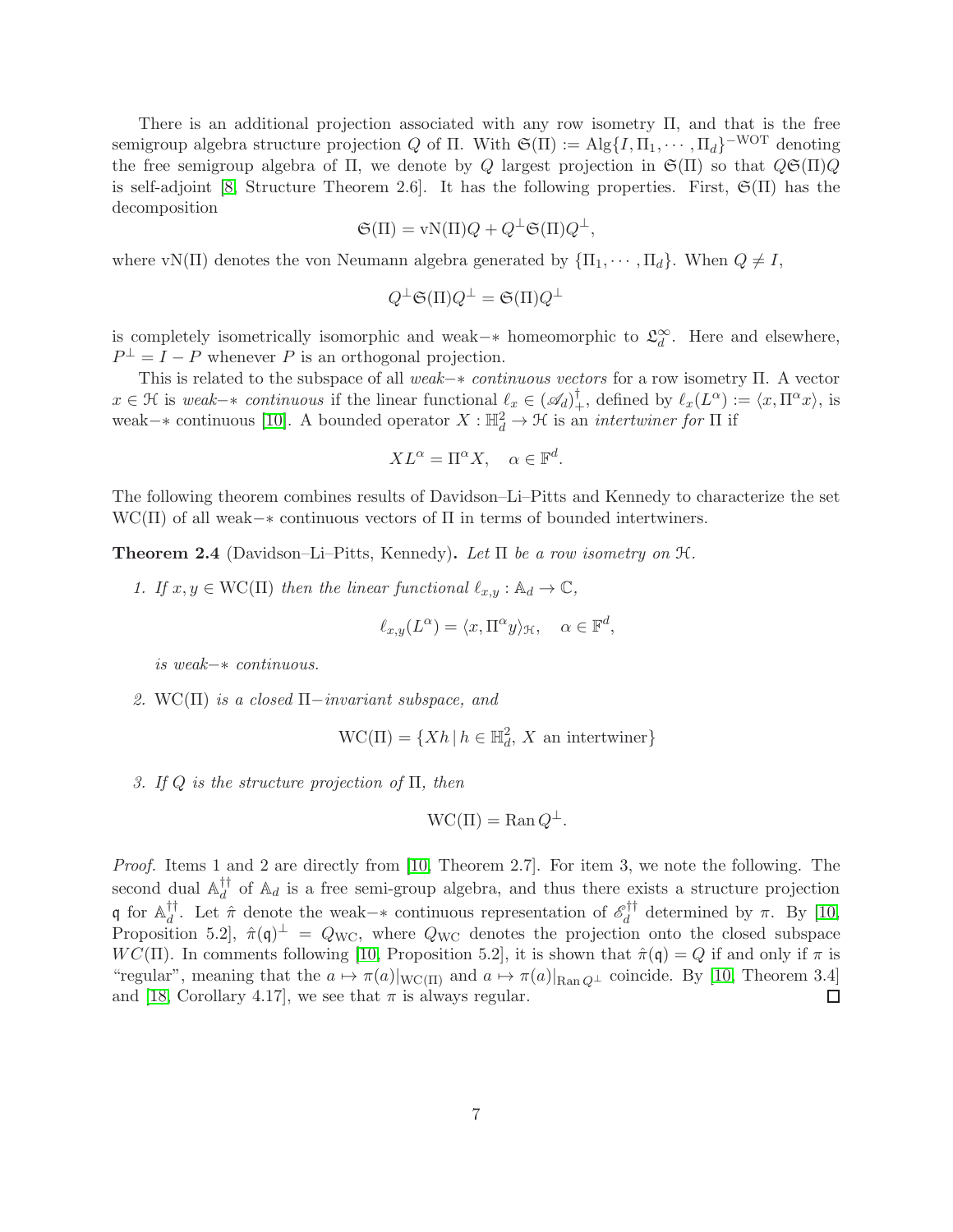## 3 Convex and order structure of NC measures

If  $0 \leq \mu \leq \lambda$  are positive NC measures, it is natural to ask whether the contractive co-embedding  $E_{\mu,\lambda}: \mathbb{H}^2_d(\lambda) \to \mathbb{H}^2_d(\mu)$  intertwines the various structure projections of  $\mu$  and  $\lambda$ . That is, do we generally have that  $E_{\mu,\lambda}P_{\lambda;t} = P_{\mu;t}E_{\mu,\lambda}$ , where  $t \in \text{Types}$ ? By [\[14,](#page-27-1) Corollary 8.11] the sets of absolutely continuous (AC) and singular positive NC measures are positive hereditary cones. It is therefore also natural to ask whether the sets of von Neumann type and dilation type NC measures are also positive hereditary cones, as we prove in Theorem [3.18](#page-13-0) at the end of this section.

**Definition 3.1.** Let  $\mu, \lambda \in (\mathscr{A}_d)^{\dagger}$ . We say that  $\mathfrak{t} \in \mathcal{T}$ ypes is a *hereditary* type if  $\mu \leq \lambda$  and  $\lambda$ being type t together imply that  $\mu$  is type t. A positive sub-cone,  $\mathscr{P}_0 \subseteq \mathscr{P}$ , of a postive cone, P, is *hereditary*, if  $p_0 \in \mathcal{P}_0$ ,  $p \in \mathcal{P}$  and  $p \leq p_0$  imply that  $p \in \mathcal{P}_0$ . We say that t *determines a hereditary cone* if the set of type–t positive NC measures form a hereditary cone.

<span id="page-7-0"></span>**Lemma 3.2.** Let  $\lambda, \mu \in (\mathscr{A}_d)^{\dagger}$  with  $\mu \leq \lambda$ . If  $c \in \mathscr{A}_d$  is positive semi-definite, then

$$
E_{\mu,\lambda}^* \pi_\mu(c) E_{\mu,\lambda} \le \pi_\lambda(c).
$$

*Proof.* By [\[12,](#page-27-11) Lemma 4.6] the cone of 'positive finite sums of squares' of free polynomials, *i.e.* elements of the form

$$
\sum_{j=1}^{N} p_j(L)^* p_j(L), \qquad p_j \in \mathbb{C}\{\mathfrak{z}_1, ..., \mathfrak{z}_d\},\
$$

is norm-dense in the cone of positive elements of the free disk system,  $\mathscr{A}_d$ . Hence, to prove the claim, it suffices to show that

$$
E_{\mu,\lambda}^* \pi_\mu (p(L)^* p(L)) E_{\mu,\lambda} \leq \pi_\lambda (p(L)^* p(L)),
$$

for any  $p \in \mathbb{C} \{ \mathfrak{z}_1, ..., \mathfrak{z}_d \}$ . This is easily verified:

$$
E_{\mu,\lambda}^* \pi_{\mu} (p(L)^* p(L)) E_{\mu,\lambda} = E_{\mu,\lambda}^* \pi_{\mu} (p)^* \pi_{\mu} (p) E_{\mu,\lambda}
$$
  
=  $\pi_{\lambda} (p)^* E_{\mu,\lambda}^* E_{\mu,\lambda} \pi_{\lambda} (p)$   
 $\leq \pi_{\lambda} (p)^* \pi_{\lambda} (p) = \pi_{\lambda} (p(L)^* p(L)).$ 

### <span id="page-7-1"></span>**Proposition 3.3.** *Let*  $t \in \text{Types.}$

- (a) If  $\mu, \lambda \in (\mathscr{A}_d)^{\dagger}$  are such that  $E_{\mu,\lambda}P_{\lambda;t} = P_{\mu;t}E_{\mu,\lambda}P_{\lambda;t}$  and  $\lambda$  is of type **t**, then  $\mu$  is also of *type* **t**. In particular, if this formula holds for all  $\mu, \lambda \in (\mathscr{A}_d)^\dagger_+$  such that  $\mu \leq \lambda$ , then **t** is a *hereditary type.*
- (b) If  $E_{\mu,\lambda}P_{\lambda;t} = P_{\mu;t}E_{\mu,\lambda}$  whenever  $\mu,\lambda \in (\mathscr{A}_d)^{\dagger}_{+}$  are such that  $\mu \leq \lambda$ , then t determines a *hereditary cone.*
- *(c)* Suppose that  $\mathfrak{t}, \mathfrak{u}$  are types and  $\lambda, \mu \in (\mathcal{A}_d)^{\dagger}$  are such that  $P^{\perp}_{\lambda; \mathfrak{t}} = P_{\lambda; \mathfrak{u}}$  and similarly for  $\mu$ . If  $\mu_t \leq \lambda_t$  *and*  $\mu_u \leq \lambda_u$ *, then*  $E_{\mu,\lambda}P_{\lambda;t} = P_{\mu;t}E_{\mu,\lambda}$ *.*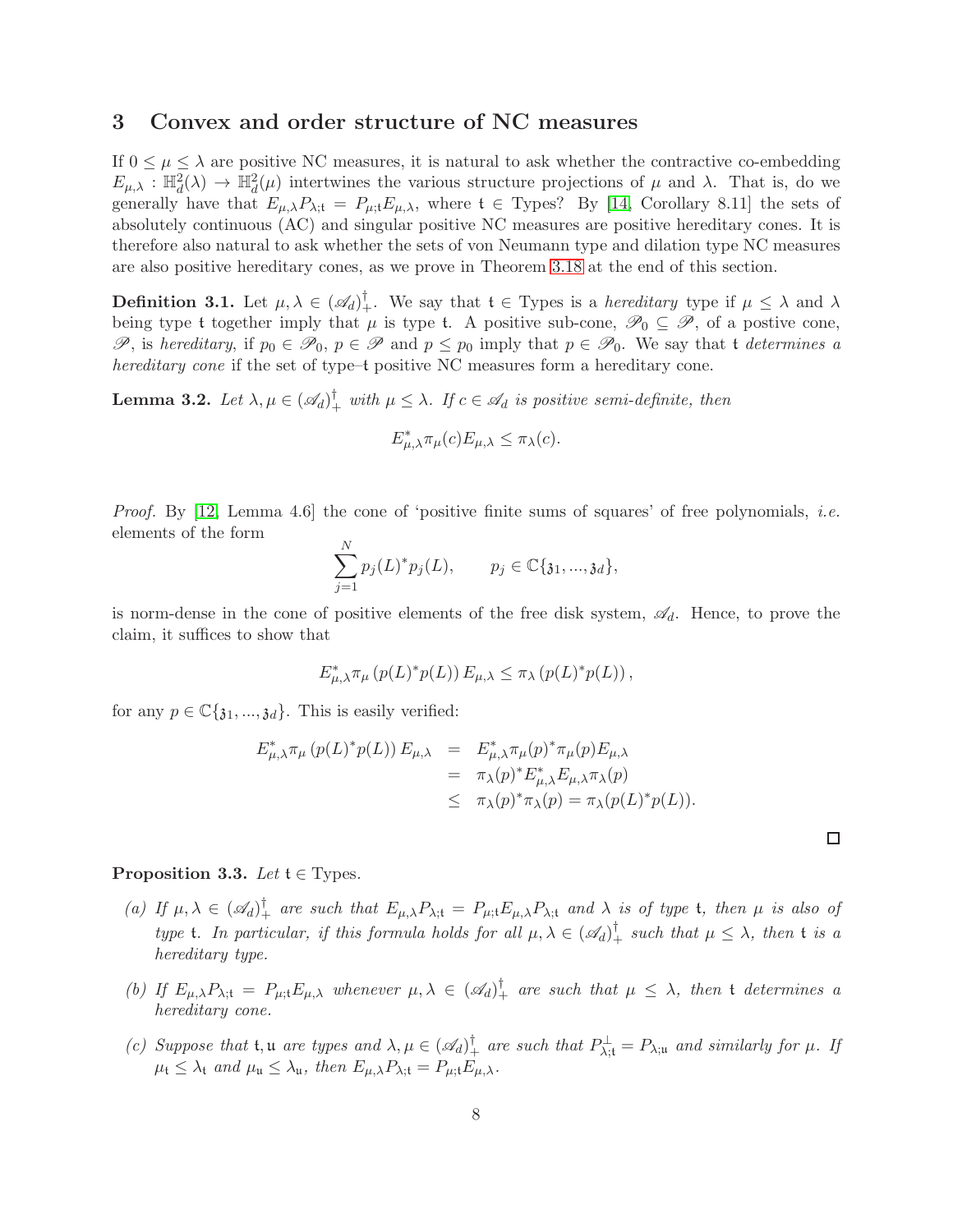(d) Suppose that  $\mu, \lambda \in (\mathscr{A}_d)^{\dagger}, \mu \leq \lambda$ , *t is a type and*  $P_{\mu; t} E_{\mu, \lambda} P_{\lambda; t} = P_{\mu; t} E_{\mu, \lambda}$ . If  $\mu$  *is of type t then*  $\mu \leq \lambda_{\mathfrak{t}}$ *.* 

*Proof.* (a) Suppose  $\mu \leq \lambda$  and  $\lambda$  is type t. Then  $P_{\lambda;t} = I$  and thus  $E_{\mu,\lambda} = P_{\mu;t} E_{\mu,\lambda}$ , and therefore

$$
\mu(L^{\beta}) = \langle E_{\mu,\lambda}(I + N_{\lambda}), \Pi_{\mu}^{\beta} E_{\mu,\lambda}(I + N_{\lambda}) \rangle = \langle E_{\mu,\lambda}(I + N_{\lambda}), P_{\mu;\mathfrak{t}} \Pi_{\mu}^{\beta} E_{\mu,\lambda}(I + N_{\lambda}) \rangle = \mu_{\mathfrak{t}}(L^{\beta})
$$

for each  $\beta \in \mathbb{F}^d$ . Thus,  $\mu$  is type t.

(b) The hereditary property follows from (a). To see that t determines a cone, suppose  $\mu, \nu$  are type t. Clearly,  $\mu, \nu \leq \mu + \nu$ . Then

$$
I = E_{\mu,\mu+\nu}^* E_{\mu,\mu+\nu} + E_{\nu,\mu+\nu}^* E_{\nu,\mu+\nu},
$$

 $P_{\mu;\mathfrak{t}}=I$  and  $P_{\nu;\mathfrak{t}}=I$ . Thus,

$$
P_{\mu+\nu;\mathfrak{t}} = (E_{\mu,\mu+\nu}^* E_{\mu,\mu+\nu} + E_{\nu,\mu+\nu}^* E_{\nu,\mu+\nu}) P_{\mu+\nu;\mathfrak{t}}
$$
  
=  $E_{\mu,\mu+\nu}^* P_{\mu;\mathfrak{t}} E_{\mu,\mu+\nu} + E_{\nu,\mu+\nu}^* P_{\nu;\mathfrak{t}} E_{\nu,\mu+\nu}$   
=  $E_{\mu,\mu+\nu}^* E_{\mu,\mu+\nu} + E_{\nu,\mu+\nu}^* E_{\nu,\mu+\nu} = I.$ 

Therefore,  $(\mu + \nu)_t = \mu + \nu$  is type t.

(c) Define  $U_{\mu}: \mathbb{H}^2_d(\mu) \to \mathbb{H}^2_d(\mu_t) \oplus \mathbb{H}^2_d(\mu_u)$  by setting  $U_{\mu}h = E_{\mu_t,\mu}h \oplus (E_{\mu_u,\mu}h)$  for  $h \in \mathbb{H}^2_d(\mu)$ . Then it follows from comments following Definition [2.3](#page-5-0) that  $U_{\mu}$  is a surjective isometry. The surjective isometry  $U_{\lambda}: \mathbb{H}^2_d(\lambda) \to \mathbb{H}^2_d(\lambda_t) \oplus \mathbb{H}^2_d(\lambda_u)$  is defined similarly. We note that, with respect to this direct sum decomposition,

$$
U_{\mu}E_{\mu,\lambda} = \begin{bmatrix} E_{\mu_{\mathfrak{t}},\mu} \\ E_{\mu_{\mathfrak{u}},\mu} \end{bmatrix} E_{\mu,\lambda} = \begin{bmatrix} E_{\mu_{\mathfrak{t}},\lambda} \\ E_{\mu_{\mathfrak{u}},\lambda} \end{bmatrix}
$$
  
\n
$$
= \begin{bmatrix} E_{\mu_{\mathfrak{t}},\lambda_{\mathfrak{t}}} E_{\lambda_{\mathfrak{t}},\lambda} \\ E_{\mu_{\mathfrak{u}},\lambda_{\mathfrak{u}}} E_{\lambda_{\mathfrak{u}},\lambda} \end{bmatrix} = \begin{bmatrix} E_{\mu_{\mathfrak{t}},\lambda_{\mathfrak{t}}} & 0 \\ 0 & E_{\mu_{\mathfrak{u}},\lambda_{\mathfrak{u}}} \end{bmatrix} \begin{bmatrix} E_{\lambda_{\mathfrak{t}},\lambda} \\ E_{\lambda_{\mathfrak{u}},\lambda} \end{bmatrix}
$$
  
\n
$$
= \begin{bmatrix} E_{\mu_{\mathfrak{t}},\lambda_{\mathfrak{t}}} & 0 \\ 0 & E_{\mu_{\mathfrak{u}},\lambda_{\mathfrak{u}}} \end{bmatrix} U_{\lambda}.
$$

Thus,

$$
E_{\mu,\lambda}U_{\lambda}^* = U_{\mu}^* \begin{bmatrix} E_{\mu_{\mathfrak{t}},\lambda_{\mathfrak{t}}} & 0 \\ 0 & E_{\mu_{\mathfrak{u}},\lambda_{\mathfrak{u}}} \end{bmatrix}.
$$

Let  $C_{\mu}: \mathbb{H}^2_d(\mu) \to \mathbb{H}^2_d(\mu_t) \oplus \mathbb{H}^2_d(\mu_u)$  be defined by  $C_{\mu}h = E_{\mu_t,\mu}h \oplus 0$ , with  $C_{\lambda}$  similarly defined. Then

$$
P_{\mu;t}E_{\mu,\lambda} = C_{\mu}^* U_{\mu}E_{\mu,\lambda} = C_{\mu}^* \begin{bmatrix} E_{\mu_t,\lambda_t} & 0\\ 0 & E_{\mu_u,\lambda_u} \end{bmatrix} U_{\lambda} = E_{\mu_t,\mu}^* E_{\mu_t,\lambda_t} E_{\lambda_t,\lambda}
$$

and

$$
E_{\mu,\lambda}P_{\lambda;t} = E_{\mu,\lambda}U_{\lambda}^*C_{\lambda} = U_{\mu}^* \begin{bmatrix} E_{\mu_t,\lambda_t} & 0\\ 0 & E_{\mu_u,\lambda_u} \end{bmatrix} C_{\lambda} = E_{\mu_t,\mu}^* E_{\mu_t,\lambda_t} E_{\lambda_t,\lambda}.
$$

Therefore,  $P_{\mu;\mathbf{t}}E_{\mu,\lambda}=E_{\mu,\lambda}P_{\lambda;\mathbf{t}}$ .

(d) Since  $\mu$  is type t, we have  $P_{\mu;\mathbf{t}} = I$  and so  $E_{\mu,\lambda}P_{\lambda;\mathbf{t}} = E_{\mu,\lambda}$ . Let  $c \in \mathscr{A}_d$  be positive semi-definite. By Lemma [3.2,](#page-7-0) we have

$$
E_{\mu,\lambda}^* \pi_\lambda(c) E_{\mu,\lambda} \le \pi_\lambda(c),
$$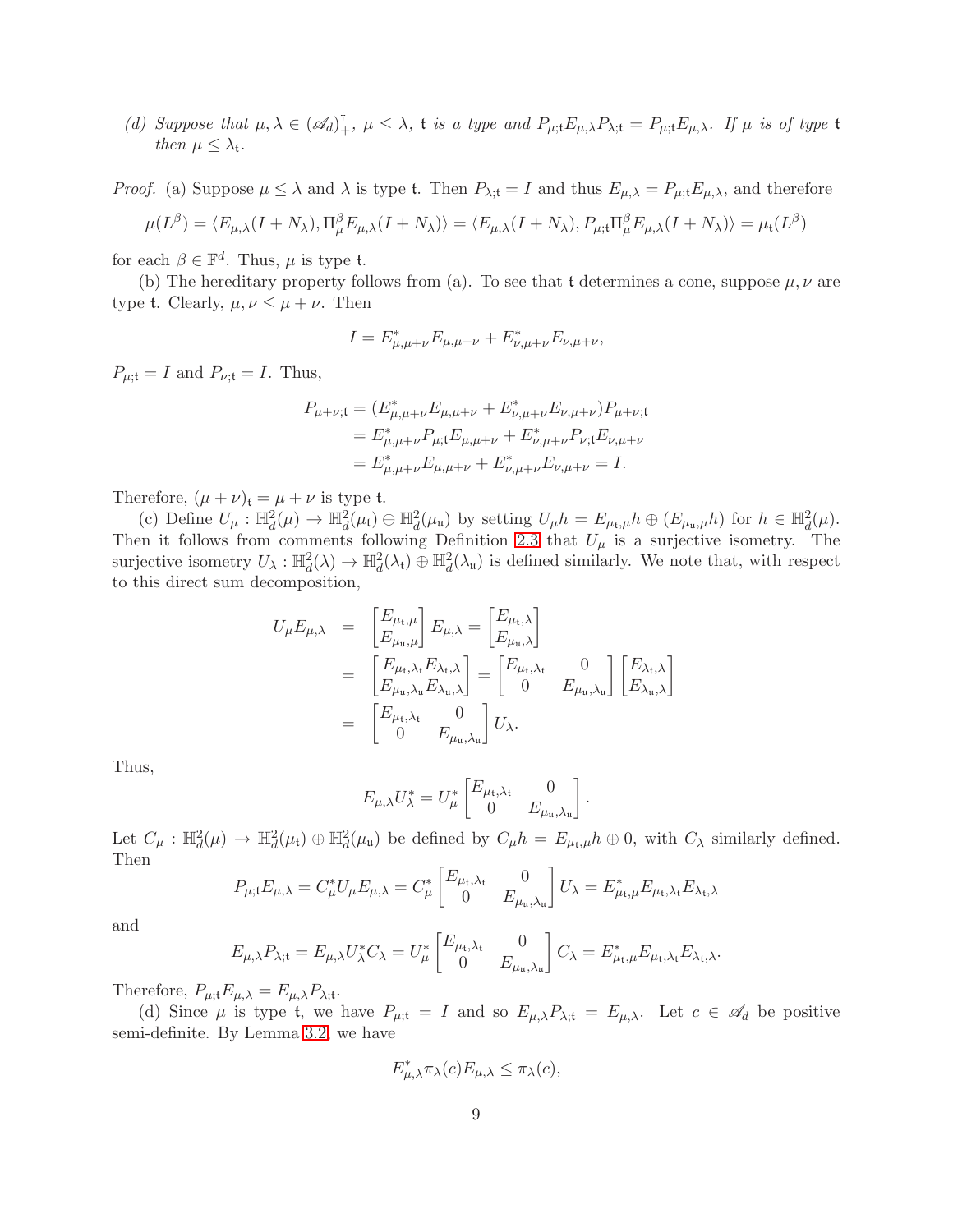and so

$$
\mu(c) = \langle I + N_{\lambda}, E_{\mu,\lambda}^{*} \pi_{\mu}(c) E_{\mu,\lambda} (I + N_{\lambda}) \rangle
$$
  
\n
$$
= \langle P_{\lambda; \mathfrak{t}} (I + N_{\lambda}), E_{\mu,\lambda}^{*} \pi_{\mu}(c) E_{\mu,\lambda} P_{\lambda; \mathfrak{t}} (I + N_{\lambda}) \rangle
$$
  
\n
$$
\leq \langle I + N_{\lambda}, P_{\lambda; \mathfrak{t}} \pi_{\lambda}(c) (I + N_{\lambda}) \rangle
$$
  
\n
$$
= \lambda_{\mathfrak{t}}(c).
$$

That is,  $\mu \leq \lambda_{t}$ .

<span id="page-9-0"></span>**Lemma 3.4.** Suppose that  $\mathfrak{t}, \mathfrak{u}, \mathfrak{w} \in \text{Types}$  and that  $E_{\mu,\lambda}P_{\lambda;\mathfrak{t}} = P_{\mu;\mathfrak{t}}E_{\mu,\lambda}$  for all  $\mu, \lambda \in (\mathscr{A}_d)^{\dagger}$  of *type* **w** *for which*  $\mu \leq \lambda$ *. Further assume that*  $P_{\nu;t}^{\perp} = P_{\nu;t}$  *for all*  $\nu \in (\mathscr{A}_d)_{+}^{\dagger}$  *of type* **w**. Then the *following assertions hold:*

- (i) If  $\nu_1, \nu_2, \mu \in (\mathscr{A}_d)^{\dagger}_+$ , of type **w**, are such that  $\nu_1 + \nu_2 = \mu$  and  $\nu_1$  and  $\nu_2$  are type t and **u**, *respectively, then*  $\nu_1 = \mu_t$  *and*  $\nu_2 = \mu_u$ *.*
- (*ii*) For any  $\mu, \lambda \in (\mathscr{A}_d)^{\dagger}$  of type **w**, one has  $(\mu + \lambda)_t = \mu_t + \lambda_t$ .

*Proof.* (i) Plainly  $\nu_1 \leq \mu$  and  $\nu_2 \leq \mu$ . It follows from Proposition [3.3\(](#page-7-1)d) that  $\nu_1 \leq \mu_t$  and  $\nu_2 \leq \mu_u$ since

$$
E_{\mu,\lambda}P_{\lambda;\mathfrak{u}} = E_{\mu,\lambda} - E_{\mu,\lambda}P_{\lambda;\mathfrak{t}}
$$
  
=  $E_{\mu,\lambda} - P_{\mu;\mathfrak{t}}E_{\mu,\lambda}$   
=  $(I - P_{\mu;\mathfrak{t}})E_{\mu,\lambda} = P_{\mu;\mathfrak{u}}E_{\mu,\lambda}.$ 

For any positive semi-definite  $c \in \mathscr{A}_d$ , set

$$
\delta_1 = \mu_t(c) - \nu_1(c), \quad \delta_2 = \mu_u(c) - \nu_2(c).
$$

Note that  $\delta_1, \delta_2$  are non-negative real numbers. As

$$
0 = \nu_1(c) + \nu_2(c) - \mu(c) = -(\delta_1 + \delta_2),
$$

it follows that  $\delta_1 = \delta_2 = 0$ . As every element of  $\mathscr{A}_d$  is a linear combination of positive semi-definite elements, assertion (i) is proved.

(ii) It follows from Proposition [3.3\(](#page-7-1)b) that  $\mu_t + \lambda_t$  is type t and  $\mu_u + \lambda_u$  is type u. As  $(\mu_t + \lambda_t)$  +  $(\mu_{\mathfrak{u}} + \lambda_{\mathfrak{u}}) = \mu + \lambda$ , it follows from (i) that

$$
\mu_{\mathfrak{t}} + \lambda_{\mathfrak{t}} = (\mu + \lambda)_{\mathfrak{t}}.
$$

 $\Box$ 

**Remark 3.5.** Let  $\mathfrak{t}, \mathfrak{u}, \mathfrak{w} \in \text{Types}$  be such that  $P_{\mu; \mathfrak{w}} = P_{\mu; \mathfrak{t}} + P_{\mu; \mathfrak{u}}$  for all  $\mu \in (\mathscr{A}_d)_{+}^{\dagger}$ . It follows from Proposition [3.3](#page-7-1) that the following assertions are equivalent.

- (i)  $E_{\mu,\lambda}P_{\lambda;t} = P_{\mu;t}E_{\mu,\lambda}$  whenever  $\mu,\lambda \in (\mathscr{A}_d)_+^{\dagger}$  are of type  $\mathfrak{w}$  and  $\mu \leq \lambda$ .
- (ii)  $\mu_{\mathfrak{t}} \leq \lambda_{\mathfrak{t}}$  and  $\mu_{\mathfrak{u}} \leq \lambda_{\mathfrak{u}}$  whenever  $\mu, \lambda \in (\mathscr{A}_d)^{\dagger}$  are of type  $\mathfrak{w}$  and  $\mu \leq \lambda$ .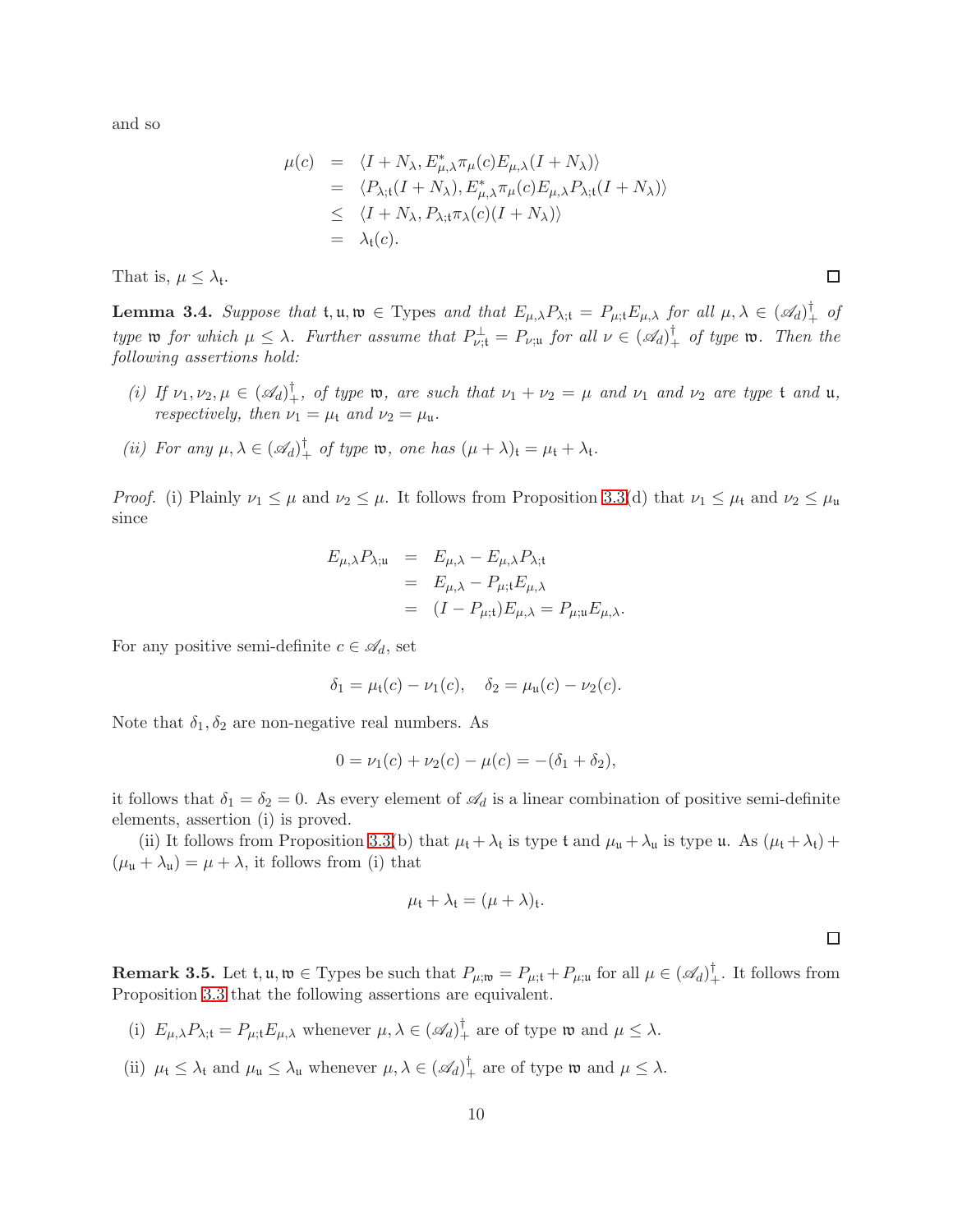Indeed, that (ii) implies (i) it precisely Proposition [3.3\(](#page-7-1)c). In the other direction, we first note that  $\mu_t \leq \lambda$  and  $\mu_u \leq \lambda$ . Assume (i). Since  $\mu_t$  and  $\mu_u$  are type t and u, respectively, it then follows from Proposition [3.3\(](#page-7-1)d) that  $\mu_t \leq \lambda_t$  and  $\mu_u \leq \lambda_u$ . In particular, (i) and (ii) hold in the case where  $\mathfrak{w} =$  all, in which case our starting assumption is that  $P_{\mu;\mathfrak{w}} = I = P_{\mu;\mathfrak{t}} + P_{\mu;\mathfrak{u}}$ .

<span id="page-10-2"></span>**Proposition 3.6.** Suppose that  $\gamma, \lambda \in (\mathscr{A}_d)^{\dagger}$  and  $\gamma \leq \lambda$ . Let  $E := E_{\gamma, \lambda} : \mathbb{H}_d^2(\lambda) \to \mathbb{H}_d^2(\gamma)$  be the *contractive co-embedding. Then*  $EP_{\lambda_{ac}} = P_{\gamma_{ac}}E$  *and*  $EP_{\lambda_s} = P_{\gamma_s}E$ . That is  $\mathfrak{t} =$  ac *and*  $\mathfrak{u} =$  s *are hereditary types and determine positive hereditary cones.*

*Proof.* By [\[14,](#page-27-1) Corollary 8.8], if  $\gamma = \gamma_{ac} + \gamma_s$  and  $\lambda = \lambda_{ac} + \lambda_s$  are the NC Lebesgue decompositions of  $\gamma, \lambda$ , then  $\gamma_s \leq \lambda_s$ . Since  $\lambda = \gamma + (\lambda - \gamma) \geq \gamma$ , it follows from [\[14,](#page-27-1) Corollary 8.14] that  $\lambda_{ac} = \gamma_{ac} + (\lambda - \gamma)_{ac} \ge \gamma_{ac}$ . Thus,  $\lambda_{ac} \ge \gamma_{ac}$  as well. The proposition now follows from Proposition  $3.3(c)$  $3.3(c)$ .  $\Box$ 

<span id="page-10-3"></span>**Corollary 3.7.** With  $\gamma \leq \lambda$  as above, if  $D = E^*E$ , where  $E := E_{\gamma,\lambda}$ , then  $DP_{\lambda;ac} = P_{\lambda;ac}D$ .

In the next lemma, recall that if  $Q_\lambda$  is the structure projection of  $\Pi_\lambda$ , that  $Q_\lambda^{\perp} = Q_{\lambda; \text{WC}}$  is the projection onto  $WC(\Pi_{\lambda})$  by Theorem [2.4.](#page-6-0)

<span id="page-10-1"></span>**Lemma 3.8.** Suppose  $\mu, \lambda \in (\mathscr{A}_d)^\dagger_+$  with  $\mu \leq \lambda$ . Let  $Q_\lambda$  and  $Q_\mu$  be the structure projections of  $\Pi_\lambda$ *and*  $\Pi_{\mu}$ *, respectively. Then,*  $E_{\mu,\lambda}Q_{\lambda}^{\perp} = Q_{\mu}^{\perp}E_{\mu,\lambda}Q_{\lambda}^{\perp}$ *.* 

*Proof.* Set  $E = E_{\mu,\lambda}$ . Let  $h \in \mathbb{H}_d^2(\lambda)$  be a WC vector of  $\Pi_{\lambda}$ . By Theorem [2.4](#page-6-0) there is an intertwiner  $X: \mathbb{H}_d^2 \to \mathbb{H}_d^2(\lambda)$  and a vector  $g \in \mathbb{H}_d^2$  such that  $Xg = h$ . As  $EX$  intertwines  $\Pi_\lambda$  and  $\Pi_\mu$ , it follows that  $Eh = EXg$  is a WC vector of  $\Pi_{\mu}$ . Thus,  $EQ^{\perp}_{\lambda} = Q^{\perp}_{\mu}EQ^{\perp}_{\lambda}$ .  $\Box$ 

<span id="page-10-4"></span>**Lemma 3.9.** Suppose  $\mu, \lambda \in (\mathscr{A}_d)^\dagger_+$  with  $\mu \leq \lambda$ . Let  $P_\lambda := P_{\lambda;Cuntz}$  be the  $\Pi_\lambda$ -reducing projection *onto the support of its Cuntz direct summand. Then,*  $E_{\mu,\lambda}P_{\lambda} = P_{\mu}E_{\mu,\lambda}P_{\lambda}$ . In particular, if  $\lambda$  is *Cuntz type, then*  $\mu$  *is Cuntz type, and*  $t =$  Cuntz *is a hereditary type.* 

*Proof.* It follows from Popescu's Wold decomposition theorem, [\[21,](#page-27-2) Theorem 1.3], that the range of  $P_{\lambda}$  is the set of all  $x \in \mathbb{H}^2_d(\lambda)$  so that for any non-negative integer, N, there exist  $\{x_{\alpha} | \alpha \in \mathbb{F}^d, |\alpha| =$  $N$ }  $\subset \mathbb{H}_d^2(\lambda)$  such that

$$
x=\sum_{|\alpha|=N}\Pi^\alpha_\lambda x_\alpha.
$$

Set  $E = E_{\mu,\lambda}$ . Then,

$$
Ex = \sum_{|\alpha|=N} \Pi_{\mu}^{\alpha} Ex_{\alpha},
$$

for any non-negative integer N. It follows that  $EP_{\lambda} = P_{\mu}EP_{\lambda}$ , from which the remaining claim follows on application of Proposition [3.3\(](#page-7-1)a). □

<span id="page-10-0"></span>Lemma 3.10. *Let* Π *be a row isometry on a Hilbert space* H *and set*

$$
\mathcal{H}_0 := \bigvee_{\beta, \gamma \in \mathbb{F}^d} \Pi^{\beta} \Pi^{\gamma*} \mathrm{WC}(\Pi).
$$

*Then*  $\mathcal{H}_0$  *is*  $\Pi$ *-reducing and the restriction of*  $\Pi$  *to*  $\mathcal{H}_0^{\perp}$  *is the von Neumann–type summand of*  $\Pi$ *.*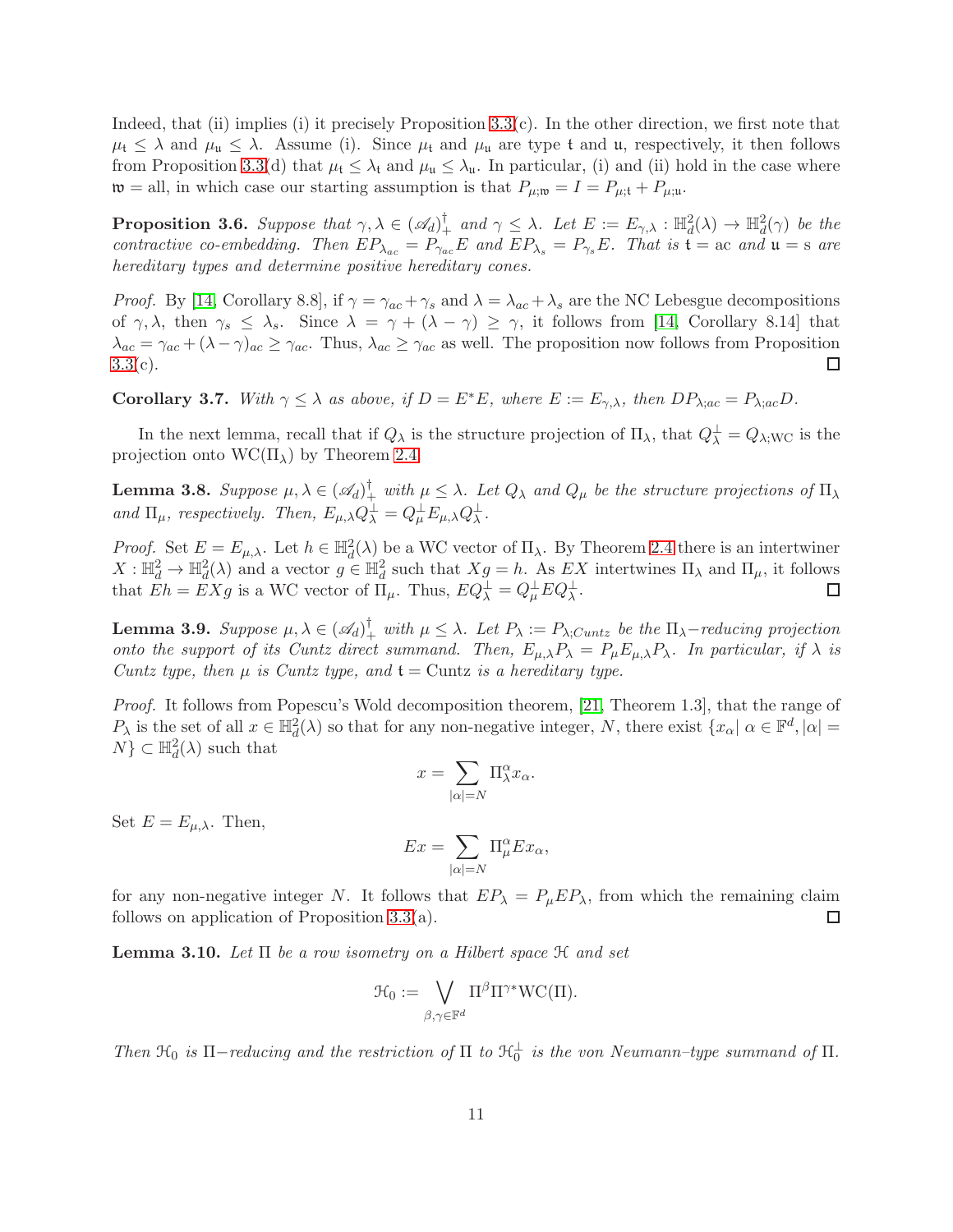*Proof.* By a result of M. Kennedy, a row isometry, Π, is of von Neumann type if and only if it has no wandering vectors [\[17\]](#page-27-12). Specifically, any pure or AC Cuntz row isometry has wandering vectors. Since a dilation–type row isometry has a pure type−L restriction to the non-trivial invariant subspace of its weak−∗ continuous vectors, it also has wandering vectors. It is clear that any wandering vector for  $\Pi$  belongs to  $WC(\Pi)$ . By construction  $\mathcal{H}_0^{\perp} \cap WC(\Pi) = \{0\}$  so that  $\Pi$  restricted to  $\mathcal{H}_0^{\perp}$  has no wandering vectors and is hence of von Neumann type. That is,  $\mathcal{H}_0^{\perp} \subset \text{Ran } P_{\text{vN}}$ . Let  $h \in \text{Ran } P_{\text{vN}}$ , let  $v \in \mathbb{H}_d^2$ , and let  $X : \mathbb{H}_d^2 \to \mathcal{H}$  be an intertwiner. Then, for any words  $\beta, \gamma$ , we have

$$
\langle \Pi^{\beta} \Pi^{\gamma *} Xv, h \rangle = \langle \Pi^{\beta} \Pi^{\gamma *} Xv, P_{vN} h \rangle = \langle \Pi^{\beta} \Pi^{\gamma *} (P_{vN} X)v, h \rangle.
$$

Since  $P_{\text{vN}}Xv \in \text{WC}(\Pi) \cap \text{Ran } P_{\text{vN}}$ , we have  $P_{\text{vN}}Xv = 0$  and thus  $h \in \mathcal{H}_0^{\perp}$ . Therefore,  $\mathcal{H}_0^{\perp} =$  $\operatorname{Ran} P_{\text{vN}}$ . П

**Remark 3.11.** If  $\Pi$  is of dilation type on  $H$ , then WC( $\Pi$ ) is  $\Pi$ -invariant but cannot contain any  $\Pi$ −reducing subspace. Thus,  $\mathcal{H}_0 = \mathcal{H}$  for dilation–type row isometries.

**Remark 3.12.** By Theorem [2.4,](#page-6-0) we have WC( $\Pi$ ) equal to the range of  $Q^{\perp}$ , where Q is the structure projection of  $\Pi$ . Suppose  $\Pi$  and  $\Xi$  are unitarily equivalent row isometries. That is, there exists U a surjective isometry such that  $U\Pi^{\alpha} = \Xi^{\alpha}U$  for each word  $\alpha$ . It then follows from Lemma [3.10](#page-10-0) that  $UP_{\Pi;vN} = P_{\Xi;vN}U.$ 

The following fact is well–known and can be found in [\[14,](#page-27-1) Lemma 8.9]:

<span id="page-11-0"></span>Lemma 3.13. *Let* Π *and* Ξ *be row isometries on Hilbert spaces* H, J *respectively and suppose that*  $\Pi$  *is a Cuntz unitary.* If  $X : \mathcal{H} \to \mathcal{J}$  *is a bounded linear map satisfying* 

$$
X\Pi^{\alpha} = \Xi^{\alpha} X, \quad \alpha \in \mathbb{F}^d,
$$

*then*

$$
\Pi^{\alpha} X^* = X^* \Xi^{\alpha}, \quad \alpha \in \mathbb{F}^d,
$$

*and* X∗X *is in the commutant of the von Neumann algebra of* Π*, and similarly* XX<sup>∗</sup> *is in the commutant of the von Neumann algebra of* Ξ*.*

Lemma 3.14. *Suppose*  $\mu, \lambda \in (\mathscr{A}_d)^{\dagger}$  *satisfy*  $\mu \leq \lambda$ . If  $\lambda$  *is of von Neumann type, then so is*  $\mu$ . *That is,*  $t = vN$  *is a hereditary type.* 

*Proof.* The set of all positive singular NC measures is a positive hereditary cone so that  $\mu$  is necessarily singular. That is,  $\mu = \mu_{\text{dil}} + \mu_{vN}$ , is the sum of a positive dilation–type and a von Neumann–type NC measure. Suppose that  $x \in WC(\mu) \subseteq \mathbb{H}_d^2(\mu_{\text{dil}})$  is a weak- $*$  continuous vector. By Theorem [2.4,](#page-6-0) there is a bounded intertwiner  $X : \mathbb{H}^2_d \to \mathbb{H}^2_d(\mu)$  and a vector  $f \in \mathbb{H}^2_d$  so that  $Xf = x$ . Since  $\mu \leq \lambda$ , the co-embedding  $E : \mathbb{H}_d^2(\lambda) \to \mathbb{H}_d^2(\mu)$  is contractive and  $E\Pi_{\lambda}^{\alpha} = \Pi_{\mu}^{\alpha}E$  for any word  $\alpha$ . By Lemma [3.13,](#page-11-0) we also have that  $E^* \Pi^\alpha_\mu = \Pi^\alpha_\lambda E^*$ , so that  $Y := E^* X : \mathbb{H}_d^2 \to \mathbb{H}_d^2(\lambda)$ is an intertwiner:

$$
YL^{\alpha} = E^*XL^{\alpha} = E^*\Pi^{\alpha}_{\mu}X = \Pi^{\alpha}_{\lambda}Y.
$$

Setting  $y = Yf \in \mathbb{H}_d^2(\lambda)$ , we see that y is in the range of a bounded interwtiner. Thus,  $y \in$  $WC(\lambda) = \{0\}$ , since  $\lambda$  is of von Neumann type. Because  $E^*$  is injective, we have  $x = 0$ . It follows that  $WC(\mu) = \{0\}$ , and thus  $\mu_{\text{dil}} = 0$ . We conclude that  $\mu$  is of von Neumann type.  $\Box$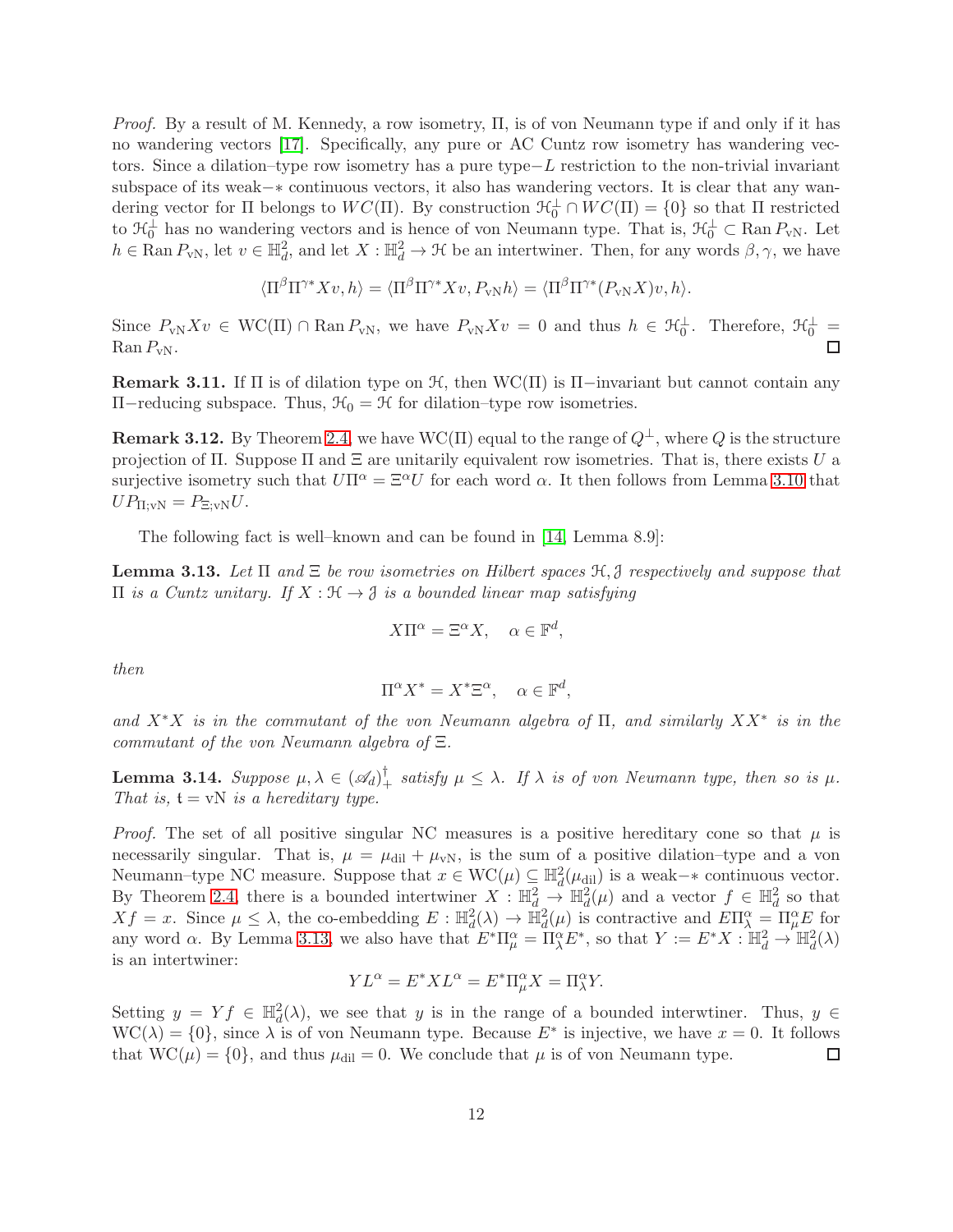<span id="page-12-0"></span>**Lemma 3.15.** Suppose  $\mu, \lambda \in (\mathscr{A}_d)^{\dagger}$  satisfy  $\mu \leq \lambda$ . Then,  $E_{\mu,\lambda}P_{\lambda;\text{dil}} = P_{\mu;\text{dil}}E_{\mu,\lambda}P_{\lambda;\text{dil}}$ .

The above lemma and Proposition [3.3\(](#page-7-1)a) imply that  $t = \text{dil}$  is also a hereditary type.

*Proof.* Set  $P_{\lambda} := P_{\lambda; \text{dil}}$ ,  $P_{\mu} := P_{\mu; \text{dil}}$  and  $E = E_{\mu, \lambda}$ . We know that  $P_{\lambda} = P_{\lambda; \text{dil}} \leq P_{\lambda; \text{s}}$ , that  $EP_{\lambda;\rm s} = P_{\mu;\rm s}E$  and that  $E\Pi_{\lambda}^{\beta} = \Pi_{\mu}^{\beta}E$  for every word  $\beta$ . Hence we assume, without loss in generality, that both  $\mu$  and  $\lambda$  are singular. The GNS row isometry of any singular NC measure is Cuntz, so we assume in particular that  $\Pi_{\lambda}, \Pi_{\mu}$  are Cuntz. Note that  $WC(\lambda) \subset Ran P_{\lambda}$  is  $\Pi_{\lambda}$ -invariant and that Ran  $P_{\lambda}$  is the smallest  $\Pi_{\lambda}$ -reducing subspace of  $\mathbb{H}^2_d(\lambda)$  which contains  $WC(\lambda)$  by Lemma [3.10.](#page-10-0) Let  $x \in \mathbb{H}^2_d(\lambda_{\text{dil}})$ , and denote by  $\pi_\lambda$  and  $\pi_\mu$  the GNS representations of  $\mathscr{E}_d$  induced by  $\lambda$  and  $\mu$ , respectively. Since  $x \in \mathbb{H}^2_d(\lambda_{\text{dil}})$ , it belongs to Ran  $P_\lambda$ , where  $P_\lambda = P_{\lambda_{\text{dil}}}$  and thus by Lemma [3.10,](#page-10-0) there is a sequence of operators  $A_1, A_2, \ldots \in \mathscr{E}_d$  and a  $y \in \text{WC}(\lambda)$  such that

$$
x = \lim_{n} \pi_{\lambda}(A_n) y.
$$

Since  $\Pi_{\lambda}$  is Cuntz, we can again apply Lemma [3.13](#page-11-0) to find that

$$
Ex = \lim_{n} \pi_{\mu}(A_n)Ey.
$$

Because  $y \in \text{WC}(\lambda)$ , it follows from Lemma [3.8](#page-10-1) that  $Ey \in \text{WC}(\mu)$ . Thus,  $Ex \in \text{Ran } P_{\mu}$ , where  $P_{\mu} = P_{\mu;dil}$  by Lemma [3.10](#page-10-0) again. □

<span id="page-12-1"></span>**Lemma 3.16.** Let  $\lambda \in (\mathscr{A}_d)^{\dagger}$ . If  $x \in \text{Ran } P_{\lambda; \text{vN}}$ , then the positive NC measure  $\lambda_x$  determined by  $\lambda_x(L^{\alpha}) = \langle x, \Pi^{\alpha}_\lambda x \rangle_\lambda$ ,  $\alpha \in \mathbb{F}^d$ , is of von Neumann type.

*Proof.* Let  $\mathcal{H}_x$  denote the cyclic subspace of  $\mathbb{H}_d^2(\lambda)$  generated by x. Note that there is a surjective isometry  $U : \mathbb{H}_d^2(\lambda_x) \to \mathcal{H}_x$  such that  $U(a + \tilde{N}_{\lambda_x}) = \pi_\lambda(a)x$  for each  $a \in \mathbb{A}_d$ . Because  $\lambda$  is von Neumann type, for any given word  $\beta$ , there exists a net  $(a_{\gamma})_{\gamma}$  in  $\mathbb{A}_d$  such that  $(\Pi_{\lambda}^{\beta})^*$  is the weak- $*$ limit of  $(\pi_{\lambda}(a_{\gamma}))_{\gamma}$ . As  $U^*\pi_{\lambda}(a)U = \pi_{\lambda_x}(a)$  for any  $a \in \mathbb{A}_d$ , it follows that  $(\Pi_{\lambda_x}^{\beta})^*$  is the weak- $*$ limit of  $(\pi_{\lambda_x}(a_\gamma))_\gamma$ . This shows that the weak– $*$  closure of  $\pi_{\lambda_x}(\mathbb{A}_d)$  is self-adjoint, and thus  $\Pi_{\lambda_x}$  is of von Neumann type. П

<span id="page-12-2"></span>**Lemma 3.17.** Let  $\mu, \nu \in (\mathscr{A}_d)^{\dagger}$ . If  $\nu \leq \mu$  and  $\nu$  is of von Neumann type, then  $\nu \leq \mu_{vN}$ . That is,  $t = vN$  *is a hereditary type.* 

*Proof.* By Proposition [3.6,](#page-10-2)  $E_{\nu,\mu}P_{\mu;\alpha c} = P_{\nu;\alpha c}E_{\nu,\mu}$ . By Lemma [3.15,](#page-12-0)  $E_{\nu,\mu}P_{\mu;\text{dil}} = P_{\nu;\text{dil}}E_{\nu,\mu}P_{\mu;\text{dil}}$ . As  $\nu$  is of von Neumann type, we know that  $P_{\nu; \text{dil}} = 0 = P_{\nu; \text{ac}}$ , and thus

$$
E_{\nu,\mu} = E_{\nu,\mu}(P_{\mu;\text{ac}} + P_{\mu;\text{dil}} + P_{\mu;\text{vN}}) = E_{\nu,\mu}P_{\mu;\text{vN}}.
$$

Thus, for any positive semi-definite  $c \in \mathscr{A}_d$ , we have

$$
\nu(c) = \langle I + N_{\nu}, \pi_{\nu}(c)(I + N_{\nu}) \rangle
$$
  
\n
$$
= \langle I + N_{\mu}, E_{\nu, \mu}^{*} \pi_{\nu}(c) E_{\nu, \mu}(I + N_{\mu}) \rangle
$$
  
\n
$$
= \langle P_{\mu; \nu N}(I + N_{\mu}), E_{\nu, \mu}^{*} \pi_{\nu}(c) E_{\nu, \mu} P_{\mu; \nu N}(I + N_{\mu}) \rangle.
$$

By Lemma [3.2,](#page-7-0) we have  $E^*_{\nu,\mu} \pi_{\nu}(c) E_{\nu,\mu} \leq \pi_{\mu}(c)$ , and thus

$$
\nu(c) \le \langle P_{\mu; \text{vN}}(I + N_{\mu}), \pi_{\mu}(c) P_{\mu; \text{vN}}(I + N_{\mu}) \rangle = \mu_{\text{vN}}(c)
$$

That is,  $\nu \leq \mu_{vN}$ .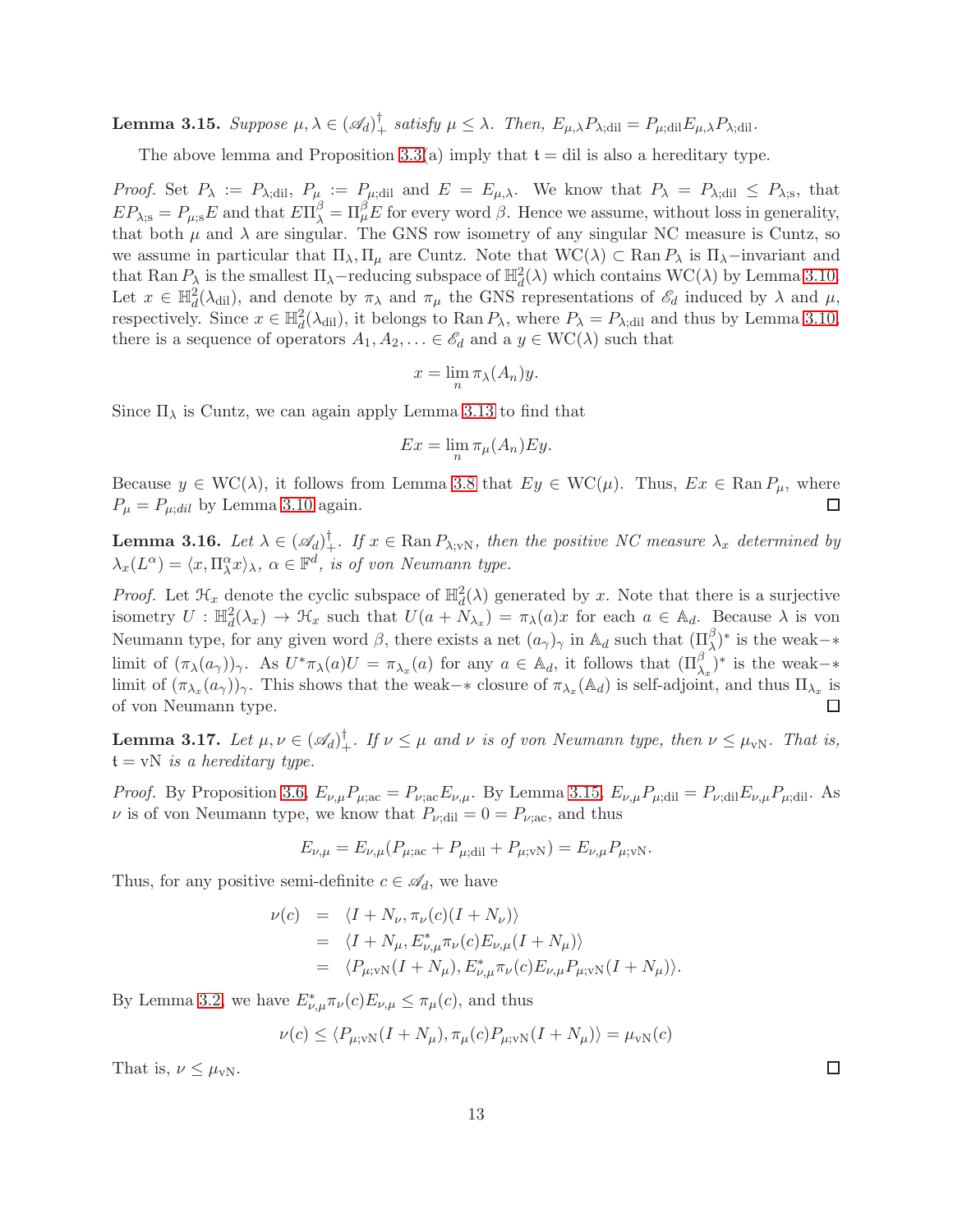<span id="page-13-0"></span>**Theorem 3.18.** Suppose  $\mu, \lambda \in (\mathscr{A}_d)^{\dagger}$  satisfy  $\mu \leq \lambda$ . Let  $E : \mathbb{H}_d^2(\lambda) \to \mathbb{H}_d^2(\mu)$  denote the contractive *co-embedding. Then,*  $EP_{\lambda;vN} = P_{\mu;vN}E$ , and  $EP_{\lambda;dil} = P_{\mu;dil}E$  and the sets of positive NC measures *of dilation and von Neumann type are positive hereditary cones.*

*Proof.* Assume first that  $\mu$  and  $\lambda$  are singular. Set  $x = P_{\lambda;\nu N} E^*(I + N_{\mu}) \in \mathbb{H}_d^2(\lambda)$ . Plainly,  $\lambda_x \leq \mu \leq \lambda$ , where, as before,  $\lambda_x(L^{\omega}) := \langle x, \Pi^{\omega}_\lambda x \rangle_\lambda$ . By Lemma [3.16,](#page-12-1) we see that  $\lambda_x$  is of von Neumann type, and thus by Lemma [3.17](#page-12-2) we see that  $\lambda_x \leq \mu_{vN}$ . Then, for any  $a \in \mathbb{A}_d$ ,

$$
\langle (a+N_{\mu}), EP_{\lambda;vN}E^*(a+N_{\mu})\rangle = \lambda_x(a^*a) \leq \mu_{vN}(a^*a) = \langle a+N_{\mu}, P_{\mu;vN}(a+N_{\mu})\rangle,
$$

whence

$$
EP_{\lambda; \text{vN}} E^* \le P_{\mu; \text{vN}}.
$$

Let Q be the projection onto the range of  $EP_{\lambda:\nu N}$ . Applying the Douglas factorization lemma then yields Ran  $EP_{\lambda;vN} \subseteq \text{Ran } P_{\mu;vN}$ . In particular,  $Q \leq P_{\mu;vN}$ , and it follows that

<span id="page-13-1"></span>
$$
P_{\mu,\text{vN}}EP_{\lambda,\text{vN}} = P_{\mu,\text{vN}}QEP_{\lambda,\text{vN}} = QEP_{\lambda,\text{vN}} = EP_{\lambda,\text{vN}}.\tag{3.1}
$$

.

As  $\mu$  and  $\lambda$  are assumed singular, we have  $P_{\lambda;\text{dil}} = P^{\perp}_{\lambda;\text{vN}}$  (and similarly for  $\mu$ ). Then,

$$
P_{\mu;\text{vN}}E = P_{\mu;\text{vN}}E(P_{\lambda;\text{dil}} + P_{\lambda;\text{vN}})
$$
  
= 
$$
\underbrace{P_{\mu;\text{vN}}P_{\mu;\text{dil}}}_{=0}EP_{\lambda;\text{dil}} + P_{\mu;\text{vN}}EP_{\lambda;\text{vN}}
$$
 by Lemma 3.15  
= 
$$
EP_{\lambda;\text{vN}}
$$
 by Equation (3.1).

As  $P_{\lambda:\text{dil}} = I - P_{\lambda:\text{vN}}$ , the theorem is proved in the case where  $\lambda$  and  $\mu$  are singular.

In the general case, where  $\lambda$  and  $\mu$  are not necessarily singular, we note that  $\mu \leq \lambda$  implies  $\mu_s \leq \lambda_s$ , thus  $E_{\mu_s,\lambda_s}P_{\lambda_s;vN} = P_{\mu_s;vN}E_{\mu_s,\lambda_s}$ . As seen in the proof of Proposition [3.3,](#page-7-1) there are unitary intertwiners  $U_{\mu}: \mathbb{H}^2_d(\mu) \to \mathbb{H}^2_d(\mu_{\rm ac}) \oplus \mathbb{H}^2_d(\mu_{\rm s})$  and  $U_{\lambda}: \mathbb{H}^2_d(\lambda) \to \mathbb{H}^2_d(\lambda_{\rm ac}) \oplus \mathbb{H}^2_d(\lambda_{\rm s})$  such that

$$
U_{\mu}EU_{\lambda}^* = \begin{bmatrix} E_{\mu_{\rm ac},\lambda_{\rm ac}} & 0\\ 0 & E_{\mu_{\rm s},\lambda_{\rm s}} \end{bmatrix}
$$

Since  $\mu_s = \mu_{vN} + \mu_{di}$  and  $\mathbb{H}_d^2(\mu_s) \simeq \mathbb{H}_d^2(\mu_{vN}) \oplus \mathbb{H}_d^2(\mu_{dil})$ , it follows that  $U_\mu P_{\mu;vN} U_\mu^* = 0 \oplus P_{\mu_s;vN}$ and a similar formula holds for  $\lambda$ . Thus,

$$
U_\mu P_{\mu;\text{vN}} EU_\lambda^* = (U_\mu P_{\mu;\text{vN}} U_\mu^*)(U_\mu EU_\lambda^*) = (U_\mu EU_\lambda^*)(U_\lambda P_{\lambda;\text{vN}} U_\lambda^*) = U_\mu EP_{\lambda;\text{vN}} U_\lambda^*.
$$

That is,  $P_{\mu;\text{vN}}E = EP_{\lambda;\text{vN}}$ . As  $P_{\mu;\text{ac}}E = EP_{\lambda;\text{ac}}$ , we have

$$
P_{\mu;\text{dil}}E = (I - P_{\mu;\text{ac}} - P_{\mu;\text{vN}})E = E(I - P_{\lambda;\text{ac}} - P_{\lambda;\text{vN}}) = EP_{\lambda;\text{dil}}.
$$

It now follows from Proposition [3.3\(](#page-7-1)b) that the dilation–type and von Neumann–type positive NC  $\Box$ measures form hereditary cones.

The following result refines our NC Lebesgue decomposition, [\[14,](#page-27-1) Section 8], by further decomposing any positive and singular NC measure into positive dilation–type and von Neumann–type NC measures: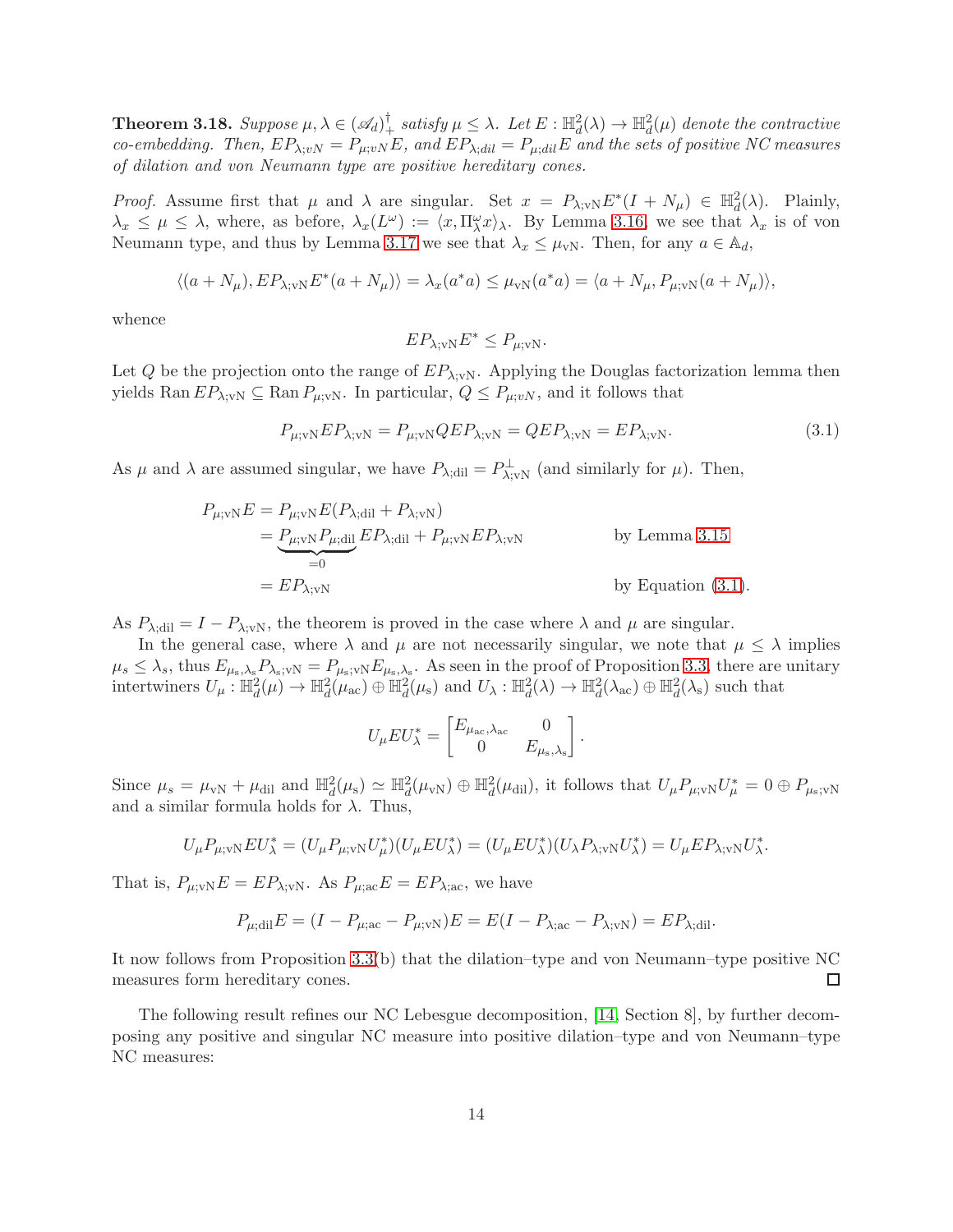<span id="page-14-0"></span>Corollary 3.19 (NC Kennedy–Lebesgue–von Neumann decomposition). *Any positive NC measure*  $\mu \in (\mathscr{A}_d)^{\dagger}$  *has a unique* NC Kennedy–Lebesgue–von Neumann decomposition,

$$
\mu = \mu_{ac} + \mu_{dil} + \mu_{vN},
$$

where  $\mu_{ac}, \mu_{dil}, \mu_{vN} \in (A_d)^{\dagger}$  are positive NC measures of absolutely continuous–type, dilation–type *and von Neumann–type, respectively. The absolutely continuous, dilation–type and von Neumann– type positive NC measures each form a positive hereditary cone. If*  $\nu_1, \nu_2, \nu_3$  *are, respectively, absolutely continuous, dilation–type and von Neumann–type positive NC measures, and*  $\mu = \nu_1 + \nu_2$  $\nu_2 + \nu_3$ *, then* 

$$
\nu_1 = \mu_{\text{ac}}, \quad \nu_2 = \mu_{\text{dil}} \quad \text{and} \quad \nu_3 = \mu_{\text{vN}}.
$$

*Moreover, if*  $\mathfrak{t} \in {\alpha, \text{dil}, \text{vN}}$ , then for any  $\nu, \lambda \in (\mathscr{A}_d)^\dagger$ +

$$
(\nu + \lambda)_t = \nu_t + \lambda_t.
$$

*Proof.* It is already known from [\[14\]](#page-27-1) that the absolutely continuous positive NC measures form a hereditary cone and the fact that the dilation– and von Neumann–type positive NC measures form hereditary cones was proven in Theorem [3.18.](#page-13-0) The additivity of  $(\cdot)_{\text{t}}$  follows from Theorem [3.18](#page-13-0) and Lemma [3.4\(](#page-9-0)ii). That  $\nu_1 = \lambda_{ac}$  follows from Proposition [3.6,](#page-10-2) leaving  $\nu_2 + \nu_3 = \lambda_s$ . From this and Lemma [3.4\(](#page-9-0)i), we have  $\nu_3 = (\lambda_s)_{vN} = \lambda_{vN}$ , the second equality following from Lemma [3.10.](#page-10-0) It now follows that  $\nu_2 = \lambda_{\text{dil}}$ .  $\Box$ 

Example 3.20. In contrast to the types just discussed, the set of Cuntz–type positive NC measures is not a cone. For a univariate example, consider normalized Lebesgue measure  $\theta$  on the upper and lower half-circles  $\partial \mathbb{D}_+$  and  $\partial \mathbb{D}_-$ , which sum to normalized Lebesgue measure. Both of these measures have the property that their 'GNS representations' are unitary. One can use this to construct a (perhaps somewhat trivial) multi-variable example by setting

$$
\mu_{\pm}(L^{\alpha}) = \begin{cases} \int_{\partial \mathbb{D}_{\pm}} \zeta^{k} d\theta(\zeta) & L^{\alpha} = L_{1}^{k} \\ 0 & \text{otherwise,} \end{cases}
$$

for each word  $\alpha$ . To see that  $\mu_{\pm}$  is Cuntz, it suffices to note that  $\Pi_{\mu_{\pm}}$  is unitarily equivalent to  $(U_{\pm}, 0, \ldots, 0)$ , where  $U_{\pm}$  is the unitary operator of multiplication by  $\zeta$  on  $L^2(\partial \mathbb{D}_{\pm})$ .

Example 3.21. On the other hand the set of pure positive NC measures is not hereditary. The example [\[10,](#page-27-10) Example 2.11], based on [\[7,](#page-27-7) Example 3.2], provides a row isometry,  $\Pi = (\Pi_1, \dots, \Pi_d)$ :  $\mathfrak{H}\otimes\mathbb{C}^d\to\mathfrak{H}$ , on a separable Hilbert space  $\mathfrak{H}$  so that  $\Pi$  is Cuntz (surjective) and there is a bounded intertwiner,  $X : \mathbb{H}_d^2 \to \mathcal{H}$ ,

$$
XL_k = \Pi_k X, \quad k = 1, \dots, d,
$$

so that X has dense range and  $x := X1 \in \mathcal{H}$  is  $\Pi$ -cyclic. Set  $T := X^*X$ . Now choose any real number  $c > 0$  and note that  $T + cI \ge cI > 0$ . This is a strictly positive left Toeplitz operator which is bounded below, and hence it is factorizable by [\[24,](#page-27-13) Theorem 1.5]. That is, there exists an  $F \in \mathfrak{R}^{\infty}_d$  such that  $T + cI = F^*F$  such that  $g = F1$  is cyclic for L. Define the positive NC measures  $\mu_T(L^{\omega}) := \langle 1, TL^{\omega}1 \rangle_{\mathbb{H}^2}$  and  $\mu_{T+cI}(L^{\omega}) := \langle 1, (T+cI)1 \rangle_{\mathbb{H}^2}$ . Then clearly  $\Pi_{\mu_T} \simeq \Pi$ , where  $\Pi$  is the AC Cuntz row isometry considered above and  $\mu_T \leq \mu_{T+cI}$ . Since g is L-cyclic

$$
\mu_{T+cI}(L^{\omega}) = \langle 1, F^*FL^{\omega} 1 \rangle_{\mathbb{H}^2} = \langle g, L^{\omega} g \rangle_{\mathbb{H}^2}, \quad \omega \in \mathbb{F}^d.
$$

Clearly  $p + N_{\mu_{T+cI}} \mapsto p(L)g$  extends to an onto isometry intertwining the GNS row isometry of  $\mu_{T+cI}$  and L so that  $\mu_{T+cI}$  is of pure type–L and  $\mu_{T+cI} \geq \mu_T$  where  $\mu_T$  is AC Cuntz.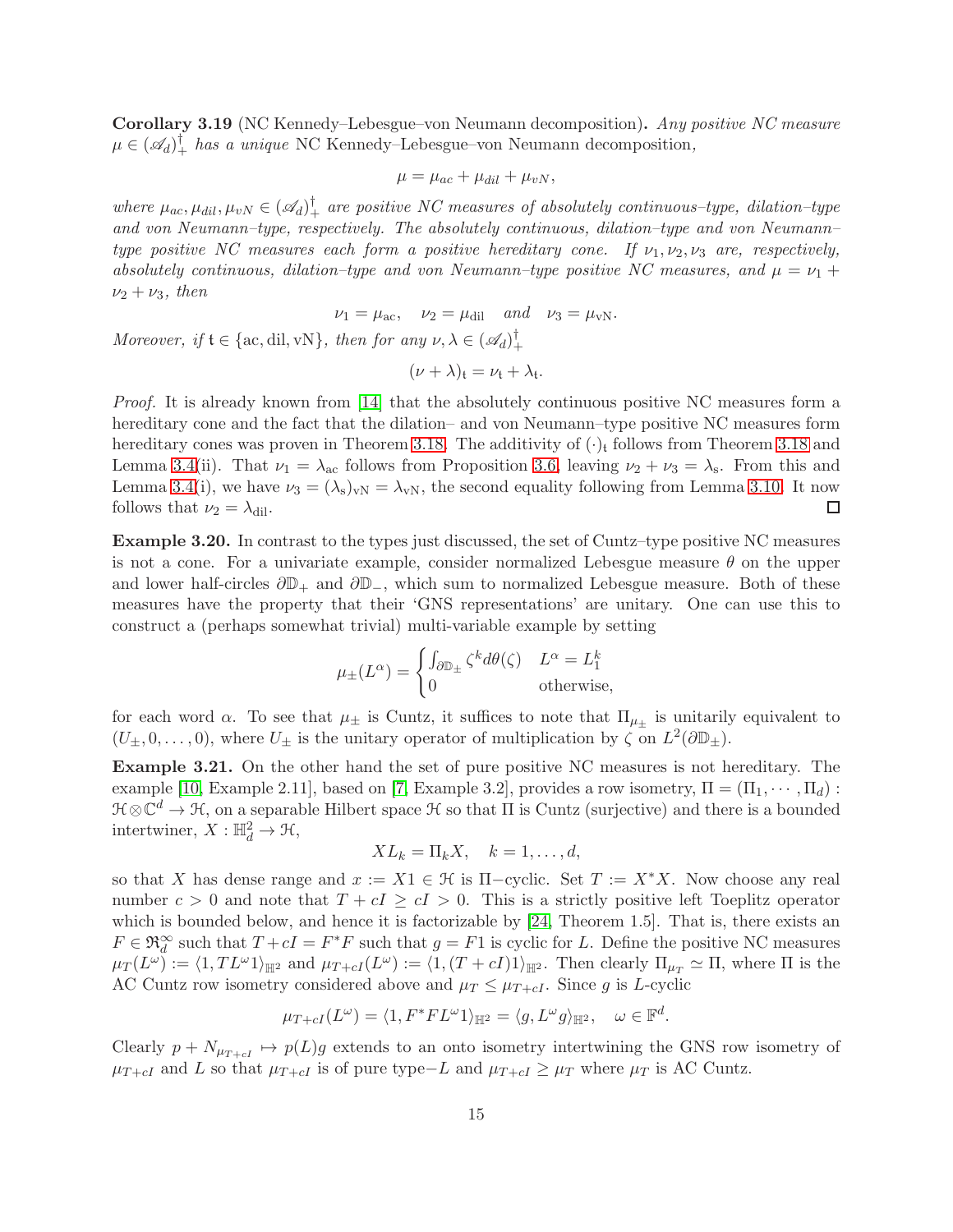## 4 Complex NC measures

Our goal for the remainder of the paper is to apply the preceding results to study analytic (and complex) NC measures. As for positive NC measures we define:

**Definition 4.1.** An NC measure  $\mu \in \mathscr{A}_d^{\dagger}$ d is *absolutely continuous* (AC) if it has a weak−∗ continuous extension to the free Toeplitz system,  $\mathcal{I}_d = \mathcal{A}_d^{-weak-*}$  $d$ <sup>-weak-\*</sup>.

Let  $m \in (\mathscr{A}_d)^{\dagger}$  be given by  $m(b) = \langle 1, b1 \rangle$ ,  $b \in \mathscr{A}_d$ . We call m *NC Lebesgue measure*, and note that it is absolutely continuous. It plays the role of normalized Lebesgue measure in this NC measure theory [\[15,](#page-27-0) [14\]](#page-27-1).

In [\[7,](#page-27-7) Theorem 2.10], Davidson–Pitts show that any bounded linear functional on  $\mathbb{A}_d$  that extends weak–∗ continuously to  $\mathbb{A}_d^{-\text{weak-*}} = L_d^{\infty}$  is a vector functional, for  $d \geq 2$ . The next lemma shows that their proof extends to our setting.

<span id="page-15-0"></span>**Lemma 4.2.** *Any absolutely continuous NC measure*  $\mu \in \mathscr{A}_d^{\dagger}$  $d^{\prime}$ , for  $d \geq 2$ , is a vector functional. *That is, if*  $\mu \in \mathscr{A}_d^{\dagger}$  $\mathscr{A}_d^{\dagger}$  is absolutely continuous, then there exist  $f, g \in \mathbb{H}_d^2$  such that

$$
\mu(b) = \langle f, bg \rangle, \quad b \in \mathscr{A}_d.
$$

*Proof.* By general considerations,  $\mu$  can be extended (with generally  $\epsilon > 0$  increase in norm) to a weak–∗ continuous linear functional,  $\hat{\mu}$ , acting on  $\mathcal{L}(\mathbb{H}_d^2)$ . Indeed, since  $\mathcal{I}_d = \mathcal{A}_d^{-\text{weak-*}}$  $\chi_d$ <sup>-weak-\*</sup> is weak-\* closed, it can be identified with the annihilator  $\mathscr{S}^{\perp}$  where  $\mathscr{S} \subseteq \text{Tr}(\mathbb{H}_d^2)$  is a norm-closed subspace of the trace-class operators on  $\mathbb{H}^2_d$ , the pre-dual of  $\mathscr{L}(\mathbb{H}^2_d)$  [\[20,](#page-27-14) Corollary 2.4.11]. Thus, for any  $K \in \mathscr{S}$  and any  $a \in \mathscr{I}_d$ , we have  $\text{tr}(Ka) = 0$ . If  $q: \text{Tr}(\mathbb{H}_d^2) \to \text{Tr}(\mathbb{H}_d^2)/\mathscr{S}$  is the quotient map, then  $q^*: (\text{Tr}(\mathbb{H}_d^2)/\mathscr{S})^* \to \mathscr{L}(\mathbb{H}_d^2)$  can be identified with the inclusion map of  $\mathscr{T}_d$  into  $\mathscr{L}(\mathbb{H}_d^2)$  [\[20,](#page-27-14) Proposition 2.4.13. That is, the pre-dual of  $\mathcal{I}_d$  is isomorphic to  $\text{Tr}(\mathbb{H}_d^2)/\mathscr{S}$  and linear functionals on  $\mathscr{A}_d$  which extend weak– $*$  continuously to  $\mathscr{T}_d$  can be identified with this quotient space. It follows that we can identify  $\mu$  with the equivalence class  $K + \mathscr{S}$  for some  $K \in \text{Tr}(\mathbb{H}_d^2)$ . Hence, for any  $S \in \mathscr{S}$  and  $a \in \mathscr{T}_d$ ,

$$
\operatorname{tr}((K+S)a) = \operatorname{tr}(Ka) = \mu(a).
$$

Since

$$
\|\mu\| = \inf_{S \in \mathscr{S}} \|K + S\|_{\mathrm{Tr}(\mathbb{H}_d^2)},
$$

there exists, for any  $\epsilon > 0$ , an  $S' \in \mathscr{S}$  so that

$$
||K+S'||_{\text{Tr}(\mathbb{H}_d^2)}\leq ||\mu||+\epsilon.
$$

Set  $K' = K + S'$ . Then  $\hat{\mu} : \mathscr{L}(\mathbb{H}_d^2) \to \mathbb{C}$  given by

$$
\hat{\mu}(A) = \text{tr}(AK'), \quad A \in \mathscr{L}(\mathbb{H}_d^2),
$$

is a weak–∗ continuous extension of  $\mu$  to  $\mathscr{L}(\mathbb{H}_d^2)$  with norm  $\|\hat{\mu}\| \le \|\mu\| + \epsilon$ . The trace-class operator  $K'$  has a singular-value decomposition

$$
K' = \sum_{k=1}^{\infty} s_k \langle x_k, \cdot \rangle y_k; \qquad x_k, y_k \in \mathbb{H}_d^2, \ s_k \ge 0.
$$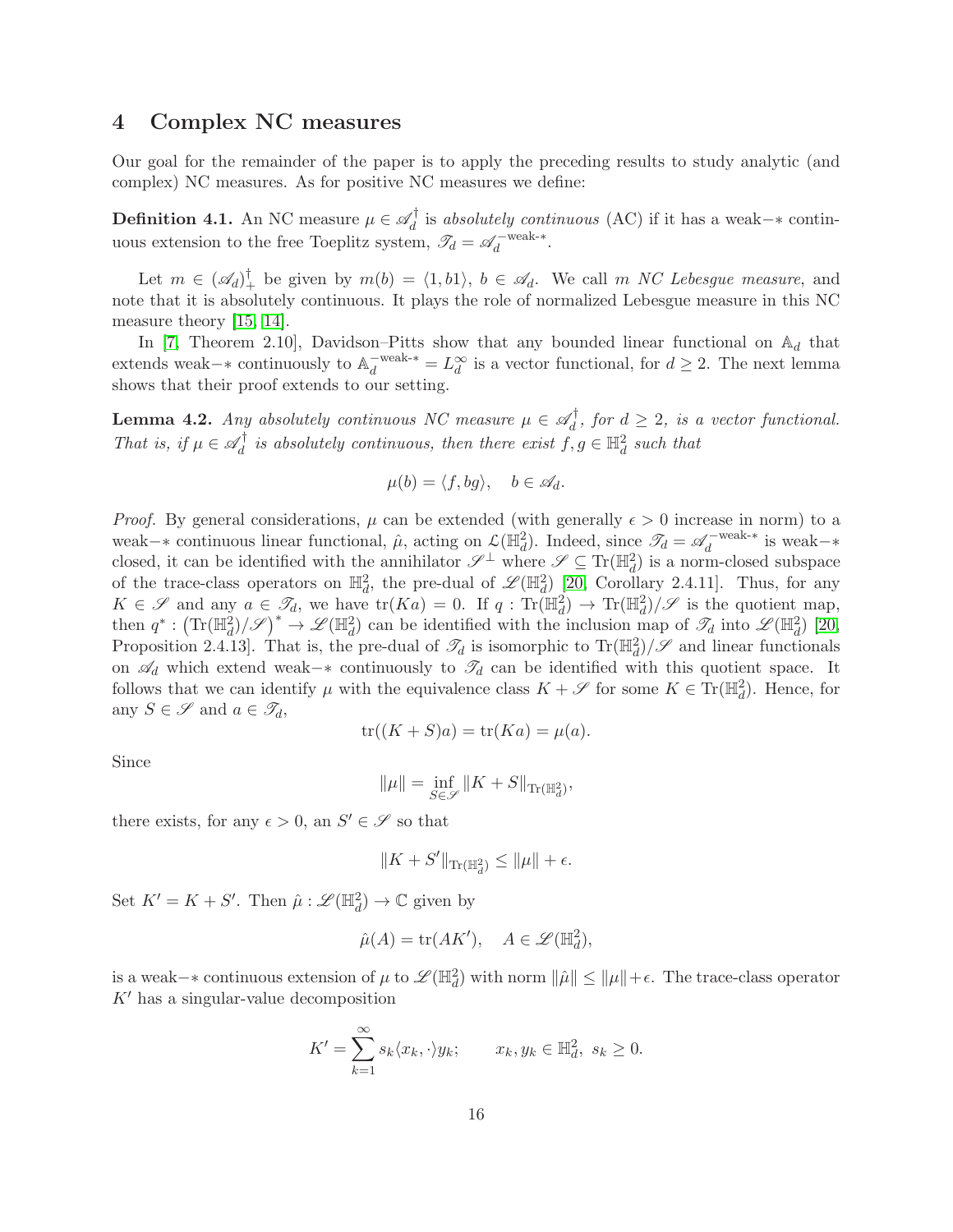Choose any sequence of words  $\omega_k \in \mathbb{F}^d$  so that  $\text{Ran } R^{\omega_k} \perp \text{Ran } R^{\omega_j}$  for  $k \neq j$ . For example, one can choose the words  $\omega_{k+1} = 2^k 1$  for  $k \in \mathbb{N}$ . Then,

$$
x := \sum_{k=1}^{\infty} s_k^{1/2} R^{\omega_k} x_k
$$
 and  $y := \sum_{k=1}^{\infty} s_k^{1/2} R^{\omega_k} y_k$ 

both converge to elements in  $\mathbb{H}_d^2$ . In what follows,  $\delta_{k,j} = 0$  when  $k \neq j$  and  $\delta_{j,j} = 1$  for all j. For any  $a_1, a_2 \in \mathbb{A}_d$ , we have

$$
\langle x, a_1^* a_2 y \rangle = \sum_{k,j=1}^{\infty} s_k^{1/2} s_j^{1/2} \langle R^{\omega_k} x_k, a_1^* a_2 R^{\omega_j} y_j \rangle_{\mathbb{H}_d^2}
$$
  

$$
= \sum_{k,j=1}^{\infty} s_k^{1/2} s_j^{1/2} \langle x_k, a_1^* \underbrace{R^{\omega_k *} R^{\omega_j}}_{=\delta_{k,j} I} a_2 y_j \rangle_{\mathbb{H}_d^2}
$$
  

$$
= \sum_{k=1}^{\infty} s_k \langle x_k, a_1^* a_2 y_k \rangle_{\mathbb{H}_d^2}
$$
  

$$
= \operatorname{tr}(a_1^* a_2 K)
$$
  

$$
= \hat{\mu}(a_1^* a_2) = \mu(a_1^* a_2).
$$

The lemma now follows from the fact that  $\mathbb{A}_d^* \mathbb{A}_d$  is norm dense in  $\mathscr{A}_d$ ,

Given  $\mu \in \mathscr{A}_d^{\dagger}$  $\mathcal{U}_d^{\dagger}$ , define  $\mu^* \in \mathcal{A}_d^{\dagger}$  $\int_d^{\pi}$  by

$$
\mu^*(b) = \overline{\mu(b^*)}, \quad b \in \mathscr{A}_d.
$$

We also set

$$
\operatorname{Re}\mu = \frac{\mu + \mu^*}{2} \quad \text{and} \quad \operatorname{Im}\mu = \frac{\mu - \mu^*}{2i}.
$$

<span id="page-16-0"></span>**Corollary 4.3.** *Any absolutely continuous NC measure*  $\mu \in \mathscr{A}_d^{\dagger}$  $d_d$  can be decomposed as  $\mu =$  $(\mu_1 - \mu_2) + i(\mu_3 - \mu_4)$  *where each*  $\mu_k \geq 0$  *is AC. In particular,*  $\mu_1 + \mu_2 + \mu_3 + \mu_4$  *is AC.* 

*Proof.* Applying Lemma [4.2](#page-15-0) to  $\mu$ , we obtain vectors  $x, y \in \mathbb{H}_d^2$  such that  $\mu(b) = \langle x, by \rangle$  for  $b \in \mathcal{A}_d$ . Set  $\lambda := \frac{1}{2} (m_x + m_y)$ , where,

$$
m_h(b) := \langle h, bh \rangle, \quad b \in \mathcal{A}_d, \ h \in \mathbb{H}_d^2.
$$

Then we observe that, for any positive semi-definite  $c \in \mathcal{A}_d$ ,

$$
2\lambda(c) \pm 2\text{Re}\,\mu(c) = m_{x \pm y}(c) \ge 0,
$$

and similarly,

$$
2\lambda(c) \pm 2\mathrm{Im}\,\mu(c) = m_{x \pm iy}(c) \ge 0.
$$

Therefore, we can set  $\mu_1 = \lambda + \text{Re}\,\mu$ ,  $\mu_2 = \lambda - \text{Re}\,\mu$ , etc.

 $\Box$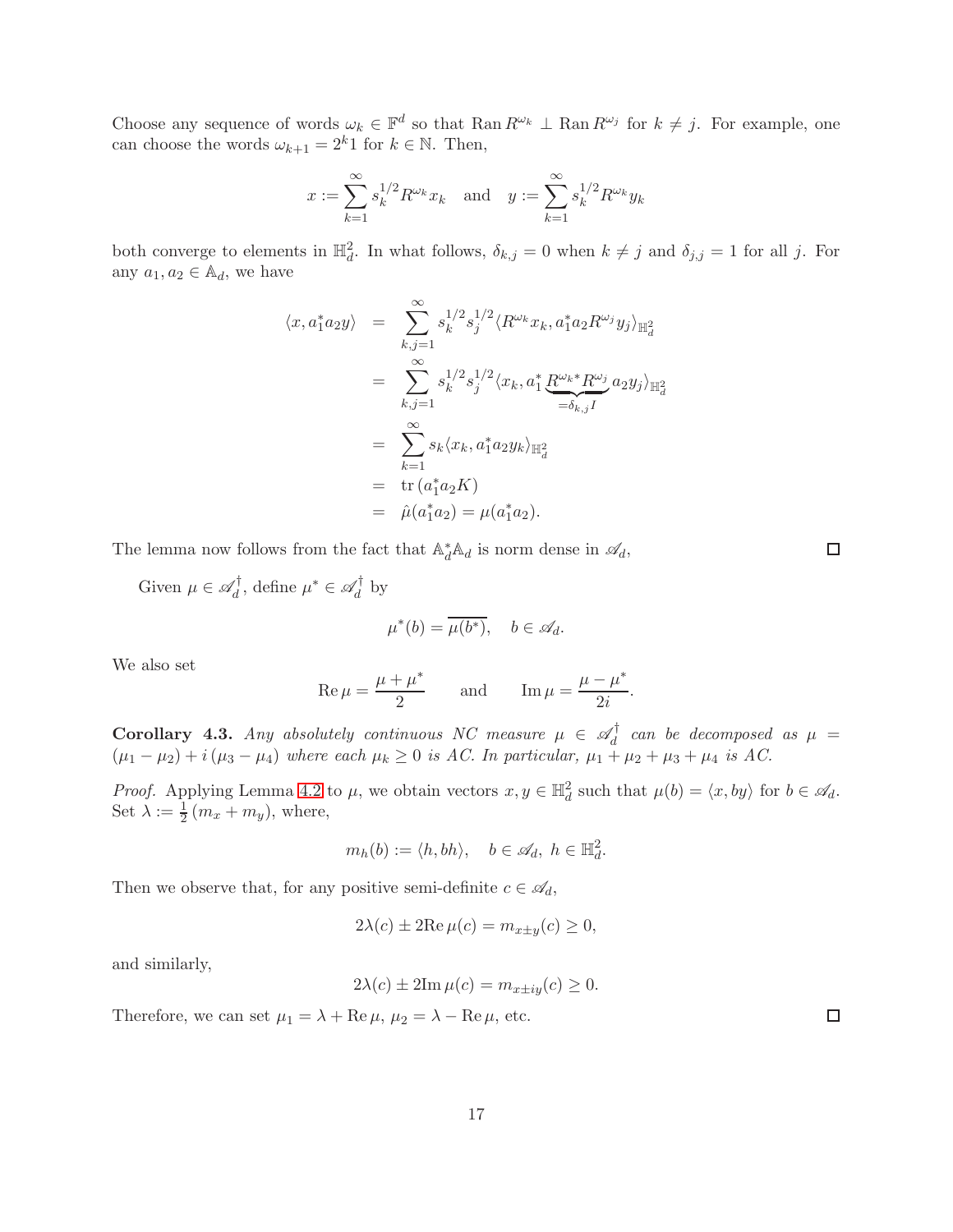### 4.1 General Wittstock decomposition

Any  $\mu \in \mathscr{A}_d^{\dagger}$  $d_d$  can be written as a linear combination of four positive NC measures,

$$
\mu = (\mu_1 - \mu_2) + i (\mu_3 - \mu_4); \qquad \mu_k \in (\mathscr{A}_d)^{\dagger}_+,
$$

where

$$
\operatorname{Re}\mu = \frac{\mu + \mu^*}{2} = \mu_1 - \mu_2
$$
, and  $\operatorname{Im}\mu = \frac{\mu - \mu^*}{2i} = \mu_3 - \mu_4$ .

This also works for operator-valued NC measures, *i.e.* operator-valued completely bounded maps on the free disk system, by the Wittstock decomposition theorem [\[27\]](#page-28-2) [\[19,](#page-27-15) Theorem 8.5].

**Definition 4.4.** If  $\vec{\lambda} := (\lambda_1, \lambda_2, \lambda_3, \lambda_4) \subset (\mathscr{A}_d)^{\dagger; 4}$  is such that  $\mu = (\lambda_1 - \lambda_2) + i(\lambda_3 - \lambda_4)$ , then we call  $\vec{\lambda}$  a *Wittstock decomposition of*  $\mu$ . The set of all Wittstock decompositions of  $\mu$  is denoted by  $\mathscr{W}(\mu)$ . Given a Wittstock decomposition  $\vec{\lambda} \in \mathscr{W}(\mu)$ , the *total variation of*  $\mu$  *with respect to*  $\vec{\lambda}$  is

$$
|\vec{\lambda}| := \lambda_1 + \lambda_2 + \lambda_3 + \lambda_4 \ge 0.
$$

**Remark 4.5.** The total variation  $|\vec{\lambda}|$  depends on the choice of Wittstock decomposition of  $\mu$  and this is not uniquely determined by  $\mu$ . Indeed, if  $\vec{\lambda} = (\lambda_k)_{k=1}^4$  is any Wittstock decomposition of  $\mu$ , then so is  $\vec{\mu}$  where  $\mu_1 = \lambda_1 + \gamma$ ,  $\mu_2 = \lambda_2 + \gamma$  and  $\lambda_3 = \mu_3$ ,  $\lambda_4 = \mu_4$ , for any  $\gamma \in (\mathscr{A}_d)^{\dagger}_+$ . This is a rather trivial example of non-uniqueness and in this case  $|\vec{\mu}| = |\vec{\lambda}| + 2\gamma \geq |\vec{\lambda}|$ . However, even if  $\vec{\mu}, \vec{\lambda} \in \mathscr{W}(\mu)$  are two different Wittstock decompositions of  $\mu \in \mathscr{A}_d^{\dagger}$  $\chi_d^{\dagger}$  so that  $|\vec{\lambda}| \leq |\vec{\mu}|$ , this need not imply that  $\mu_k \ge \lambda_k$  for each k. That is, one could have, for example, that  $\mu_1 - \mu_2 = \lambda_1 - \lambda_2$ without having  $\mu_1 = \lambda_1 + \gamma$  and  $\mu_2 = \lambda_2 + \gamma$  for some  $\gamma \in (\mathscr{A}_d)_+^{\dagger}$ .

<span id="page-17-0"></span>**Proposition 4.6.** Let  $\mu \in \mathscr{A}_d^{\dagger}$  $d_d'$ . Then,  $\mu$  is absolutely continuous if and only if there exists a  $\vec{\mu} \in \mathcal{W}(\mu)$  *such that*  $|\vec{\mu}|$  *is absolutely continuous.* 

*Proof.* If  $\mu$  is absolutely continuous, then we can apply Corollary [4.3.](#page-16-0) Conversely, suppose that  $\vec{\mu} = (\mu_1, \mu_2, \mu_3, \mu_4) \in \mathcal{W}(\mu)$  is such that  $|\vec{\mu}|$  is absolutely continuous. Recall that the absolutely continuous NC measures form a hereditary cone. As  $\mu_j \leq |\vec{\mu}|$ , it follows that  $\mu_j$  is absolutely continuous for each  $j$ . Thus,  $\mu$  is then absolutely continuous.  $\Box$ 

**Definition 4.7.** Let  $\mathfrak{t} \in \{\text{ac}, \text{s}, \text{dil}, \text{vN}\}\$ . A complex NC measure  $\mu \in \mathscr{A}_d^{\dagger}$  $d \atop d$  is type **t**, if there exists a Wittstock decomposition  $\vec{\mu} = (\mu_k)_{k=1}^4 \in \mathcal{W}(\mu)$  such that  $|\vec{\mu}| = \mu_1 + \mu_2 + \mu_3 + \mu_4$  is type t.

**Remark 4.8.** Since  $|\vec{\mu}| \geq \mu_k$  for each  $1 \leq k \leq 4$ , where  $\vec{\mu} = (\mu_k)_k$  is a Wittstock decomposition of  $\mu$ , and the sets of AC, singular, dilation–type and von Neumann–type NC measures are positive hereditary cones, it follows that if  $|\vec{\mu}|$  is one of these four types, then so is each  $\mu_k$ . It follows that  $\vec{\mu}$  cannot, for example, be both absolutely continuous and von Neumann type without also being  $(0, 0, 0, 0).$ 

**Lemma 4.9.** Let  $t, u \in \{ac, s, di, vN\}$  and suppose  $(\nu_t)_u = 0$  for all  $\nu \in (\mathscr{A}_d)^{\dagger}_+$ . If  $\mu \in \mathscr{A}_d^{\dagger}$ d *is type*  $t$  *and*  $(\lambda_1, \lambda_2, \lambda_3, \lambda_4) \in \mathcal{W}(\mu)$ *, then* 

$$
\lambda_{1;\mathfrak{u}} = \lambda_{2;\mathfrak{u}}, \quad \lambda_{3;\mathfrak{u}} = \lambda_{4;\mathfrak{u}}.
$$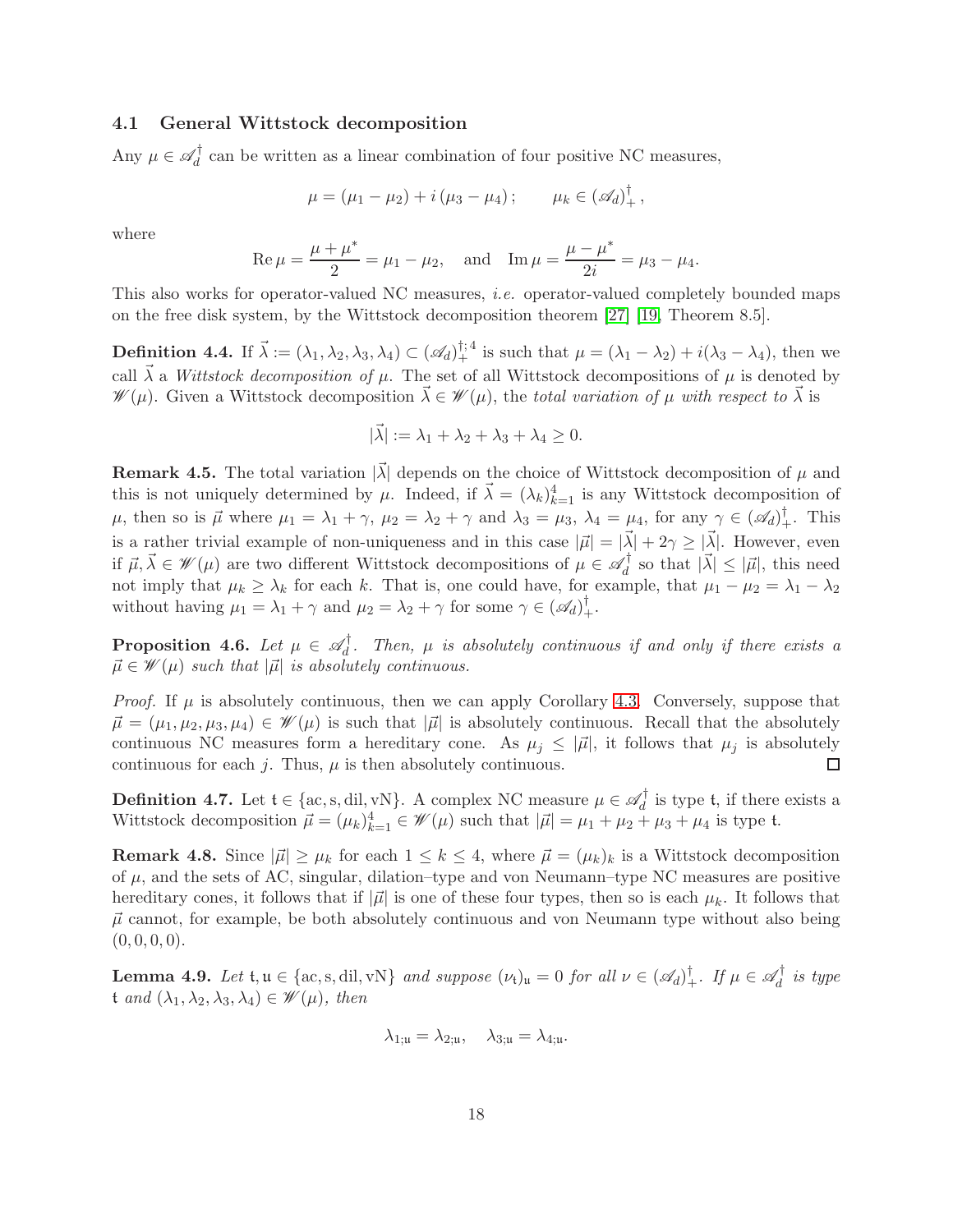*Proof.* Since  $\mu$  is type t, there exist  $(\mu_1, \mu_2, \mu_3, \mu_4) \in \mathcal{W}(\mu)$ , where each  $\mu_j$  is type t. Thus,  $(\mu_j)_t = \mu_j$ for each j. By separating the real and imaginary parts of  $\mu$ , we find that

$$
\mu_1 - \mu_2 = \lambda_1 - \lambda_2, \quad \mu_3 - \mu_4 = \lambda_3 - \lambda_4,
$$

and thus

$$
\mu_1 + \lambda_2 = \lambda_1 + \mu_2, \quad \mu_3 + \lambda_4 = \lambda_3 + \mu_4.
$$

Using Corollary [3.19,](#page-14-0) we have

$$
\lambda_{2;\mathfrak{u}} = (\mu_1)_{\mathfrak{u}} + (\lambda_2)_{\mathfrak{u}} = (\mu_1 + \lambda_2)_{\mathfrak{u}} = (\lambda_1 + \mu_2)_{\mathfrak{u}} = \lambda_{1;\mathfrak{u}}
$$

Likewise, we find that  $\lambda_{3;\mathfrak{u}} = \lambda_{4;\mathfrak{u}}$ .

By the preceeding lemma, the condition  $(\nu_t)_\mathfrak{u} = 0$  is symmetric in  $t, \mathfrak{u}$  and it occurs when  $(t, \mathfrak{u}) \in \{(\text{ac}, \text{s}), (\text{ac}, \text{dil}), (\text{ac}, \text{vN}), (\text{dil}, \text{vN})\},$  *i.e.* whenever  $P_{\nu; \mathfrak{t}} P_{\nu; \mathfrak{u}} = 0$  for every  $\nu \in (\mathcal{A}_d)_+^{\dagger}$ .

Any  $\mu \in \mathscr{A}_d^{\dagger}$  with Wittstock decomposition  $\mu = (\mu_1 - \mu_2) + i(\mu_3 - \mu_4)$  has a corresponding Lebesgue decomposition:

$$
\mu = \mu_{\rm ac} + \mu_s,
$$

where

$$
\mu_{ac} = (\mu_{1;ac} - \mu_{2;ac}) + i(\mu_{3;ac} - \mu_{4;ac}),
$$

and similarly for  $\mu_s$ . Similarly,  $\mu_s = \mu_{dil} + \mu_{vN}$ . More generally, for  $t \in \text{Types}$ , we set

$$
\mu_{\mathfrak{t}} := (\mu_{1;\mathfrak{t}} - \mu_{2;\mathfrak{t}}) + i(\mu_{3;\mathfrak{t}} - \mu_{4;\mathfrak{t}}).
$$

### <span id="page-18-0"></span>4.2 GNS formula

Let  $\mu \in \mathscr{A}_d^\dagger$  $\mu_d^{\dagger}$  and let  $\vec{\mu} = (\mu_k)_{k=1}^4$  be a Wittstock decomposition of  $\mu$ . Since  $|\vec{\mu}| \ge \mu_k$ , there exists a corresponding contractive co-embedding  $E_k : \mathbb{H}_d^2(|\vec{\mu}|) \to \mathbb{H}_d^2(\mu_k)$  for  $k = 1, 2, 3, 4$ . Then, given  $a_1, a_2 \in \mathbb{A}_d$ ,

$$
\mu_k(a_1^* a_2) = \langle I + N_{|\vec{\mu}|}, \pi_{|\vec{\mu}|}(a_1)^* D_k \pi_{|\vec{\mu}|}(a_2) (I + N_{|\vec{\mu}|}) \rangle; \qquad D_k := E_k^* E_k.
$$

It then follows that

$$
\mu(a_1^* a_2) = \langle I + N_{|\vec{\mu}|}, \pi_{|\vec{\mu}|}(a_1) T_{\mu} \pi_{|\vec{\mu}|}(a_2) (I + N_{|\vec{\mu}|}) \rangle, \tag{4.1}
$$

where

$$
T_{\mu} := (D_1 - D_2) + i(D_3 - D_4)
$$

is a  $|\vec{\mu}|$ -Toeplitz operator, *i.e.* 

$$
\pi_{|\vec{\mu}|}(L_k^*)T_{\mu}\pi_{|\vec{\mu}|}(L_j)=\delta_{k,j}T_{\mu}.
$$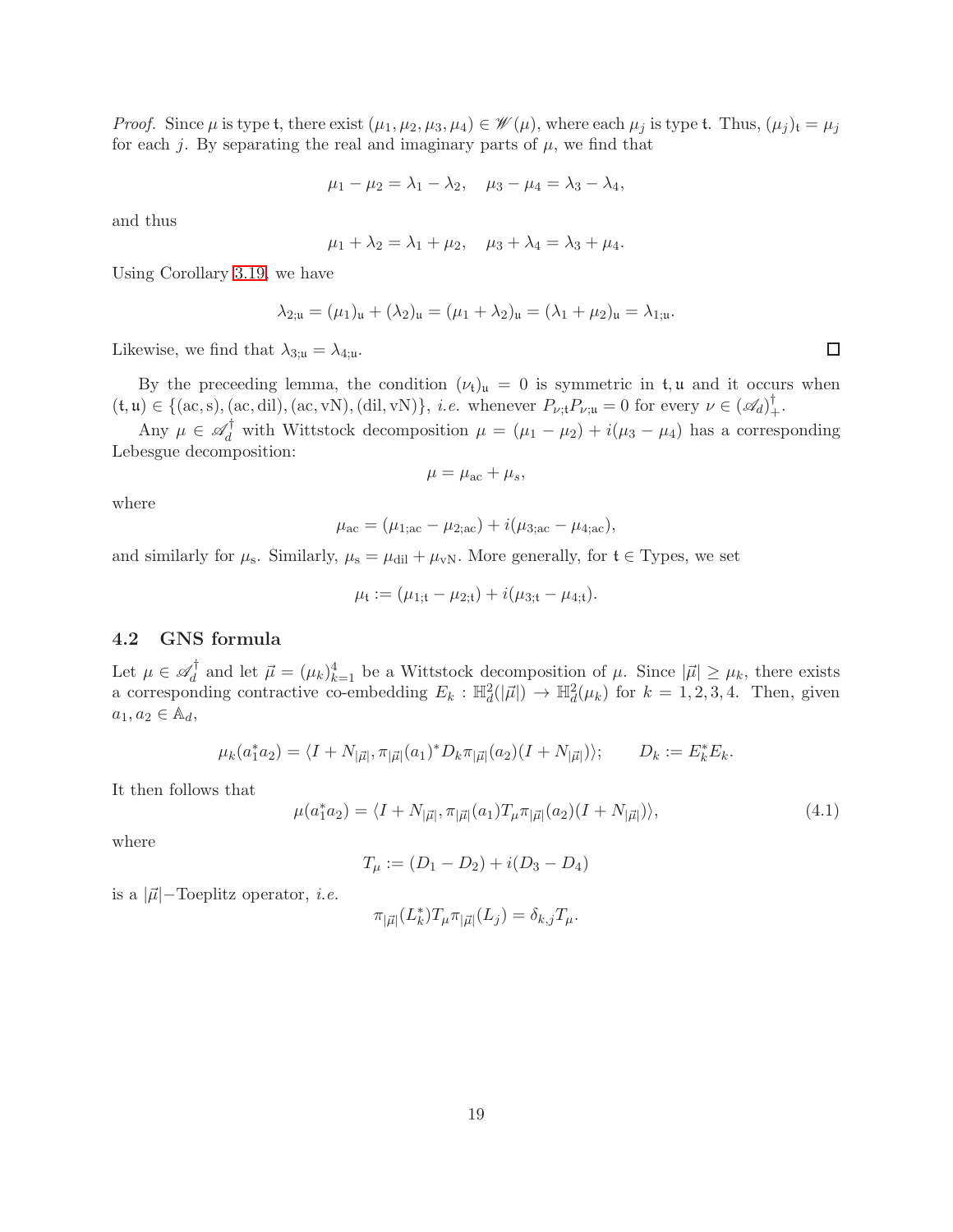## 5 Analytic NC measures

**Definition 5.1.** An *analytic* NC measure,  $\mu \in \mathscr{A}_d^{\dagger}$  $d_d$ , is any complex NC measure that annihilates  $\mathbb{A}^{(0)}$  $\mathcal{A}_{d}^{(0)}:=\mathbb{A}_{d}\setminus\{I\}.$ 

The following is an analogue of [\[11,](#page-27-4) Corollary 2, Chapter 4].

<span id="page-19-0"></span>Theorem 5.2. *If*  $\mu \in \mathscr{A}_d^{\dagger}$  $\mathcal{A}_d^{\dagger}$  is a complex NC measure that annihilates  $\mathbb{A}_d^{(0)}$  $\frac{d}{d}$ , then each of  $\mu_{\text{ac}}$ ,  $\mu_{\text{s}}$ ,  $\mu_{\text{dil}}$ and  $\mu_{\rm vN}$  annihilate  $\mathbb{A}_d^{(0)}$  $\frac{d}{d}$ .

*Proof.* Let  $\vec{\mu} = (\mu_1, \mu_2, \mu_3, \mu_4) \in \mathcal{W}(\mu)$ . As in Section [4.2,](#page-18-0) if  $\lambda := |\vec{\mu}|$ , then

$$
\mu(L^{\alpha}) = \langle I + N_{\lambda}, T_{\mu} \Pi^{\alpha}_{\lambda} (I + N_{\lambda}) \rangle_{\lambda}, \quad \alpha \in \mathbb{F}^{d},
$$

where

$$
T_{\mu} = (D_1 - D_2) + i(D_3 - D_4); \qquad D_k = E_k^* E_k
$$

and each  $E_k : \mathbb{H}_d^2(\lambda) \to \mathbb{H}_d^2(\mu_k)$  is the contractive co-embedding arising from  $\mu_k \leq |\vec{\mu}|$ . By Proposi-tion [3.6,](#page-10-2) Theorem [3.18](#page-13-0) and Corollary [3.7,](#page-10-3) it further follows that if  $t \in \{\text{ac}, \text{s}, \text{dil}, \text{vN}\}\,$  then

$$
\mu_{\mathfrak{t}}(L^{\alpha}) = \langle I + N_{\lambda}, T_{\mu; \mathfrak{t}} \Pi^{\alpha}_{\lambda} (I + N_{\lambda}) \rangle, \quad \alpha \in \mathbb{F}^{d},
$$

where  $T_{\mu;\mathfrak{t}} = T_{\mu} P_{\lambda;\mathfrak{t}} = P_{\lambda;\mathfrak{t}} T_{\mu}.$  In particular, since  $\mu|_{\mathbb{A}^{(0)}} \equiv 0$ , we can find a sequence of NC polynomials  $(a_n)_n$  in  $\mathbb{A}_d$  such that  $a_n + N_\lambda \to P_{\lambda; \mathfrak{t}}(I + N_\lambda)$ . Then, for any  $\alpha \neq \emptyset$ ,

$$
0 = \lim_{n \to \infty} \mu(L^{\alpha} a_n)
$$
  
=  $\langle I + N_{\lambda}, T_{\mu} \Pi^{\alpha}_{\lambda} P_{\lambda; t} (I + N_{\lambda}) \rangle_{\lambda}$   
=  $\langle I + N_{\lambda}, T_{\mu} P_{\lambda; t} \Pi^{\alpha}_{\lambda} (I + N_{\lambda}) \rangle_{\lambda}$   
=  $\mu_t(L^{\alpha}).$ 

This proves that  $\mu_{\text{t}}$  also annihilates  $\mathbb{A}_d^{(0)}$  $d_d^{\text{(0)}}$  for any  $\mathfrak{t} \in \{\text{ac}, \text{s}, \text{dil}, \text{vN}\}.$ 

In the next lemma, we say that  $\mu \in \mathscr{A}_d^{\dagger}$  $d_d$  is of *Cuntz-type* if it has a Wittstock decomposition  $(\mu_k)_{k=1}^4$  whose corresponding total variation  $\mu_1 + \mu_2 + \mu_3 + \mu_4$  is Cuntz-type. It follows from Lemma [3.9](#page-10-4) that each  $\mu_k$  is of Cuntz–type.

<span id="page-19-1"></span>Lemma 5.3. *If*  $\mu \in \mathscr{A}_d^\dagger$  $\mathcal{A}_d^{\dagger}$  is a complex NC measure of Cuntz-type that annihilates  $\mathbb{A}_d^{(0)}$  $\binom{0}{d}$ , then it also *annihilates*  $\mathbb{A}_d$ *.* 

*Proof.* Let  $\vec{\mu} \in \mathcal{W}(\mu)$  and set  $\lambda := |\vec{\mu}|$ . By hypothesis,  $\lambda$  is Cuntz. Since  $\Pi_{\lambda}$  is Cuntz,  $I + N_{\lambda}$  is the limit of a sequence of equivalence classes of NC polynomials  $a_n \in \mathbb{A}_d^{(0)}$  $\mathcal{L}_d^{(0)}$ , as follows from [\[13,](#page-27-16) Theorem 6.4]. With  $T_{\mu}$  as in Section [4.2,](#page-18-0) we have

$$
\mu(I) = \lim_{n \to \infty} \langle I + N_{\lambda}, T_{\mu} (a_n + N_{\lambda}) \rangle = \lim_{n \to \infty} \mu(a_n) = 0.
$$

 $\Box$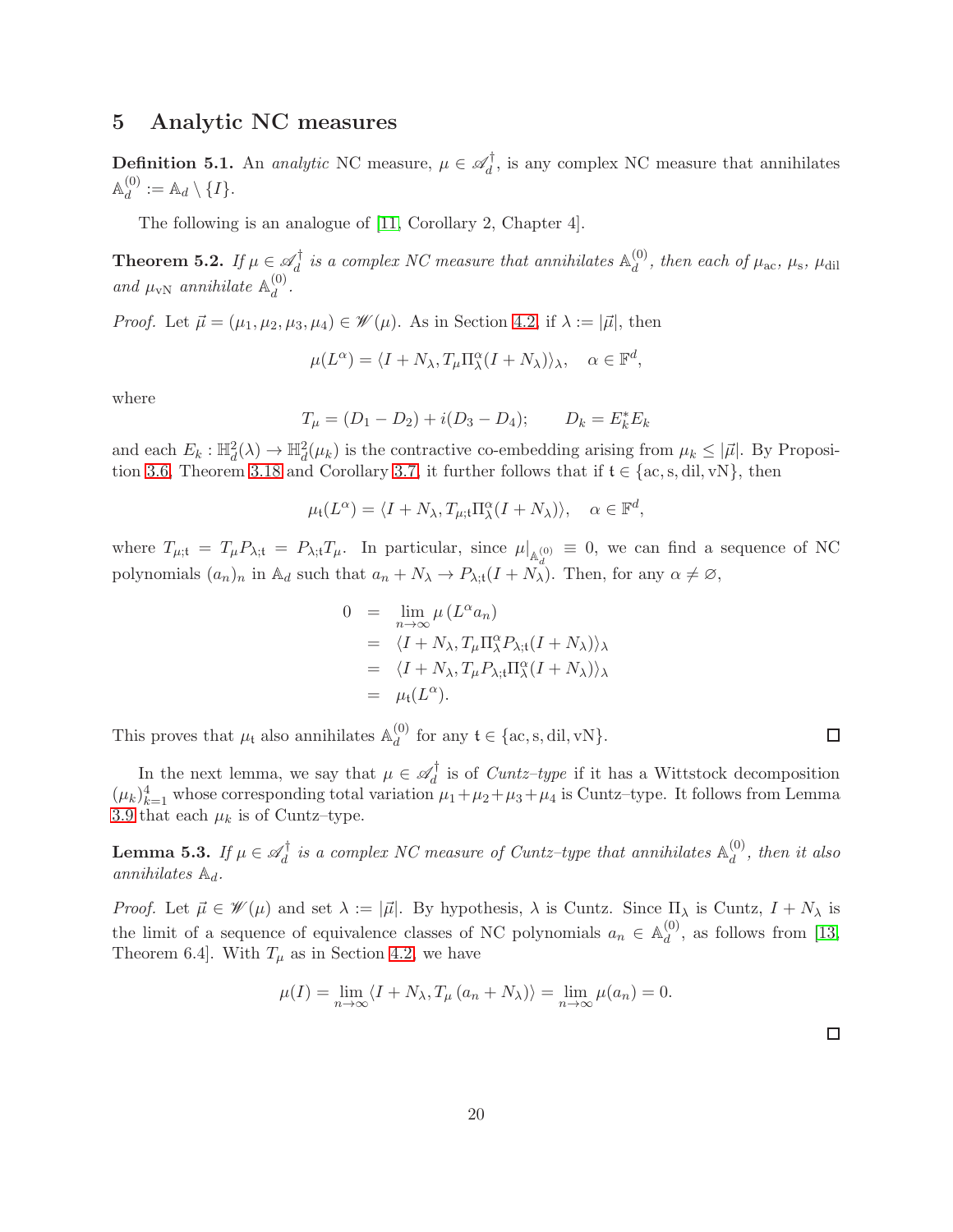<span id="page-20-1"></span>**Remark 5.4.** At this point, the proof of the classical  $F\&M$  Riesz theorem, as presented in [\[11,](#page-27-4) Chapter 4, is straightforward. Given any complex measure  $\mu$  obeying the above assumptions we have that

$$
\int_{\partial \mathbb{D}} a(\zeta) \mu_s(d\zeta) = 0,
$$

for any  $a \in \mathcal{A}(\mathbb{D})$ ,  $\mathcal{A}(\mathbb{D}) = \mathbb{A}_1$ . We then consider the complex measure  $\mu_s^{(\zeta)}(d\zeta) := \overline{\zeta}\mu_s(d\zeta)$ . This is again a complex singular measure which annihilates  $\mathcal{A}(\mathbb{D})^{(0)} = \mathcal{A}(\mathbb{D}) \setminus I$ . By the above lemma  $\mu$ also annihilates  $\mathcal{A}(\mathbb{D})$ . In particular it annihilates 1, so that by construction

$$
\int_{\partial \mathbb{D}} \zeta^k \mu_s(d\zeta) = 0; \qquad k \in \{-1, 0, 1, 2, \ldots\}.
$$

Proceeding inductively, we conclude that all moments of  $\mu_s$  vanish so that  $\mu_s \equiv 0$ . In the NC setting, this argument breaks down for singular NC measures of dilation–type; see Section [6.](#page-24-0)

The main result of this section is an analogue of the F&M Riesz theorem:

<span id="page-20-0"></span>**Theorem 5.5.** *(NC F&M Riesz Theorem) Every analytic NC measure*  $\mu \in \mathscr{A}_d^{\dagger}$ d *has vanishing von Neumann part.*

When  $d = 1$ , the von Neumann part of an isometry is the singular part of its unitary direct summand. Hence any analytic measure on the circle is absolutely continuous and we recover the classical F&M Riesz theorem with a new proof. Note, however, that as soon as  $d \geq 2$ , an analytic NC measure,  $\mu$ , will be AC if and only if it has no dilation part. That is, an analytic linear functional on  $\mathscr{A}_d$  need not extend weak–∗ continuously to  $\mathscr{T}_d$ ; see Proposition [6.1.](#page-26-5)

Note that  $X \mapsto L_j^* X$  is a contractive linear map on  $\mathscr{L}(\mathbb{H}_d^2)$ . As  $L_j^*(\mathbb{A}_d + \mathbb{A}_d^*) \subset \mathbb{A}_d + \mathbb{A}_d^*$ , it follows by continuity that  $b \mapsto L_j^*b$  is a contractive linear endomorphism of  $\mathscr{A}_d$ .

**Definition 5.6.** Let  $\lambda \in \mathscr{A}_d^{\dagger}$  $\chi_d^{\dagger}$  and  $k = 1, 2, ..., d$ . Define  $\lambda^{(k)} \in \mathscr{A}_d$  by

$$
\lambda^{(k)}(b) = \lambda(L_k^*b), \quad b \in \mathscr{A}_d.
$$

<span id="page-20-2"></span>**Lemma 5.7.** Let  $a_0 \in \mathbb{A}_d$  and  $\lambda \in (\mathscr{A}_d)^{\dagger}$ . Define  $\mu \in (\mathscr{A}_d)^{\dagger}$  by setting  $\mu(b) = \lambda(a_0^*ba_0)$  for  $b \in \mathscr{A}_d$ . *If*  $\lambda$  *is absolutely continuous, then so is*  $\mu$ *. If*  $\lambda$  *is von Neumann type, then so is*  $\mu$ *.* 

*Proof.* Plainly,  $X \mapsto a_0^* X a_0$  is a continuous linear map on  $\mathscr{L}(\mathbb{H}_d^2)$ . It is readily verified that  $a_0(\mathscr{A}_d)a_0 \subset \mathscr{A}_d$ , and thus  $\mu$  is indeed defined. It is an elementary exercise to produce an isometry  $V: \mathbb{H}_d^2(\mu) \to \mathbb{H}_d^2(\lambda)$  satisfying

$$
V(a + N_{\mu}) = aa_0 + N_{\lambda}, \quad a \in \mathbb{A}_d.
$$

We see immediately that Ran V is a closed  $\Pi_{\lambda}$ -invariant subspace of  $\mathbb{H}^2_d(\lambda)$  and that  $\Pi_{\lambda}|_{\text{Ran }V}$  is unitarily equivalent to  $\Pi_{\mu}$ .

Suppose that  $\lambda$  is absolutely continuous. Then every element of  $\mathbb{H}^2_d(\lambda)$  is a weak- $*$  continuous vector. In particular,  $V(I + N_{\mu})$  is weak– $*$  continuous. For any  $b \in \mathscr{A}_d$ , we note that  $V^*\pi_{\lambda}(b)V =$  $\pi_\mu(b)$ , and thus

$$
\mu(b) = \langle I + N_{\mu}, \pi_{\mu}(b)(I + N_{\mu}) \rangle = \langle V(I + N_{\mu}), \pi_{\lambda}(b)V(I + N_{\mu}) \rangle.
$$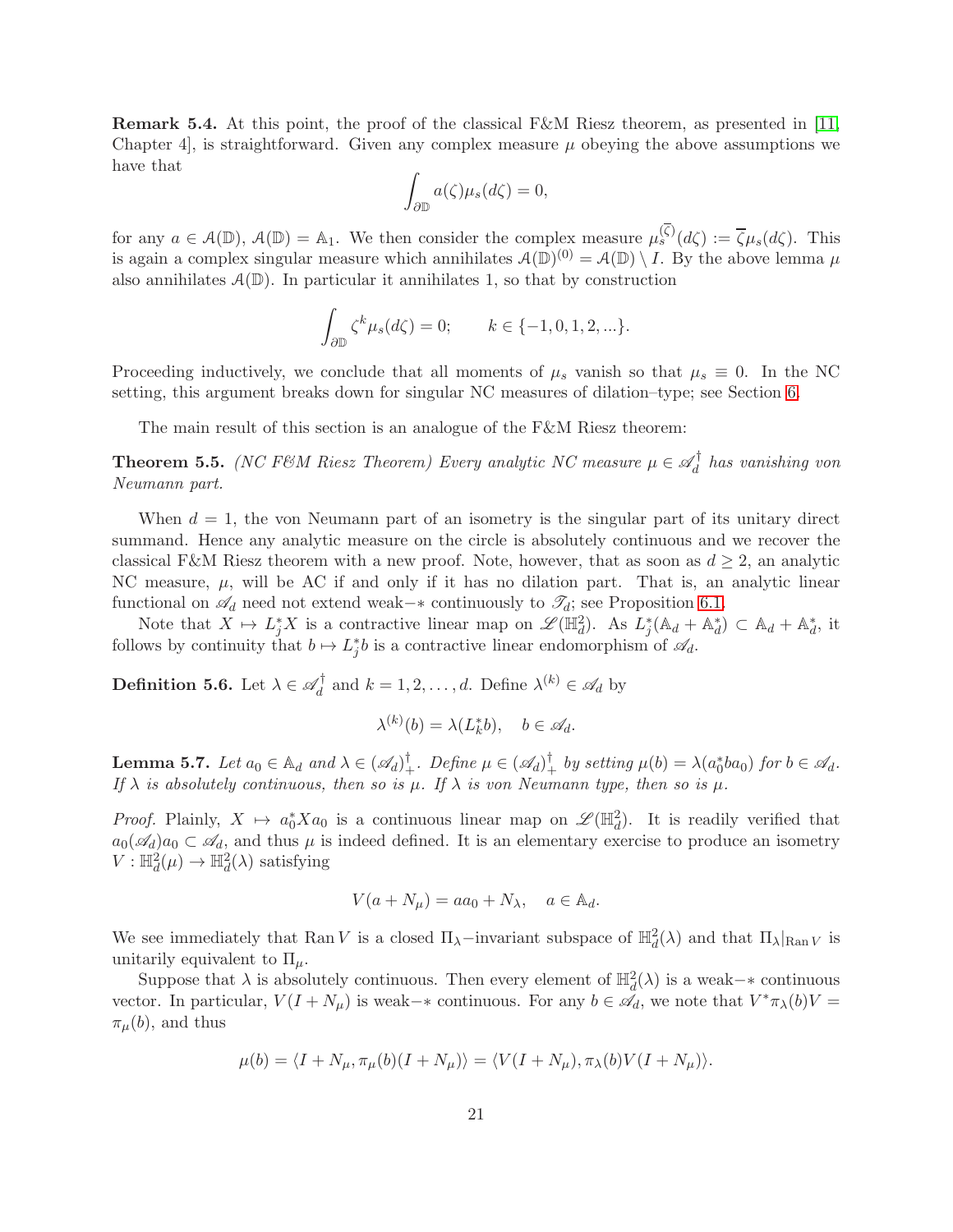Therefore,  $\mu$  is absolutely continuous.

Now suppose instead that  $\lambda$  is of von Neumann type. Let  $\mathfrak{W}_{\mu}$  and  $\mathfrak{W}_{\lambda}$  denote the weak– $*$ closures of  $\pi_\mu(\mathbb{A}_d)$  and  $\pi_\lambda(\mathbb{A}_d)$ , respectively. Clearly, Ran V is  $\mathfrak{W}_\lambda$  invariant. As  $\Pi_\lambda$  is of von Neumann type, it follows that  $\mathfrak{W}_{\lambda}$  is a von Neumann algebra, and thus Ran V is  $\Pi_{\lambda}$ -reducing. In particular,  $\mathfrak{W}_{\lambda}|_{\text{Ran }V}$  is a von Neumann algebra. As  $\mathfrak{W}_{\lambda}|_{\text{Ran }V}$  is unitarily equivalent to  $\mathfrak{W}_{\mu}$ , we see that  $\Pi_{\mu}$  is of von Neumann type. That is,  $\mu$  is of von Neumann type.  $\Box$ 

**Remark 5.8.** If  $\lambda \in (\mathscr{A}_d)^{\dagger}$  is of dilation-type, it is generally not true that  $\lambda^{(k)}$  is of dilation-type and hence the classical proof as described in Remark [5.4](#page-20-1) breaks down. The next section, Section [6](#page-24-0) provides an example of a dilation–type NC measure,  $\xi \in (\mathscr{A}_d)^\dagger_+$ , so that  $\Xi^{[2]} := \xi \circ \text{Ad}_{L_2^*, L_2} \in (\mathscr{A}_d)^\dagger_+$ + is weak– $*$  continuous and such that  $\xi^{(2)} = \xi(L_2^*(\cdot)) \in \mathcal{A}_d^{\dagger}$  $d_d$  is analytic but not weak– $*$  continuous, see Proposition [6.1.](#page-26-5)

<span id="page-21-0"></span>Proposition 5.9. Let  $\mu \in \mathscr{A}_d^\dagger$  $\mathcal{A}_d^{\dagger}$  and  $k \in \{1, 2, ..., d\}$ . If  $\mu$  is absolutely continuous, then  $\mu^{(k)}$  is absolutely continuous. If  $\mu$  is of von Neumann type, then  $\mu^{(k)}$  is of von Neumann type.

*Proof.* Let  $t \in \{\text{ac}, \text{vN}\}\$ , and let  $\mu$  be of type t. First assume that  $\mu$  is positive. For each  $b \in \mathscr{A}_d$ , set

$$
\phi_1(b) = \frac{1}{2}\mu((I + L_k)^*b(I + L_k)), \quad \phi_2(b) = \frac{1}{2}\mu((I - L_k)^*b(I - L_k)),
$$
  

$$
\phi_3(b) = \frac{1}{2}\mu((I + iL_k)^*b(I + iL_k)), \quad \phi_4(b) = \frac{1}{2}\mu((I - iL_k)^*b(I - iL_k)).
$$

Then,

$$
\begin{array}{rcl}\n\phi_1(b) - \phi_2(b) + i(\phi_3(b) - \phi_4(b)) & = & \frac{1}{2}\mu(L_k^*b + bL_k) + \frac{i}{2}\mu(-iL_k^*b + ibL_k) \\
& = & \mu(b),\n\end{array}
$$

for all  $b \in \mathscr{A}_d$  and so  $(\phi_1, \phi_2, \phi_3, \phi_4) \in \mathscr{W}(\mu^{(k)})$ . Because  $\mu$  is type t, it follows from Lemma [5.7](#page-20-2) that each  $\phi_j$  is type t, and thus  $\mu^{(k)}$  is type t.

Now consider the general case of  $\mu \in \mathscr{A}_d^{\dagger}$  $\mathcal{U}_d^{\dagger}$ . Since  $\mu$  is type t, there exists a  $(\mu_1, \mu_2, \mu_3, \mu_4) \in \mathcal{W}(\mu)$ such that each  $\mu_j$  is of type t. It follows that  $\mu_i^{(k)}$  $j^{(k)}$  is type t for each  $j, k$ . Let  $(\phi_{j,\ell})_{\ell=1}^4$  be a Wittstock decomposition of  $\mu_j$  where each  $\phi_{j,\ell}$  is type t. Then

$$
\mu^{(k)} = \mu_1^{(k)} - \mu_2^{(k)} + i(\mu_3^{(k)} - \mu_4^{(k)})
$$
\n
$$
= \phi_{1,1} - \phi_{1,2} + i(\phi_{1,3} - \phi_{1,4}) - (\phi_{2,1} - \phi_{2,2} + i(\phi_{2,3} - \phi_{2,4}))
$$
\n
$$
+ i(\phi_{3,1} - \phi_{3,2} + i(\phi_{3,3} - \phi_{3,4})) - i(\phi_{4,1} - \phi_{4,2} + i(\phi_{4,3} - \phi_{4,4}))
$$
\n
$$
= (\phi_{1,1} + \phi_{2,2} + \phi_{3,4} + \phi_{4,3}) - (\phi_{1,2} + \phi_{2,1} + \phi_{3,3} + \phi_{4,4})
$$
\n
$$
+ i(\phi_{1,3} + \phi_{2,4} + \phi_{3,1} + \phi_{4,2}) - i(\phi_{4,1} + \phi_{3,2} + \phi_{2,3} + \phi_{1,4}).
$$

As each  $\phi_{j,\ell}$  is of type t, it follows that  $\mu^{(k)}$  has a Wittstock decomposition  $\vec{\psi}$  such that  $|\vec{\psi}|$  is of type t, and therefore  $\mu^{(k)}$  is of type t. □

*Proof.* (of Theorem [5.5\)](#page-20-0) By Corollary [5.2](#page-19-0) and Lemma [5.3,](#page-19-1) if  $\mu \in \mathscr{A}_d^{\dagger}$  $\mathcal{A}_d^{\dagger}$  annihilates  $\mathbb{A}_d^{(0)}$  $\mu_{d}^{(0)}$ , then  $\mu_{vN}$ annihilates  $\mathbb{A}_d$ . By Proposition [5.9,](#page-21-0) for any  $k \in \{1, 2, ..., d\}$ , we see that  $\mu_{vN}^{(k)}$  is of von Neumann type. Since, by definition,  $\mu_{vN}^{(k)} = \mu_{vN}(L_k^*)$  and  $\mu_{vN}$  annihilates  $\mathbb{A}_d$ , we have that  $\mu_{vN}^{(k)}$  is a von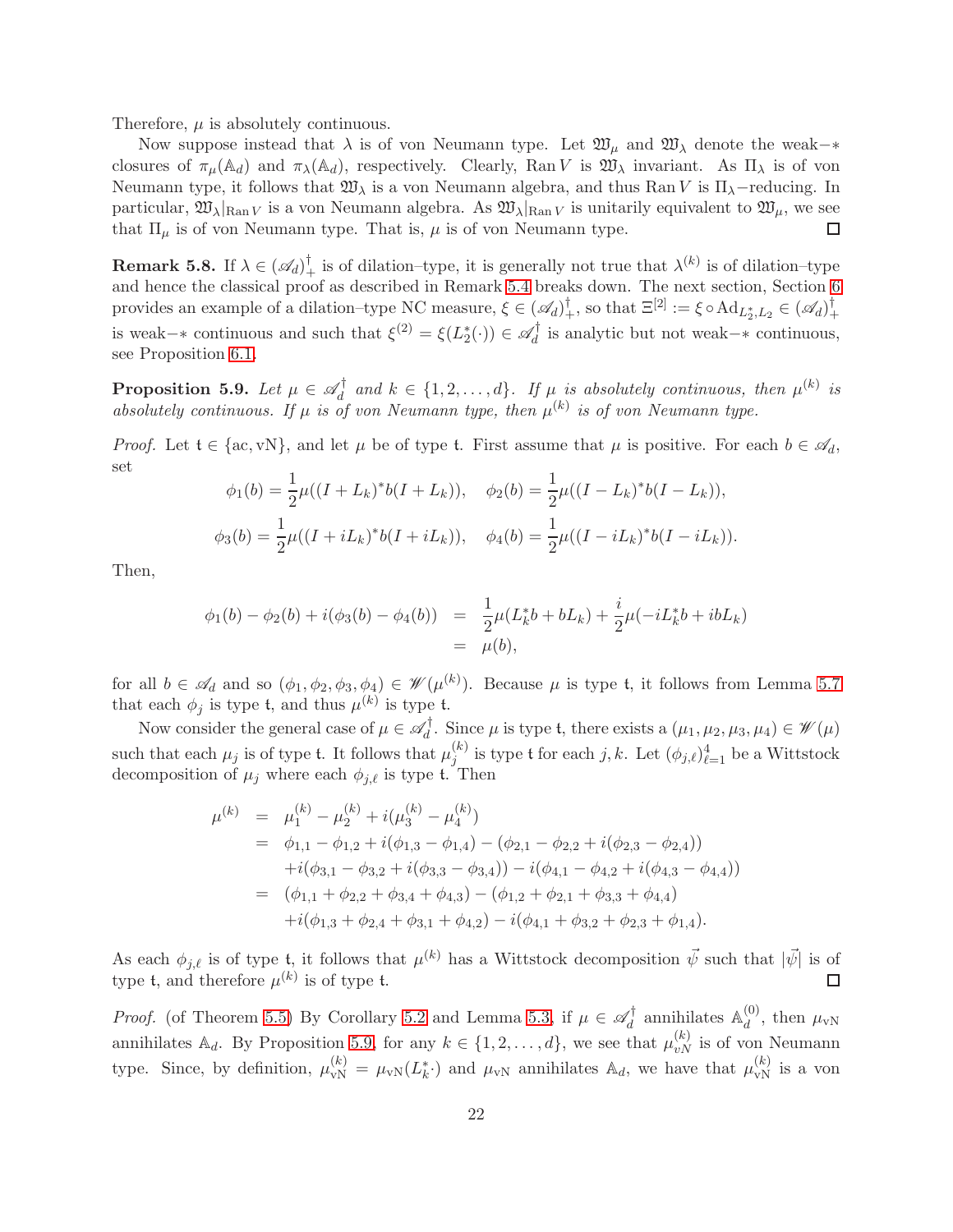Neumann type NC measure which annihilates  $\mathbb{A}_d^{(0)}$  $\mu_d^{(0)}$ . By Lemma [5.3](#page-19-1) again,  $\mu_{vN}^{(k)}$  annihilates  $\mathbb{A}_d$  so that

$$
0 = \mu_{\rm vN}^{(k)}(I) = \mu_{\rm vN}(L_k^*).
$$

Proceeding inductively we obtain that

$$
\mu_{\rm vN}\left(L^{\alpha*}\right) = 0,
$$

for any  $\alpha \in \mathbb{F}^d$  and we conclude that  $\mu_{vN} \equiv 0$ .

<span id="page-22-0"></span>Remark 5.10. An NC F&M Riesz theorem was previously obtained in [\[3,](#page-26-1) Theorem A], by R. Clouâtre and the second two named authours of the present paper, using different techniques. Both Theorem [5.5](#page-20-0) and [\[3,](#page-26-1) Theorem A] disallow the presence of von Neumann type summands in their corresponding models of analytic linear functionals on  $\mathscr{A}_d$ , though what this means in these two cases is different. Both papers find that analytic linear functionals on  $\mathscr{A}_d$  need not have weak–∗ continuous extensions to the weak–∗ closure,  $\mathcal{I}_d$ , of  $\mathcal{A}_d$ , as we detail in the next section. We also remark that the results of [\[3\]](#page-26-1) and the current paper describe the obstruction to weak−∗ continuous extension in different ways.

To compare the two sets of results, fix  $\lambda \in \mathscr{A}_d^{\dagger}$  $\chi_d^{\dagger}$  and suppose  $\lambda(\mathbb{A}_d) = \{0\}$ , as this is the definition of analyticity used in [\[3\]](#page-26-1). There, the free disk system is viewed as embedded, completely isometrically, inside the Cuntz algebra,  $\mathscr{O}_d$ , via the quotient map  $q : \mathscr{E}_d \to \mathscr{O}_d$  whose kernel is the compact operators. Let  $\Lambda$  be an extension of  $\lambda$  to  $\mathcal{O}_d$ . In [\[3,](#page-26-1) Theorem A], it is proved that there exists a ∗−representation  $\pi : \mathscr{O}_d \to \mathscr{L}(\mathfrak{H})$ , a  $\pi(\mathscr{O}_d)$ −cyclic vector  $h_1 \in \mathfrak{H}$  and a vector  $h_2 \in \mathfrak{H}$ such that

$$
\Lambda(x) = \langle h_2, \pi(x)h_1 \rangle, \quad x \in \mathscr{O}_d,
$$

 $\|\Lambda\| = \|h_1\|^2 = \|h_2\|^2$ , and the restriction of  $\pi(L) := (\pi(L_1), \ldots, \pi(L_d))$  to the norm closure of  $\pi(\mathbb{A}_d)h_1$  is unitarily equivalent to L. The triple  $(\pi, h_1, h_2)$  is referred to as a "Riesz representation" of the functional  $\Lambda$ . The particular form of the representation implies that  $\pi(L)$  has no von Neumann–type summand, as is noted in [\[3\]](#page-26-1). We note that

$$
\lambda(b) = \langle h_2, \pi(q(b))h_1 \rangle, \quad b \in \mathscr{A}_d.
$$

The representation  $\pi$  and the vector  $h_1$  are such that  $|\tilde{\Lambda}|(f) = \langle h_1, \hat{\pi}(f)h_1 \rangle$ , where  $\tilde{\Lambda}$  and  $\hat{\pi}$  denote their weak– $*$  continuous extensions to the second dual of  $\mathcal{O}_d$  and  $|\tilde{\Lambda}|$  is the 'radial' part of the polar decomposition a normal linear functional. In the present paper, we find that there exists a Wittstock decomposition  $\vec{\lambda}$  of  $\lambda$  and a  $\Pi_{|\vec{\lambda}|}$ -Toeplitz operator T, such that

$$
\lambda(a_2^*a_1) = \langle I + N_{|\vec{\lambda}|}, \pi_{|\vec{\lambda}|}(a_2)^*T\pi_{|\vec{\lambda}|}(a_1)(I + N_{|\vec{\lambda}|})\rangle, \quad a_1, a_2 \in \mathbb{A}_d,
$$

with  $\Pi_{|\vec{\lambda}|} = (\pi_{|\vec{\lambda}|}(L_1), \dots, \pi_{|\vec{\lambda}|}(L_d))$  having no von Neumann-type summand. One will recall that we assume in Theorem [5.5](#page-20-0) that  $\lambda \in \mathscr{A}_d^{\dagger}$  $\mathcal{A}_d^{\dagger}$  annihilates  $\mathbb{A}_d^{(0)}$  $\mathcal{A}_d^{(0)}$ , not  $\mathbb{A}_d$ . However, this is equivalent to the analyticity assumptions of [\[3,](#page-26-1) Theorem A], since a vector functional applied to a ∗ $-$ representation of  $\mathscr{O}_d$  annihilates  $\mathbb{A}_d^{(0)}$  $\mathcal{A}_d^{(0)}$  if and only if it annihilates  $\mathbb{A}_d$ ; see Lemma [5.3.](#page-19-1)

As another point of contrast, our total variation  $|\vec{\lambda}| = \lambda_1 + \lambda_2 + \lambda_3 + \lambda_4$  is not uniquely determined by  $\lambda$ . From the polar decomposition  $\hat{\Lambda}(x) = |\hat{\Lambda}|(v^*x)$ , we may readily produce a Wittstock decomposition  $\vec{\nu}$  of  $\lambda$ , but it is not generally of the type that have proven useful in this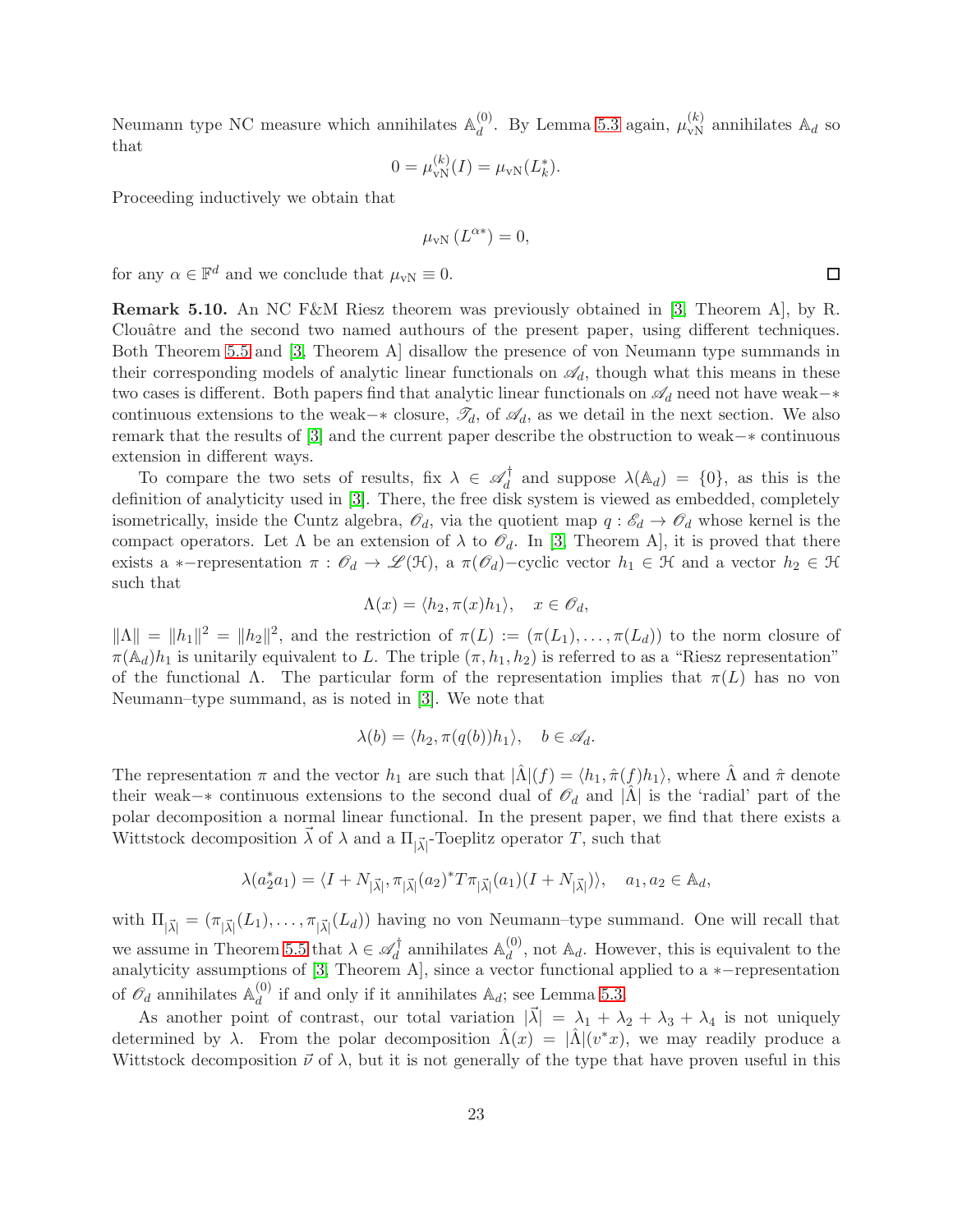paper, nor of course is  $|\vec{\nu}|$  equal to  $|\hat{\Lambda}|$ . We also remark that, unless the GNS row isometry of  $|\vec{\lambda}|$ is Cuntz,  $|\vec{\lambda}|$  need not have a unique positive Kreĭn–Arveson extension to  $\mathscr{E}_d$  (see the proposition below).

For yet another point of contrast, it follows from [\[3,](#page-26-1) Corollary 5.2] that  $\lambda$  can be analytic and admit a weak– $*$  continuous extension to  $\mathscr{A}_d$ , with  $\pi(L)$  having a dilation–type summand. In the representation of this paper,  $\lambda$  admits a weak– $*$  continuous extension to  $\mathscr{T}_d$  precisely when  $\Pi_{|\vec{\lambda}|}$  is absolutely continuous (for some  $\vec{\lambda} \in \mathscr{W}(\lambda)$ ). Despite these differences, we can collect some necessary and sufficient conditions for the absolute continuity of an analytic  $\lambda$ . By combining Proposition [4.6,](#page-17-0) Lemma [4.2](#page-15-0) and [\[3,](#page-26-1) Theorem B], we see that the following conditions are equivalent, where we suppose  $\lambda \in \mathscr{A}_d^\dagger$  $\chi_d^{\dagger}$  is analytic,  $\lambda$ ( $\mathbb{A}_d^{(0)}$ )  $\binom{0}{d} = \{0\}.$ 

- (i)  $\lambda$  extends weak– $*$  continuously to  $\mathscr{T}_d$ .
- (ii) There exists a  $\vec{\lambda} \in \mathscr{W}(\lambda)$  such that  $|\vec{\lambda}|$  is absolutely continuous.
- (iii) There exist  $f, g \in \mathbb{H}_d^2$  such that  $\lambda(b) = \langle f, bg \rangle, b \in \mathscr{A}_d$ .
- (iv) The weak–\* continuous extension of  $\lambda$  to the second dual of  $\mathscr{A}_d$  annihilates  $\{\hat{a}^*\mathfrak{q} \mathfrak{q}\hat{a}^*\}\$  a  $\in$  $\mathbb{A}_d$ , where q is the free semi-group structure projection of the second dual of  $\mathbb{A}_d$ .

It should be noted that the equivalences (i)⇔(ii)⇔(iii) do not require analyticity of  $\lambda$ . For (iv), we remark that  $\lambda$  extends weak– $*$  continuously  $\mathcal{T}_d$  if and only if  $b \mapsto \lambda(b) - \lambda(I)m(b)$  does, and so the different conditions for analyticity from these two papers do not present any difficulties here.

**Proposition 5.11.** If  $\mu \in (\mathscr{A}_d)^{\dagger}$  is Cuntz type, then  $\mu$  has a unique positive Kre $\check{n}$ -Arveson *extension*  $\Lambda$  *to the Cuntz–Toeplitz algebra,*  $\mathcal{E}_d$ .

*Proof.* Let  $\Lambda : \mathscr{E}_d \to \mathbb{C}$  be any Kreĭn-Arveson (positive) extension of  $\lambda \in (\mathscr{A}_d)_+^{\dagger}$ . Apply the GNS construction to  $(\Lambda, \mathscr{E}_d)$  to obtain a GNS Hilbert space  $L^2(\Lambda)$  and a \*-representation  $\pi_\Lambda$  satisfying

$$
\Lambda(x) = \langle I + N_{\Lambda}, \pi_{\Lambda}(x)(I + N_{\Lambda}) \rangle; \qquad x \in \mathscr{E}_d.
$$

By construction,  $I + N_\Lambda$  is cyclic for the GNS row isometry  $\Pi_\Lambda$ . Observe that there is an isometry  $V: \mathbb{H}_d^2(\lambda) \to L^2(\Lambda)$  with  $\Pi_{\Lambda}$ -invariant range. Indeed, for any  $a \in \mathbb{A}_d$ ,

$$
||a + N_{\lambda}||^{2} = \lambda (a^{*} a) = \Lambda (a^{*} a) = ||a + N_{\Lambda}||^{2}.
$$

Thus, there is an isometry  $V : \mathbb{H}_d^2(\lambda) \to L^2(\Lambda)$  determined by  $V(a+N_\lambda) = a+N_\Lambda, a \in \mathbb{A}_d$ . Plainly,  $V\Pi_{\lambda;k} = \Pi_{\Lambda;k} V$  for each k.

Next, observe that  $V\mathbb{H}_d^2(\lambda)$  is  $\Pi_{\Lambda}$ -reducing and  $\Pi_{\Lambda}|_{V\mathbb{H}_d^2(\lambda)}$  is unitarily equivalent to  $\Pi_{\lambda}$ . Indeed,  $\Pi_{\lambda}$  is Cuntz, and so any given element  $x \in \mathbb{H}^2_d(\lambda)$  is the norm-limit of vectors  $x_n + N_{\lambda}$ , where  $x_n \in \mathbb{A}_d^{(0)}$  $\mathcal{L}_d^{(0)}$ , as shown in [\[13,](#page-27-16) Theorem 6.4]. Hence, for any  $z \in \mathscr{E}_d$  and  $k = 1, 2, \ldots, d$ ,

$$
\langle z + N_{\Lambda}, \Pi_{\Lambda;k}^* V x \rangle = \lim_{n \to \infty} \langle z + N_{\lambda}, \Pi_{\Lambda;k}^* V (x_n + N_{\lambda}) \rangle
$$
  
\n
$$
= \lim_{n \to \infty} \langle L_k z + N_{\Lambda}, x_n + N_{\Lambda} \rangle
$$
  
\n
$$
= \lim_{n \to \infty} \langle z + N_{\Lambda}, (L_k^* x_n) + N_{\Lambda} \rangle
$$
  
\n
$$
= \lim_{n \to \infty} \langle z + N_{\Lambda}, V \Pi_{\lambda;k}^* (x_n + N_{\lambda}) \rangle
$$
  
\n
$$
= \langle z + N_{\Lambda}, V \Pi_{\lambda;k}^* x \rangle.
$$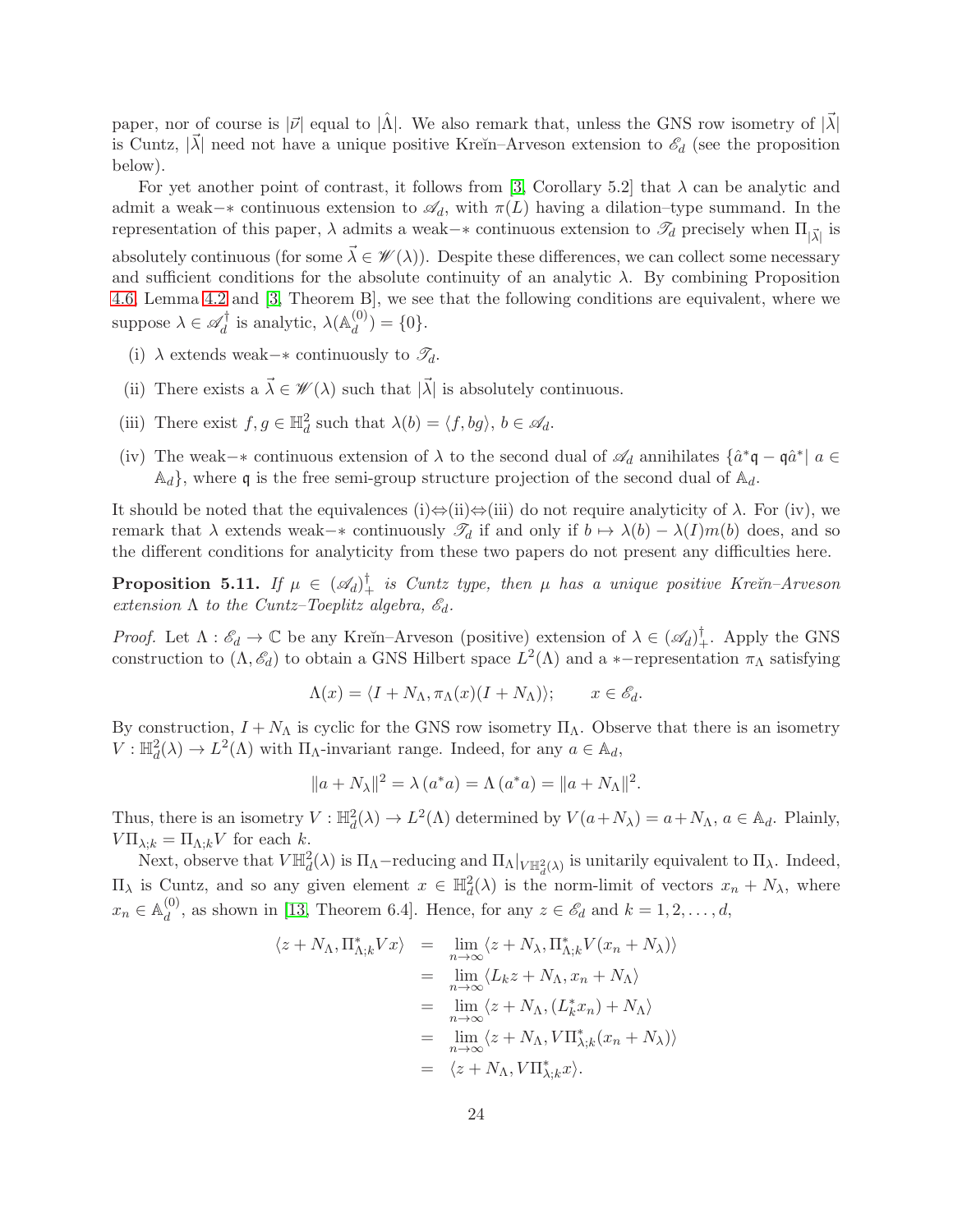That is,  $\Pi_{\Lambda;k}^* V = V \Pi_{\lambda;k}^*$  for each k, whence  $V \pi_\lambda(y) = \pi_\Lambda(y) V$  for each  $y \in \mathscr{E}_d$ .

Finally, note that  $I + N_{\Lambda} = V(I + N_{\lambda})$ . Since  $\pi_{\Lambda}(\mathscr{E}_d)(I + N_{\Lambda})$  is dense in  $L^2(\Lambda)$  and  $\pi_{\lambda}(\mathscr{E}_d)(I + N_{\lambda})$ is dense in  $\mathbb{H}^2_d(\lambda)$ , it follows that  $V \mathbb{H}^2_d(\lambda) = L^2(\Lambda)$ , showing that V is in fact a surjective isometry. Therefore, for any  $z \in \mathscr{E}_d$ ,

$$
\Lambda(z) = \langle I + N_{\lambda}, \pi_{\lambda}(z)(I + N_{\lambda}) \rangle.
$$

### <span id="page-24-0"></span>6 A Dilation-type example

Recall that there is, in essence, a bijection between positive, finite and regular Borel measures on the circle and the set of Herglotz functions in the disk, *i.e.* analytic functions in the complex unit disk with positive semi-definite real part. This correspondence extends to positive NC measures and non-commutative (left) Herglotz functions in  $\mathbb{B}_N^d$ ,  $\mu \leftrightarrow H_\mu$ ; see [\[12,](#page-27-11) [13\]](#page-27-16). A fractional linear transformation, the so-called *Cayley transform*, then implements a bijection between the left NC Schur class of contractive NC functions in  $\mathbb{B}_{\mathbb{N}}^d$  and and the left NC Herglotz class. If  $\mu \in (\mathscr{A}_d)_+^{\dagger}$  is the (essentially) unique NC measure corresponding to the contractive NC function  $b \in [\mathbb{H}_d^{\infty}]_1$ , we write  $\mu = \mu_b$ , and  $\mu_b$  is called the NC Clark measure of b; see [\[15,](#page-27-0) Section 3] for details.

By [\[15,](#page-27-0) Corollary 7.25], if  $b \in [\mathbb{H}_d^{\infty}]_1$  is *inner*, *i.e.* an isometric left multiplier, then its NC Clark measure is singular, so that its GNS representation  $\Pi_b := \Pi_{\mu_b}$  is a Cuntz row isometry which can be decomposed as the direct sum of a dilation–type row isometry and a von Neumann type row isometry [\[14\]](#page-27-1).

Classically, any sum of Dirac point masses is singular with respect to Lebesgue measure on the circle. Motivated by this, consider the positive linear functional  $\xi \in (\mathscr{A}_2^{\dagger})$  $2^{\prime\prime}$ <sub>2</sub> defined by

$$
\xi(L^{\alpha}) = \begin{cases} 0 & 2 \in \alpha \\ 1 & 2 \notin \alpha \end{cases}; \qquad \alpha \in \mathbb{F}^{2},
$$

and  $\xi(I) = 1$ . Here,  $2 \notin \alpha$  is used to indicate that  $\alpha$  does not contain the 'letter' 2. One may think of  $\xi$  as a 'Dirac point mass' at the point  $(1,0) \in \partial \mathbb{B}^2_1$ , where  $\mathbb{B}^2_1$  is the first level of the NC unit ball  $\mathbb{B}^2_{\mathbb{N}}$ . Setting  $Z := (1,0)$ , we note that  $\xi(L^{\alpha}) = Z^{\alpha}$  for all words  $\alpha$ . Since Z is a row contraction, it follows from results of Popescu that the map  $\xi$  extends to a positive linear functional on  $\mathscr{A}_2$  [\[22,](#page-27-17) Theorem 2.1].

Before continuing, we remark that the example of this section is related to [\[3,](#page-26-1) Example 2], which is itself related to atomic representations of [\[7\]](#page-27-7). This example is also a special case of [\[6,](#page-26-6) Example 5.1]. However, we here choose to start from the linear functional,  $\xi$ , rather than the functional's representation as a vector functional on a representation, to emphasize the NC function theory associated with the NC measure.

Claim 1.  $L_2 + N_\xi$  *is a wandering vector for*  $\Pi_\xi$  *and*  $\Pi_\xi$  *has vanishing von Neumann part.* 

*Proof.* Note that any wandering vector for  $\Pi_{\xi}$  is always a weak– $*$  continuous vector. Indeed, if w is wandering for  $\Pi_{\xi}$ , then

$$
\xi_w(L^{\alpha}) = \langle w, \Pi_{\xi}^{\alpha} w \rangle_{\mathbb{H}_2^2(\xi)}
$$
  
=  $||w||_{\mathbb{H}_2^2(\xi)}^2 \delta_{\alpha,\varnothing} = ||w||^2 m(L^{\alpha}),$ 

is a constant multiple of NC Lebesgue measure, and hence is absolutely continuous.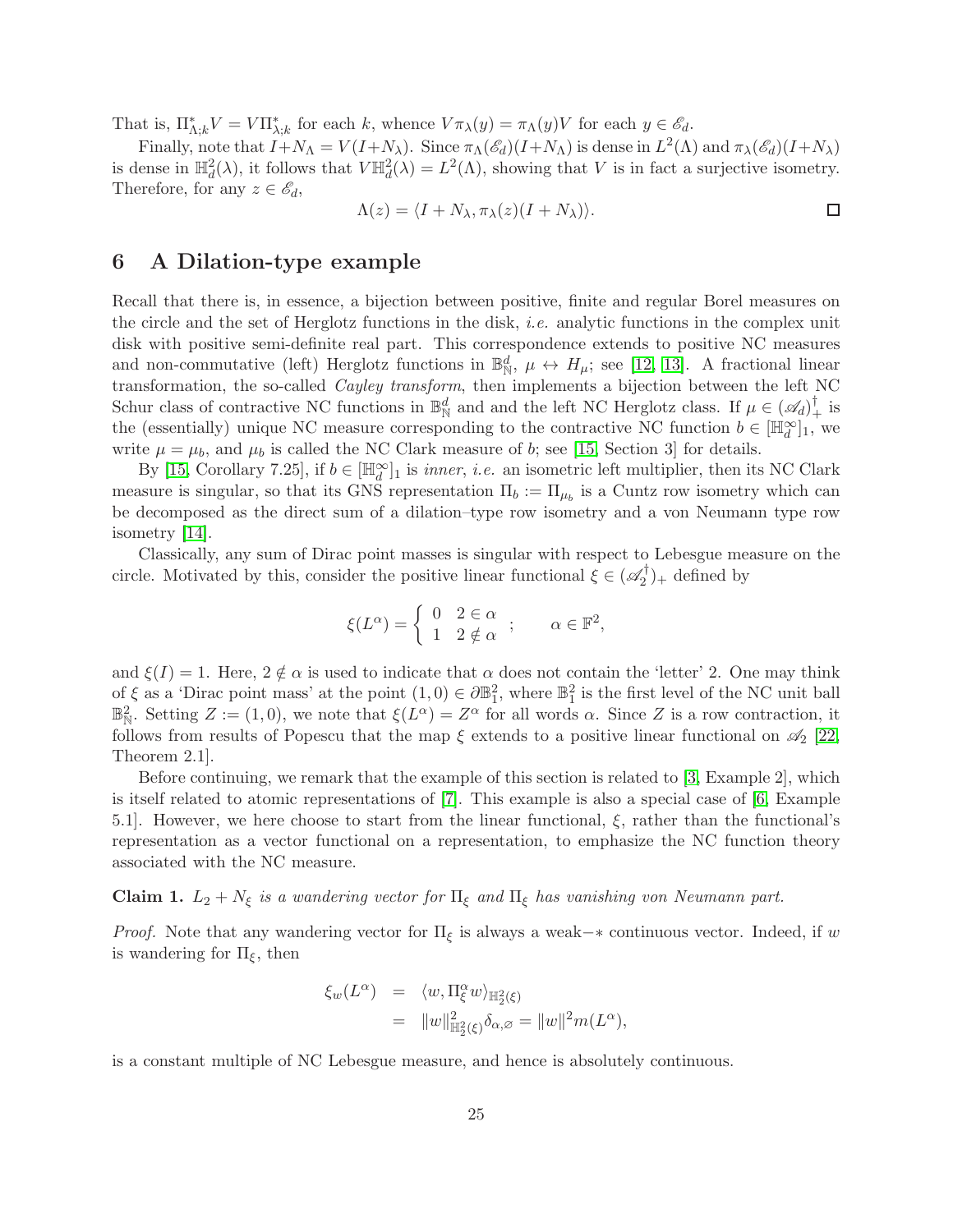To see that  $L_2 + N_{\xi}$  is wandering for  $\Pi_{\xi}$ , note that

$$
\langle L_2+N_\xi,\Pi^\alpha_\xi(L_2+N_\xi)\rangle=\xi(L_2^*L^\alpha L_2)=\delta_{\alpha,\varnothing}.
$$

However  $L_2 + N_\xi$  is also \*-cyclic for  $\Pi_\xi$  since  $\pi_\xi (L_2)^*(L_2 + N_\xi) = I + N_\xi$ , which is cyclic for Πξ. This means that the smallest reducing subspace that contains the weak−∗ continuous vector  $L_2 + N_{\xi}$  is all of  $\mathbb{H}_2^2(\xi)$ , so that  $\mathbb{H}_2^2(\xi_{vN}) = \{0\}$  by Lemma [3.10.](#page-10-0) □

In what follows, if  $\omega = i_1 \cdots i_n \in \mathbb{F}^d$ ,  $i_k \in \{1, \cdots, d\}$ , is any word, then we set  $\omega^t := i_n \cdots i_1$ . This letter reversal map is an involution on the free monoid.

**Claim 2.** The NC measure  $\xi$  is the NC Clark measure of  $b_{\xi}(Z) = Z_1, Z \in \mathbb{B}_{\mathbb{N}}^2$ ; a left-inner NC *function. Thus,*  $\Pi_{\xi}$  *is purely of dilation–type.* 

*Proof.* Given  $Z \in \mathbb{B}_n^2$ , let  $Z \otimes L^* := Z_1 \otimes L_1^* + \cdots + Z_d \otimes L_d^*$ . The (left) Herglotz function,  $H_\xi$  of  $\xi$ is

$$
H_{\xi}(Z) = (\mathrm{id}_{n} \otimes \xi) \left( (I_{n} \otimes I_{\mathbb{H}_{d}^{2}} + Z \otimes L^{*})(I_{n} \otimes I_{\mathbb{H}_{d}^{2}} - Z \otimes L^{*})^{-1} \right)
$$
  
=  $2 \sum_{\alpha} Z^{\alpha} \xi \left( L^{\alpha^{t}} \right)^{*} - I_{n}$   
=  $2 \sum_{k=0}^{\infty} Z_{1}^{k} - I_{n} = 2(I - Z_{1})^{-1} - I_{n}$   
=  $(I + Z_{1})(I - Z_{1})^{-1}.$ 

It follows that the Cayley transform,

$$
b_{\xi}(Z) := (H_{\xi}(Z) - I)(H_{\xi}(Z) + I)^{-1},
$$

of  $H_{\xi}$  is  $b_{\xi}(Z) = Z_1$ , which is inner. By [\[15,](#page-27-0) Corollary 7.25],  $\Pi_{\xi}$  is the direct sum of a dilation–type and a von Neumann–type row isometry and the previous claim shows that the von Neumann part vanishes. □

**Claim 3.** For any word  $\alpha$  such that  $2 \in \alpha$ , the vector  $L^{\alpha} + N_{\xi}$  is weak- $*$  continuous. In particular, *the closed span of*  $\{L^{\alpha} + N_{\xi} : 2 \in \alpha\}$  *is contained in* WC( $\Pi_{\xi}$ ).

The proof below uses the concept of the NC Herglotz space of NC Cauchy transforms with respect to a positive NC measure, see [\[15,](#page-27-0) Section 3.8, Lemma 5.2]. The NC Herglotz space,  $\mathscr{H}^+(H_\mu)$  of any positive NC measure,  $\mu \in (\mathscr{A}_d)^\dagger_+$ , is a non-commutative reproducing kernel Hilbert space (NC-RKHS) of NC functions in the NC unit row–ball [\[13,](#page-27-16) [12,](#page-27-11) [15,](#page-27-0) [14\]](#page-27-1). The details of this construction will not be relevant or needed for our purposes here. It will suffice to remark that if  $\mu \in (\mathscr{A}_d)^{\dagger}_+$  is a positive NC measure, then there is an onto and isometric linear map,  $\mathscr{C}_{\mu} : \mathbb{H}_d^2(\mu) \to$  $\mathscr{H}^+(H_\mu)$ , the *free Cauchy transform*.

*Proof.* Given any  $\beta \in \mathbb{F}^2$  so that  $2 \in \beta$ , the vector  $L^{\beta} + N_{\xi}$  is a WC vector if and only if

$$
\xi_{\beta}(L^{\alpha}) := \langle L^{\beta} + N_{\xi}, \Pi^{\alpha}_{\xi} (L^{\beta} + N_{\xi}) \rangle_{\xi} = \xi \left( L^{\beta *} L^{\alpha} L^{\beta} \right),
$$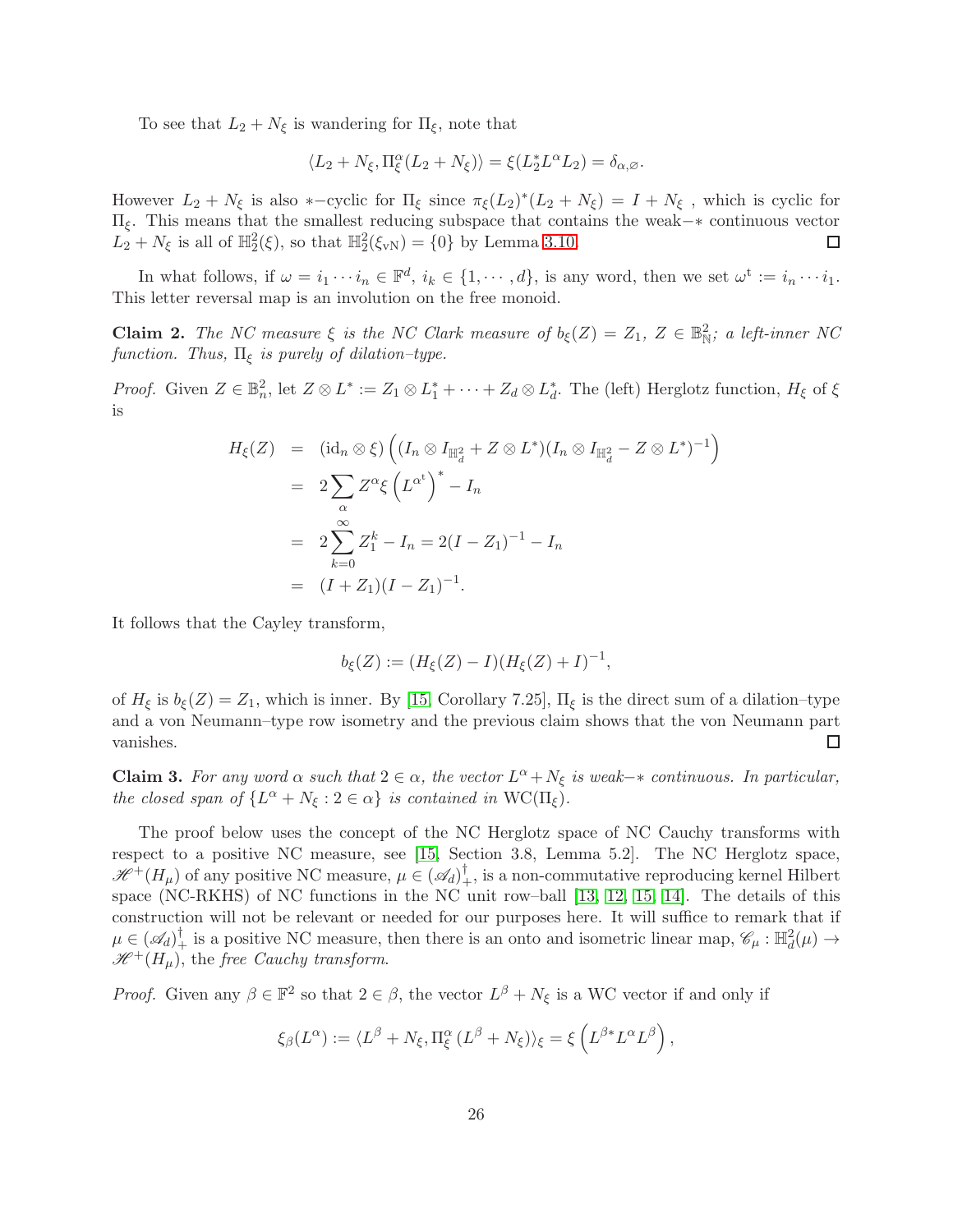is an absolutely continuous (weak−∗ continuous) NC measure. The free Cauchy transform of  $I + N_{\xi_{\beta}} \in \mathbb{H}_2^2(\xi_{\beta}),$  is then,

$$
h(Z):=\sum_{\alpha\in\mathbb{F}^2}Z^\alpha\xi\left(L^{\beta*}L^{\alpha*}L^\beta\right).
$$

The Taylor coefficients  $(h_{\alpha})_{\alpha}$  of h vanish if  $\alpha, \beta$  are not comparable. Thus,  $h_{\alpha} \neq 0$  if and only if  $\alpha = \beta \gamma$  or if  $\beta = \alpha \gamma$ . Since  $\beta \in \mathbb{F}^2$  is fixed, there are only finitely many words  $\alpha$  such that  $\beta = \alpha \gamma$ . On the other hand if  $\alpha = \beta \gamma$ , then

$$
h_{\alpha} = h_{\beta\gamma} = \xi \left( L^{\beta *} L^{\gamma *} \right) = 0,
$$

since  $2 \in \beta$ . This proves that h has at most finitely many non-zero Taylor coefficients and so  $h \in$  $\mathbb{C}\{\mathfrak{z}_1,\mathfrak{z}_2\}\subseteq \mathbb{H}_2^2$  and  $I+N_{\xi_\beta}$  is a weak- $*$  continuous vector for  $\Pi_{\xi_\beta}$ . Indeed, since  $\mathscr{C}_{\xi_\beta}(I+N_{\xi_\beta})\in \mathbb{H}_2^2$ ,  $I + N_{\xi_{\beta}}$  is a *weak*−\* *analytic vector* for  $\xi_{\beta}$  in the sense of [\[14,](#page-27-1) Definition 8.2] and is hence a weak−\* continuous vector by [\[14,](#page-27-1) Corollary 8.3].

Since this vector is cyclic and  $WC(\xi_\beta)$  must be  $\Pi_{\xi_\beta}$ -invariant, we see that  $WC(\Pi_{\xi_\beta}) = \mathbb{H}^2_2(\xi_\beta)$ . Therefore,  $\xi_{\beta}$  is weak– $*$  continuous and  $L^{\beta} + N_{\xi}$  is a weak– $*$  continuous vector for  $\Pi_{\xi}$ .  $\Box$ 

<span id="page-26-5"></span>**Proposition 6.1.** *The positive NC measure defined by*  $\Xi(L^{\alpha}) := \xi(L_2^* L^{\alpha} L_2)$  *is equal to NC Lebesgue measure,* m, and hence is weak– $*$  *continuous. The NC measure*  $\gamma := \xi^{(2)*} \in \mathcal{A}_2^{\dagger}$  $2^{\prime}$ , *i.e.*  $c \mapsto \xi(cL_2)$ , annihilates the NC disk algebra  $\mathbb{A}_2$ , but is not weak– $*$  *continuous.* 

*Proof.* The vector  $L_2 + N_{\xi}$  is a unit wandering vector for the dilation–type positive NC measure  $\xi$ . Hence,  $\Xi(L^{\alpha}) = \delta_{\alpha,\varnothing} = m(L^{\alpha})$ . Consider the sequence  $(L_1^k)^* L_2^* \in \mathscr{A}_2$ . This converges weak-\* to 0, and yet,

$$
\gamma\left(L_1^{k*}L_2^*\right) = \overline{\xi(L_1^k)} = 1,
$$

which of course cannot converge to 0.

## <span id="page-26-2"></span>References

- <span id="page-26-3"></span>[1] J.A. Ball, G. Marx, and V. Vinnikov. Noncommutative reproducing kernel Hilbert spaces. *J. Funct. Anal.*, 271:1844–1920, 2016.
- <span id="page-26-1"></span>[2] H. Arlen Brown and P. B. Halmos. Algebraic properties of toeplitz operators. *rem*, 100:173, 1963.
- [3] Raphaël Clouâtre, Robert TW Martin, and Edward J Timko. Analytic functionals for the non-commutative disc algebra. *Accepted by J. Funct. Anal. arXiv:2104.02130*, 2021.
- <span id="page-26-0"></span>[4] J. Cuntz. Simple C <sup>∗</sup>−algebras generated by isometries. *Communications in mathematical physics*, 57:173–185, 1977.
- <span id="page-26-4"></span>[5] Kenneth R. Davidson. Free semigroup algebras, a survey. In *Systems, approximation, singular integral operators, and related topics*, pages 209–240. 2001.
- <span id="page-26-6"></span>[6] Kenneth R. Davidson, David W. Kribs, and Miron E. Shpigel. Isometric dilations of noncommuting finite rank n-tuples. *Canadian Journal of Mathematics*, 53:506–545, 2001.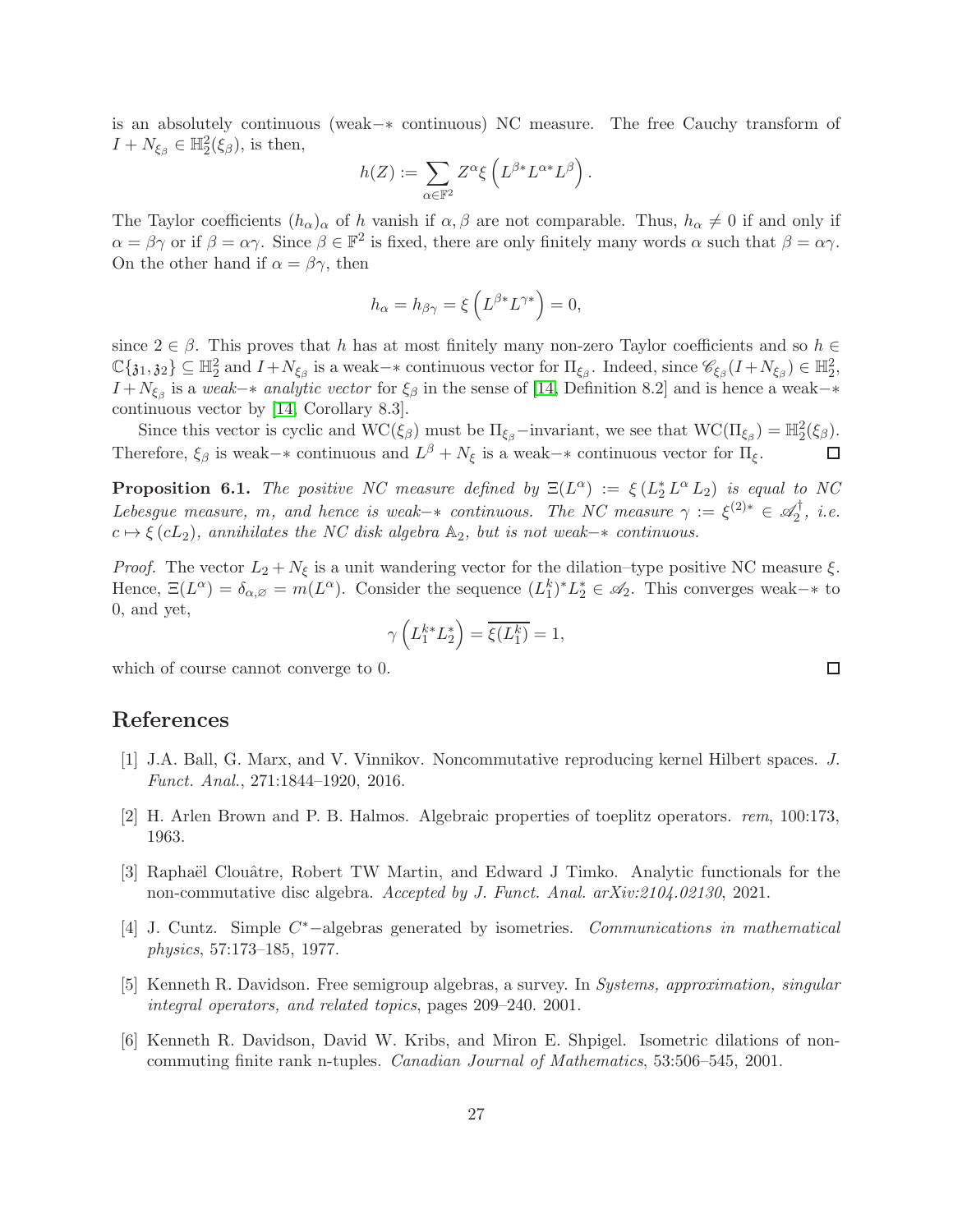- <span id="page-27-9"></span><span id="page-27-7"></span>[7] Kenneth R. Davidson and David R. Pitts. Invariant subspaces and hyper-reflexivity for free semigroup algebras. *Proceedings of the London Mathematical Society*, 78:401–430, 1999.
- <span id="page-27-8"></span>[8] K.R. Davidson, E. Katsoulis, and D.R. Pitts. The structure of free semigroup algebras. *J. Reine Angew. Math.*, 533:99–126, 2001.
- <span id="page-27-10"></span>[9] K.R. Davidson and E.G. Katsoulis. Dilation theory, commutant lifting and semicrossed products. *Doc. Math.*, 16:781–868, 2011.
- <span id="page-27-4"></span>[10] K.R. Davidson, J. Li, and D.R. Pitts. Absolutely continuous representations and a Kaplansky density theorem for free semigroup algebras. *J. Funct. Anal.*, 224:160–191, 2005.
- <span id="page-27-11"></span>[11] K. Hoffman. *Banach spaces of analytic functions*. Courier Corporation, 2007.
- <span id="page-27-16"></span>[12] M.T. Jury and R.T.W. Martin. Non-commutative Clark measures for the Free and Abelian Toeplitz algebras. *J. Math. Anal. Appl.*, 456:1062–1100, 2017.
- <span id="page-27-1"></span>[13] M.T. Jury and R.T.W. Martin. Column-extreme multipliers of the Free Hardy space. *J. Lond. Math. Soc.*, In press, 2019.
- <span id="page-27-0"></span>[14] M.T. Jury and R.T.W. Martin. Lebesgue decomposition of non-commutative measures. *Int. Math. Res. Not.*, In press, 2020.
- <span id="page-27-5"></span>[15] M.T. Jury and R.T.W. Martin. Fatou's theorem for non-commutative measures. arXiv:1907.09590, 2021.
- <span id="page-27-12"></span>[16] M.T. Jury, R.T.W. Martin, and E. Shamovich. Blaschke–singular–outer factorization of free non-commutative functions. *Advances in Mathematics*, 384:article 107720, 2021.
- [17] Matthew Kennedy. Wandering vectors and the reflexivity of free semigroup algebras. *Journal f¨ur die reine und angewandte Mathematik (Crelle's Journal)*, 2011:47–53, 2011.
- <span id="page-27-15"></span><span id="page-27-3"></span>[18] Matthew Kennedy. The structure of an isometric tuple. *Proceedings of the London Mathematical Society*, 106:1157–1177, 2013.
- <span id="page-27-14"></span>[19] V. Paulsen. *Completely Bounded Maps and Operator Algebras*. Cambridge University Press, New York, NY, 2002.
- <span id="page-27-2"></span>[20] G.K. Pedersen. *Analysis now*. Springer, 2012.
- <span id="page-27-17"></span>[21] G. Popescu. Isometric dilations for infinite sequences of noncommuting operators. *Trans. Amer. Math. Soc.*, 316:523–536, 1989.
- [22] G. Popescu. Non-commutative disc algebras and their representations. *Proc. Amer. Math. Soc.*, 124:2137–2148, 1996.
- <span id="page-27-6"></span>[23] G. Popescu. Free holomorphic functions on the unit ball of  $B(\mathcal{H})^n$ . *J. Funct. Anal.*, 241:268– 333, 2006.
- <span id="page-27-13"></span>[24] Gelu Popescu. *Entropy and multivariable interpolation*. American Mathematical Soc., 2006.